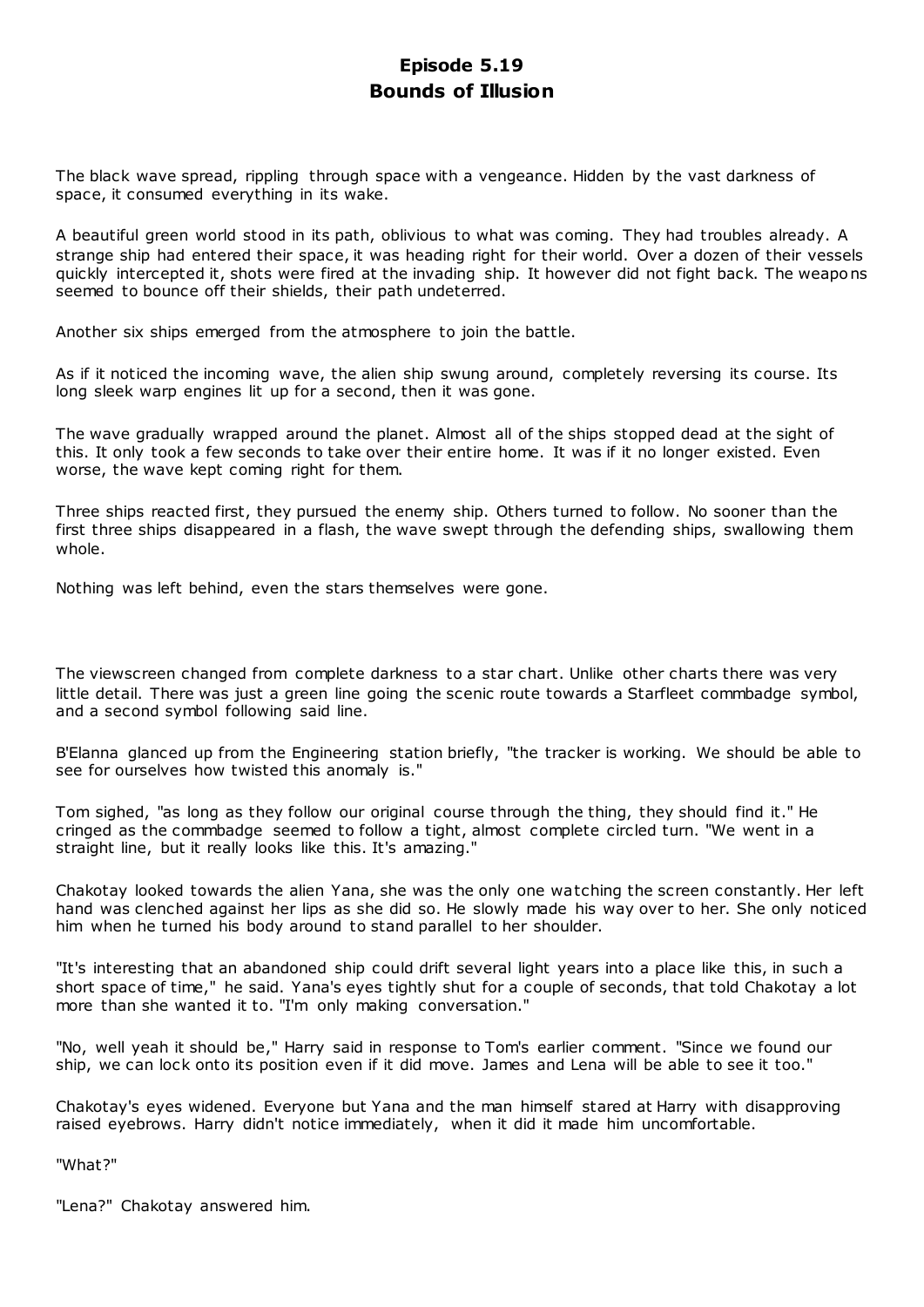There was something off about it, but Lena couldn't quite put her finger on it. The murky blue displaying on the alien viewscreen in front of her looked like it was moving, almost like a thick fog being pushed aside by a gentle breeze. If she stared at it intently, focusing on one specific part of it, nothing changed at all. They were definitely moving, she could hear the engines clearly. If she was judging that only based on what she was seeing, her mind would be convinced they had stopped.

Consoles were completely black with the exception of one. With only one small light barely lighting up the room, the fog on the front screen gave the room an eery blue tint.

Some of the overhead lights flickered back on and off again. Before the Bridge's occupants could comment on it they came on and stayed on.

"You need one more to win," James said, temporarily bringing Lena out of her head.

"I guess," Lena said as she reached for a sandwich sitting on a nearby plate. With her other hand she picked up one of two piles of cards sitting on the floor between them. James picked up a solo card. "You could have brought pizza. It's been a while."

James smiled, he put down the pile face up and climbed up to his feet. Lena peeked at them and her own cards. He walked over to a couple of large bags at the back of the alien bridge. While he knelt down to rummage around in one, she reluctantly put down a two and Joker next to the Ace he put down.

"We can only use it a few times," James said. He stood back up and walked over with a rectangular device in both of his hands. "I imagine you'll only get a ten inc h out of it, but hey," he said, sitting down with it.

Lena squinted her eyes at it, then at him. "What... what is that?"

"I found it underneath mum's chair when the ship crashed," James replied, his smile turning into a smirk. "Portable replicator, charged before we boarded."

"Ship crashed?" Lena wondered out loud. She reached out to take it from him, her right hand stroked the side of it like it was precious. "Doesn't look big enough."

"Yeah, she'd probably have more coffee's to make up for the smaller cups," James said. He noticed her hand, his smile shrunk a little. "You can have it if you want."

"No, you're the oldest. You should get all the hand me downs," Lena said.

James studied her face for a bit to see if she was joking, he couldn't tell as it was blank. "Including the favourite cup with the permanent coffee stains?"

"Yeah, I never bought that. That cup was tiny," Lena said, finally smiling. "It's okay, I don't need it. When we get the Enterprise back I'm taking my old desk. It had a replicator built in."

"Oh god, I remember mum's reaction when you told her," James couldn't help but laugh. Lena didn't, she looked a little confused. "Were you not there? I was called to the bridge to find it stuck in the door. She claimed some Betazoid was driving the ship and it fell into it."

Lena wasn't amused, she gasped. "Is that why there was a dent in it?"

"A few yeah, I had to push it back in," James replied.

"Oh mum," Lena groaned into her hand. She moved it away, James was relieved to find her smiling again. "Things were never dull, were they?"

"You're not wrong. I did wonder how she was going to get it into the turbolift," James laughed.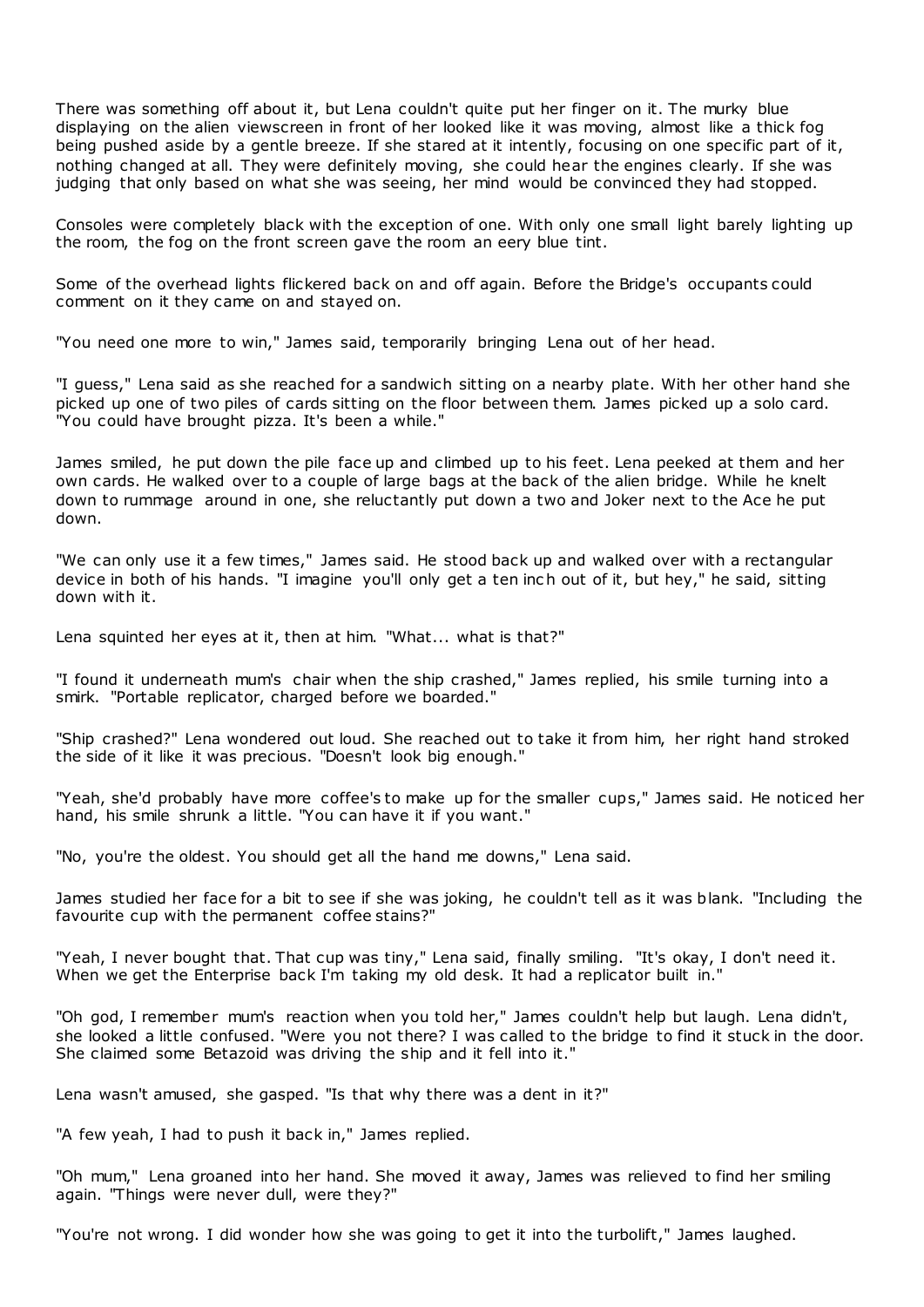Lena giggled as well, "why didn't she just beam it out?"

James shrugged, "why didn't she just ask someone to replicate her own? We'll never know."

"Maybe she did, and somebody stopped it. Imagine the damage if she had a replicator in hand's reach  $24/7$ ," Lena said.

"Imagine? I remember opening the door to the Ready Room to find nothing but Cherry Coke bottles," James sniggered. "I couldn't even walk in."

"Oh yeah, that was a good day," Lena smiled. She looked down at the device in her hands and sighed contently, "what kind should we order?"

The only online station bleeped a couple of times. James looked over and got back onto his feet. "Your call. As long as it doesn't have fruit on it, I'm okay."

As he walked over Lena pulled a face. "A pizza without tomatoes, are you crazy?" Before he could answer she nodded, "yup."

James glanced over to just smirk at her, then turned his attention to the console. A PADD lay on top of it, which he quickly looked at before tapping something into the console.

A few orders later four small pizzas appeared in the replicator, one at a time.

Halfway through one slice Lena's eyes narrowed slightly. "So Jessie's having another kid, huh?"

"That came out of nowhere," James said.

Lena shrugged, "I thought little Sarah-Amy was the last one. What is it, are you trying to even the boy/girl ratio?"

"It's a long story, and no," James answered while walking back over to her. "This is the last one."

"Uh huh," Lena didn't believe him. "I think you and Tom are competing. Who has the most kids wins."

James laughed at the idea, "yeah like I'd be encouraging more Tom kids." His smile disappeared quickly and his shoulders fell. Lena frowned at him. "Great, I just forgot about that."

Lena sighed, "you really have to let that one go. You chose keep one kid hostage over keeping two. Unless you've been lying this whole time, I don't want to see you go all emo about it again. If you do I'm gonna change the word emo to James, after you." She smiled. "Stop acting so James, get over it."

"You know I'm glad you're feeling better," James said, smiling a little. "It means I don't have to go easy on you anymore."

"Bring it on old daddy," Lena smirked at him. "You never used to win anyway."

James shook his head, "you mean like the times I did, as in every time?" Lena pretended to huff as she folded her arms. "I was taking the piss out of people before you were born."

"As if you would know when I was born. It just proves that you're old, so keep going," Lena said.

The computer started beeping again, this time it was a bit more tenacious about it. James looked over with concern all over his face.

"Hmm, saved by the course correction beep," Lena said.

"No, that's not what that is," James said. He quickly got back onto his feet to go over to the console.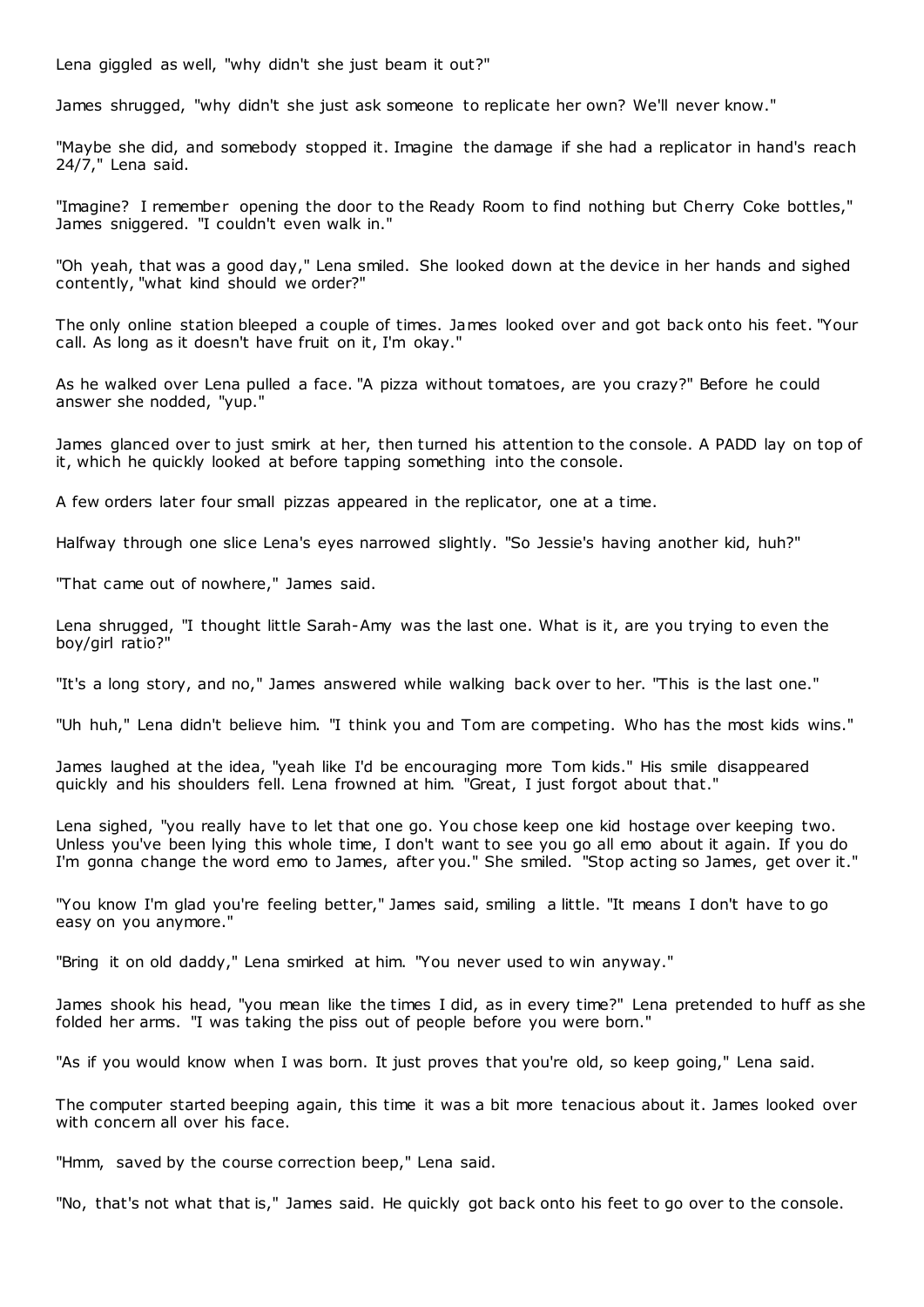Harry's face turned pale so quickly it was a miracle he didn't faint from the blood loss. "Oh! Um, I feel a little sick. I'm going to lie down." He hurried off to the nearest exit he could find. Unfortunately for him that was just the Conference Room.

Nathan stopped looking over his shoulder to focus on the viewscreen, "wow, awkward."

Chakotay stared into his back, or rather glared into it. "Even him? Everyone knew she was back but me? Why!?" He continuously turned on the spot so he could spread his glares around the bridge.

"She's traumatised enough, that should be obvious to even a selfish prick like you," Jessie said bluntly enough to make everyone shudder. She just rolled her eyes, "oh poor Chakotay. Everyone is so mean to him, boo hoo. Not, god!" Mostly everyone were still worrying about her first sentence to really care about the last one. Nathan just sniggered at it.

"Hmm yes, Jessie. Due yet?" Chakotay asked.

Jessie frowned, "no, next month."

"Is that one month until your usual pregnancy length, or normal pregnancy length?" Chakotay asked, immediately regretting it. Most of the room stared at him in shock. Jessie seemed to be frozen on the spot, her mouth slightly open.

Tom laughed it off nervously, "ok that was cold even by your standards."

"She said I'd traumatise my own daughter," Chakotay said defensively.

"You traumatise everyone, this is a shock to you?" B'Elanna commented.

Chakotay sighed, his shoulders slumped. "No but Jessie making it to eight months is." The only movement Jessie made was a slight narrowing of her eyes. "Oh fine, I'm sorry. It was a genuine question because of her mood swings, it was not meant to be malicious." Nobody really believed him, it made him angry again. He decided not to bother and stomped off to the door next to Jodie's station.

"Oookay, I can breathe now," Tom sighed in relief. "Now we wait without a fear of imminent death."

Opps bleeped a couple of times, Jodie cringed slightly as she looked at it. "Tom, we're picking up a very faint signal. We're just within its range."

"Looks like you were right," James said.

Lena looked back over her shoulder and watched him tap a few things on the computer station he stood at.

"The closer we get to the *exit* the less power is drained," James finished saying.

Lena nodded once lightly. "That's why the anomaly tries to trick you into going further in, instead of just staying."

"Yeah, it also explains why the Enterprise drained so quickly," James said. "It's not like we were that far behind them."

"How long?" Lena asked quietly.

James briefly glanced at her and back, then he looked again as he noticed the worried look on her face. "We're almost out, don't worry about it."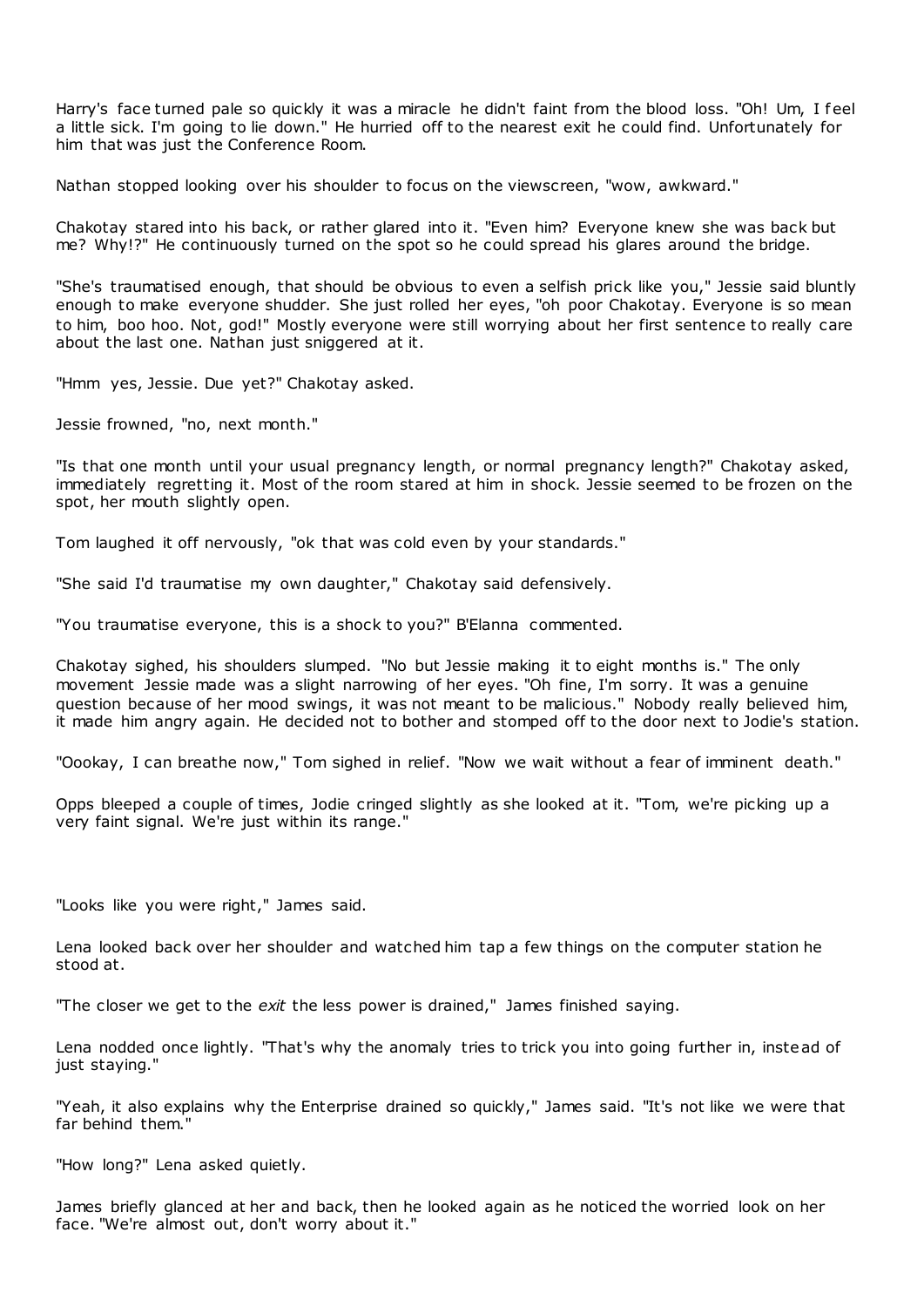"Hmm," Lena only sighed. She turned her back to look at the viewscreen. "Almost over."

"Yeah, I told you it wouldn't be that interesting," James said with a small smile. He checked the station briefly before walking over to stand near her. "Nobody around to hallucinate, it is just a boring fly in, tractor beam and fly out mission."

"Nobody likes a *told you so*," Lena said in a serious tone.

James watched her, waiting for a smile of some kind. Something was worrying her, it bothered him too. "Are you thinking about that upcoming meeting with your dad?" he asked.

Lena's head dipped slightly, then she turned it to one side to make eye contact. "That's not even happening."

"Okay, I don't blame you," James said. "You've just been a little... off since we found the Enterprise."

Lena shook her head almost timidly. "No, it's good that we have it."

"I know it's not the end, not even close," James said. "It couldn't have been flying around, firing at Game Sphere towers on its own. Now it's empty."

"I think we both know why it's empty," Lena mumbled, her voice cracked a little at the end.

"No, we don't," James disagreed. "It was empty before it got trapped here. These aliens stole from it because no one was there, they couldn't have done that if it was here."

Lena's eyes seemed to glaze over to him. Her head turned to look at the viewscreen again. "Perhaps. It doesn't mean its crew is not dead though."

His throat ached and swelled a little, he tried to swallow it away. "Lena. The Enterprise shouldn't even be here at all. The last we saw it its core was breaching and it was mostly evacuated. A few people didn't get out. I don't think we can jump to any conclusions yet, we're still missing a huge piece of the puzzle."

"I suppose once it's out and powered back up we'll be going through logs, sensor stuff..." Lena mumbled and trailed off.

"Seems like a good start, yeah," James answered. The computer he stood at bleeped at him, he glanced down at it. "I wouldn't be too worried about that, our job is done."

"You mean your job is done," Lena said plainly. "I didn't do anything and it's still not right. I bet some of that stuff will be hidden, restricted... they'll need you still."

"That's weird," James said as he read what the computer was telling him.

Lena hadn't even noticed the computer beep or him looking at it. "Not really, you were always good at that stuff."

James glanced back at her briefly, "huh?" She passed him a confused stare, it then clicked with him. "No, what's weird is we're getting a weak signal from outside the anomaly. We should be almost out. If it's Voyager, it should be stronger than that."

"Oh. What's it say?" Lena asked.

James stared at the alien computer for what felt like a few minutes. He shrugged and turned around to face her. "I have no idea. I only know the helm and power transfer functions. Tractor beam as well, I guess."

The blue fog on the viewscreen gradually lifted to show normal space. With her head facing away from it, Lena missed it but she did notice the frown growing on James' face. She turned her head back to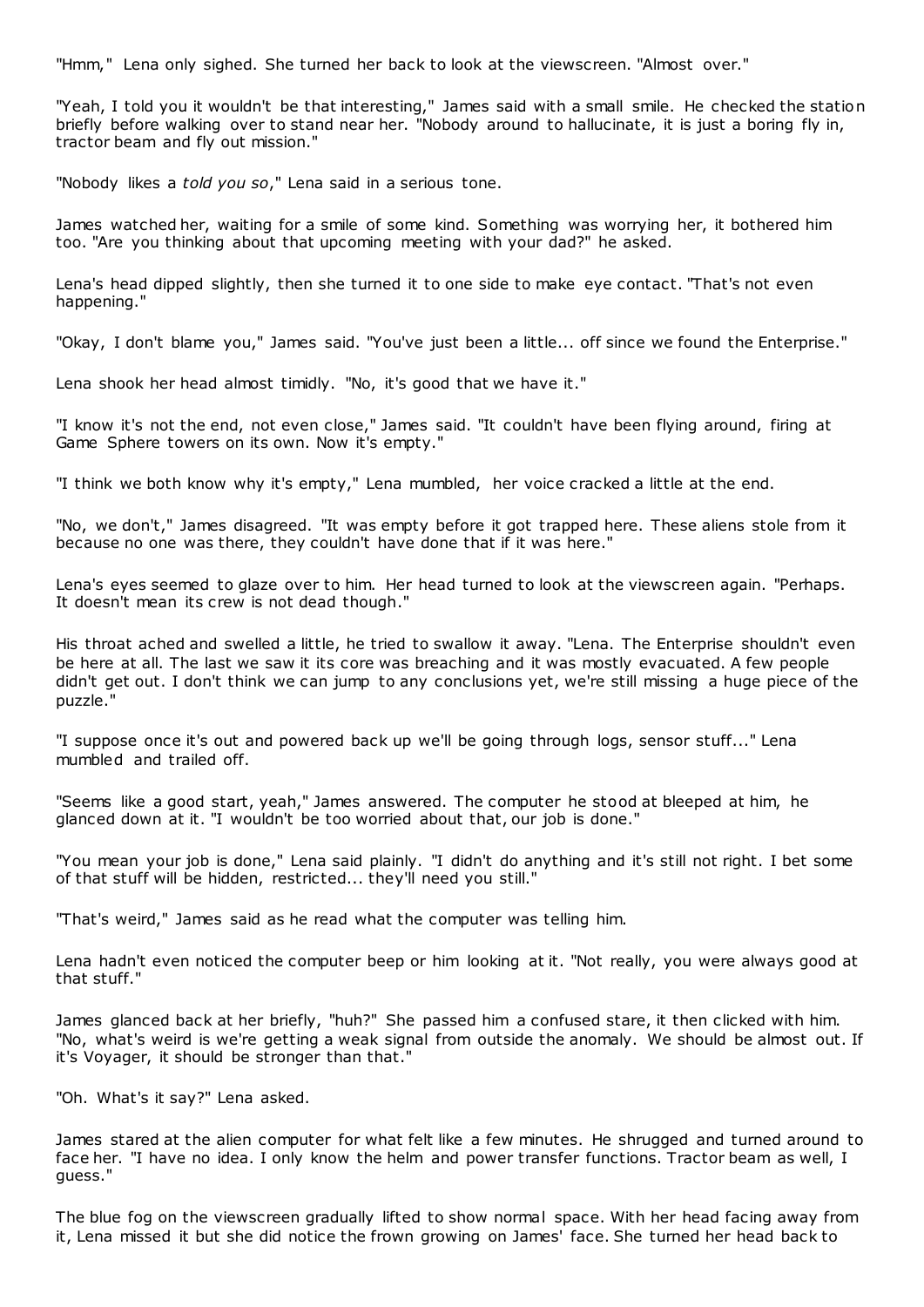see for herself. Apart from a few stars, including one that seemed to be flashing, the area was empty. Both of them were getting more worried by the minute.

"Where's Voyager?" Lena asked first.

He didn't like this one bit, Tom felt a cold chill run through him. From what he saw from just over her shoulder as she sat at the Engineering station, B'Elanna was feeling exactly the same. The only part of the console he could focus on was the analysis screen and the seven letters displayed on it.

"Voyager," she read it aloud.

"Are you sure? It could be just a coincidence," Tom said nervously. B'Elanna looked up at him to give him a slightly dangerous stare. "Right."

Nathan's chair swung a little to the right. He couldn't help but stare towards them. "I don't get it. How did that... noise translate into that?"

"Well at least there's no mistaking it, the message is definitely for us," Harry commented.

"That doesn't answer my..." Nathan said impatiently.

Tom straightened up, his body turned slightly in Opps' direction. "The signal was weak, where did it come from?"

Jodie sighed as if Tom had asked her to work during her lunch. Though lately, that was probably accurate. All she had to do was glance at one particular panel. "A system under two light years away. One m-class, it was probably that."

"That's only a few hours away at maximum warp," Tom said thoughtfully. Naturally everybody looked at him judgmentally.

"I don't like where this is going," Jessie commented.

"Tom, you can't be serious," Harry said as he pulled himself out of his chair. "This has trap written all over it."

Tom stared at him with a puzzled look. "A broken transmission to anyone in the area, with a one second blip that decoded into the word Voyager is a trap?"

"Yes," everyone answered.

"We're barely in range and if it wasn't for B'Elanna happening to be on the bridge, we would have missed it altogether. Surely a trap message would be a little easier to get," Tom protested.

Jessie rolled her eyes, "the guy holding a *this is not a trap, I swear* sign was a little too obvious."

"Besides," B'Elanna interrupted. "We're still waiting for James and Lena to tow the Enterprise out of the anomaly. We can't just leave."

"What if it was a call for help? The Enterprise isn't going to be ready as soon as it's free. It'll probably take weeks, months to get her back up and running.," Tom said. "By then it'll be too late."

Nathan pulled a face, he was about to respond but Jessie beat him to it. "Voyager is seven letters. Help us or help me is only six, seven if you count the space. Surely that would have been easier."

"Oh ha ha," Tom groaned. Luckily for him he wasn't looking directly at her at the time or his eyes would have melted. "Come on guys. To encode Voyager into that so we could read it, would mean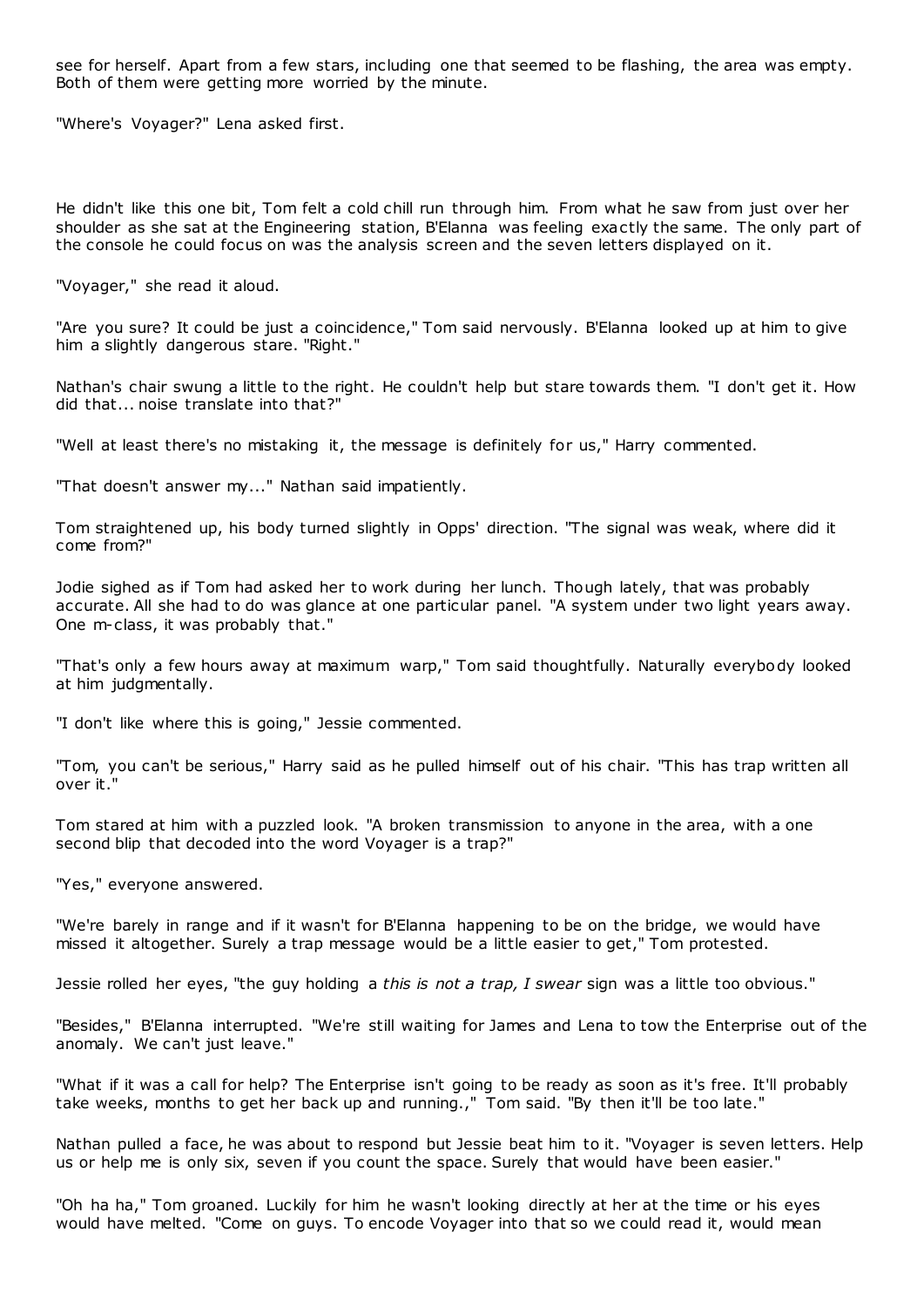whoever wrote it knows English and uses our alphabet." He winced a little so he could get a confirmation nod off B'Elanna.

"He has a point," B'Elanna said warily.

Tom smiled gratefully at her until he realised she looked a little pained to have helped him. "That narrows our message sender down to at least an Alpha Quadrant race."

Jessie wasn't buying it. "It also narrows it down to the Softmicron, who have gladly translated the rules for their games everytime we've been in one that has them written down."

Harry glanced between the two, he looked a bit conflicted. "Um, that could be something just like our universal translator. One of them associating a noise or a wave frequency with one of our letters to spell out a name of a ship, that's a bit farfetched."

"Ah, I knew you'd come around my friend," Tom smiled at him too.

"Yes because Voyager is a totally made up word to name a ship, or a name of someone the Soft won't have heard of," Jessie said sarcastically, her eyes rolled again.

Tom's smile grew, but he didn't dare direct it Jessie's way or even close t o her for that matter. "I have the Chief Engineer and ex-Operations First Officer agreeing with me, but the Tactical girl who never agrees doesn't. That settles it. We should leave right away. Jodie, leave a buoy behind with a message for the Enterprise."

"A boy? Sure, can we leave you?" Jodie muttered.

Tom looked over to B'Elanna for help, she gave him a warm smile. "I could do it, but still, shouldn't we wait? I know the Enterprise won't be ready, but it wouldn't hurt to wait the couple of hours and leave an engineering team behind to start repairs."

"And it wouldn't hurt to have a Chosen on Voyager, but that's just me being crazy paranoid," Harry said.

Tom looked hurt as he glanced back at him. "We'll check it out, see what the problem is. If we detect towers or anything Softmicron-y, we'll head back." He dared to look around the entire bridge, so that included Jessie. "Agreed?"

"Since I never agree, if I say yes will you assume the opposite?" she said.

Tom laughed a little nervously, "yes."

"No," Jessie replied.

"Uh..." Tom was naturally confused. "Is that opposite or, god damn it woman. You did that on purpose." He turned to his first officer. "Harry?"

"Of course she did," he answered. Tom sighed irritably. "Oh, right yeah I agree."

"Great, my First Officer's approval, that's all I really need," Tom said. "Though Janeway never bothered. Oh well. Nathan, set a course."

Nathan span his chair back to facing forward, "oh, I gotta bad feeling about this one."

"Once B'Elanna's left the buoy, engage," Tom ordered.

B'Elanna quickly worked at her station, then looked up. "Done. Although I just thought it would be easier to record the last five minutes. That's okay right?"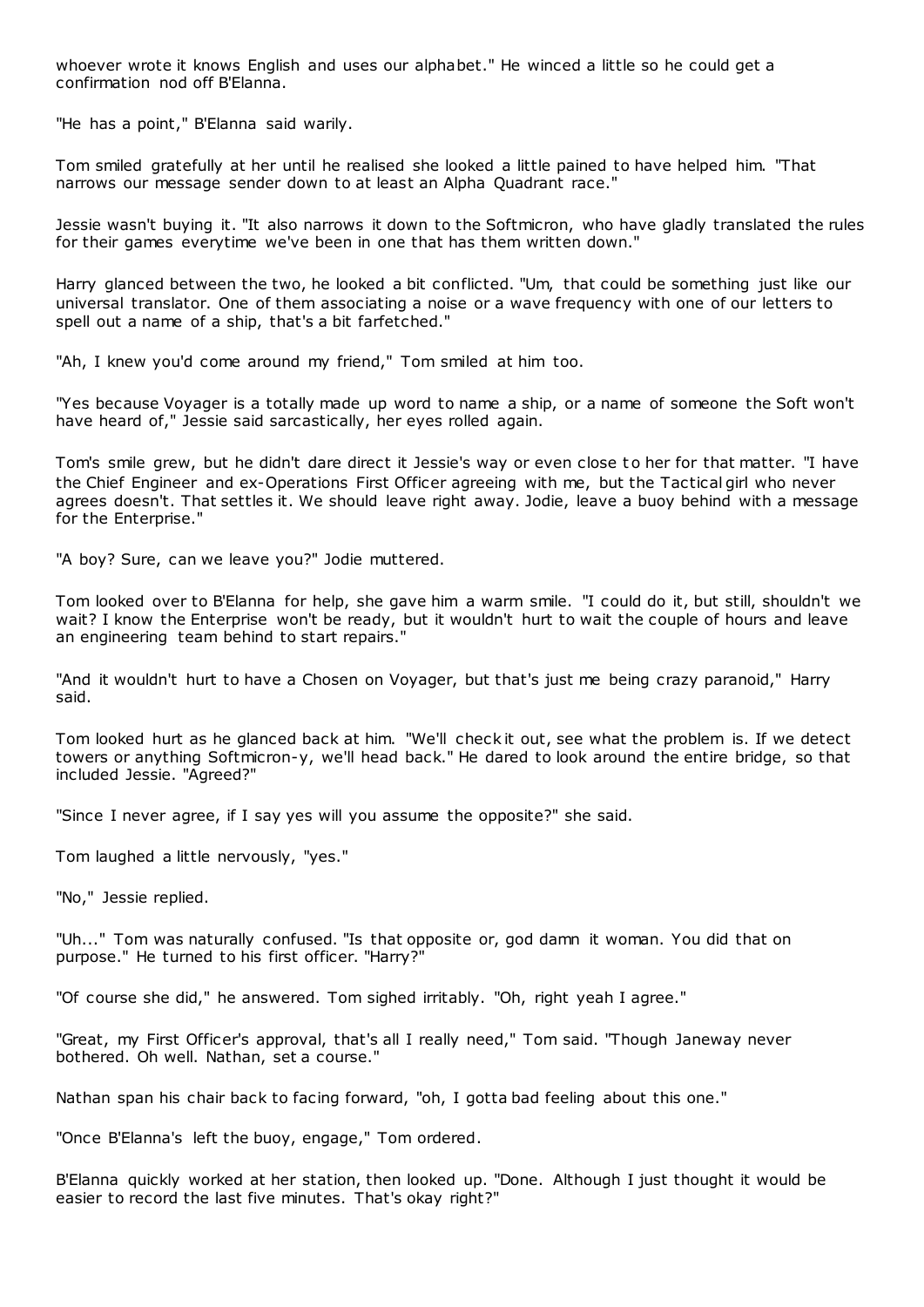Tom knew she was joking, or at least he hoped but his skin turned pale anyway. "Um, with the Enterprise dead that'll mean they won't be able to follow us, right?"

B'Elanna knew the answer, but she smiled deviously anyway. "It won't take long to power it up."

Tom laughed, clearly with some nervousness in it, as he walked over to sit in his chair. "Did I mention warp nine, Nathan?"

*"What are you worried about? You didn't say you were doing this just to ditch them," Nathan's voice said.*

Both James and Lena were pulling very different but just as confused faces at the computer in front of them. Lena's eyes kept drifting over to James to see if he was reacting like she was.

*Tom seemed to cough but on purpose. "Who'd do something like that? It's bad enough they're super strong, but they'll have two ships too. You wouldn't give a bull terrier a machine gun and then just run off."*

*"Now you have a reason to be worried. Good job," B'Elanna's voice sniggered.*

*"Wait, you weren't kidding?" Tom's panicked.*

*"I was, but I think it'll be funny to send it anyway," B'Elanna's mischievous voice said.*

James reached across the computer to press a button, the line seemed to go dead immediately after that. "It has been too long since I hit him, but I'm starting to think he misses it too." Lena turned her head in his direction, her frown deepened. "Weird's me out a little."

"Only a little?" she said, raising an eyebrow.

James shrugged, "I must be too used to weird."

Lena smiled slightly, her arms folded tightly. "So now what? We just wait?"

"It wouldn't hurt to start the power transfer," James answered. "We can worry about the repairs later. It doesn't look too bad."

"It doesn't?" Lena said curiously.

James nodded, he typed in various things on the station he was at. "Tractor beam's off, I'll bring us about so I can start the power transfer. You'll be able to see for yourself."

"Great," Lena mumbled unenthusiastically. She turned her head anyway to focus on the viewscreen.

Slowly the familiar sight of the Enterprise's saucer came into view from the right. The second she saw a black phaser scorch she turned her head away and cringed. James passed her a sympathetic look, but it was too late to do anything, the damage was done. All he could do was turn off the viewscreen. Before it went off he noticed not only scorch marks on its hull, there appeared to be a large crack alongside the belly of the ship.

"It's okay, Voyager's come back from worse damage," he said to not just reassure Lena, but him as well. "The Enterprise itself has been through a lot more than this."

"Yeah," Lena said, her head facing down to the floor.

They both heard something inside the vessel powering up, then they felt a tiny shudder. Neither of them seemed alarmed by it.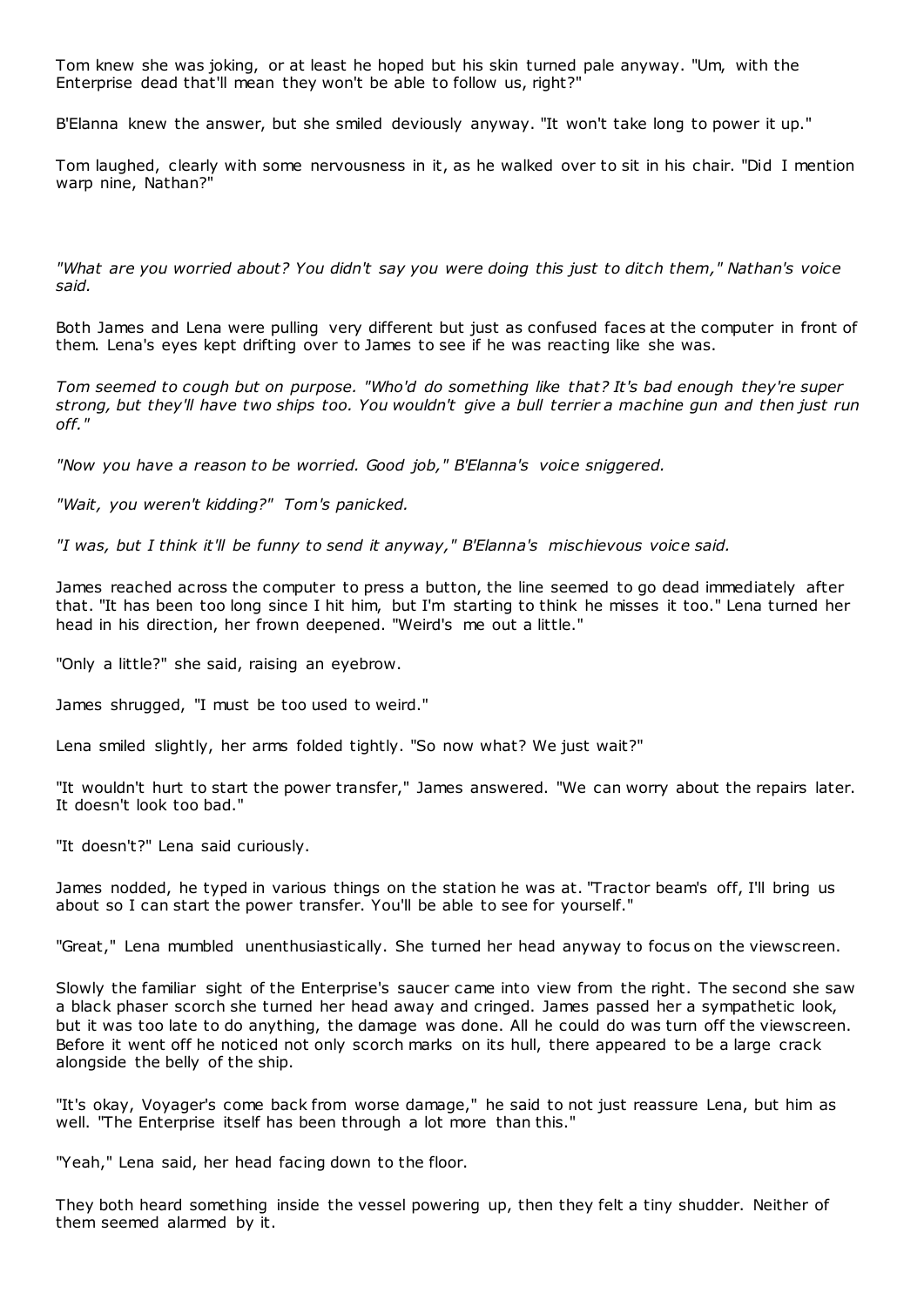"This should take a while. Do you want to play another hand?" James asked, gesturing to the abandoned cards on the floor.

Lena turned herself around, she tried to smile but her face just looked worried. "Sure."

One by one the lights flickered off, cloaking Voyager with space itself. Even the one illuminating the starship's registry powered down. All that remained were the warp drives, which lowered down to drop them out of warp.

Their target, a large silver moon orbiting an ocean blue world. They circled it until the planet no longer could be seen from Voyager. It then slowed to a complete stop.

## **The Mess Hall:**

Chakotay walked through the doors to be greeted by many agitated aliens hanging around the window. Neelix was there as well along with two Security teams, trying badly to calm them down. Chakotay grew a little concerned as well as he caught sight of the moon to the left of the window.

"Please calm down, I'm sure there's a good explanation," Neelix said.

"No... we've been kidnapped," one alien stuttered.

"This is a punishment," another chimed in. She made her point by gesturing at one of the guards.

Chakotay approached them. "What's going on here?"

Neelix's eyes lit up, he hurried over to him. "Commander, I'm glad you're here. Maybe you can help put their minds at ease."

"I'm afraid not. The last I heard of anything, we were just waiting," Chakotay said.

Another alien and Yana entered the Mess Hall, luckily neither of them noticed the change of scenery as they did. They did glance at their comrades with worry before sitting down.

"Oh," Neelix sighed sadly. "I'll contact the bridge. All we got from them was the power down warning." With that in mind he scurried off towards the kitchen.

"All right, Neelix is going to get some information so just sit down, relax. Everything's fine," Chakotay said towards the aliens. He hoped they wouldn't notice the improvised and probably a lie last sentence. They only stared at him for a moment. That was more than enough for him so he walked away to find an empty table.

Unknown to him the two aliens who had walked in after him had nabbed the final empty table. He decided to go over to the galley to wait for one and listen in on Neelix's call to the bridge.

"Really? What should I tell our guests, they're a little concerned," Neelix said.

*"Yeah I can imagine. Tell them the truth, it's not like we're dumping their ship and kidnapping them. What harm..."*

"Can I just stop you there Paris," Chakotay butted in. He heard an annoyed sigh on the comm. "This recovery mission was only going to take a few hours. They're probably back by now. What's so important?"

*"Oh you didn't hear that bit. Neelix will fill you in. Paris out."*

Neelix turned to the ex Commander with a nervous look on his face. "Distress call from somebody who speaks Human. That's the jist."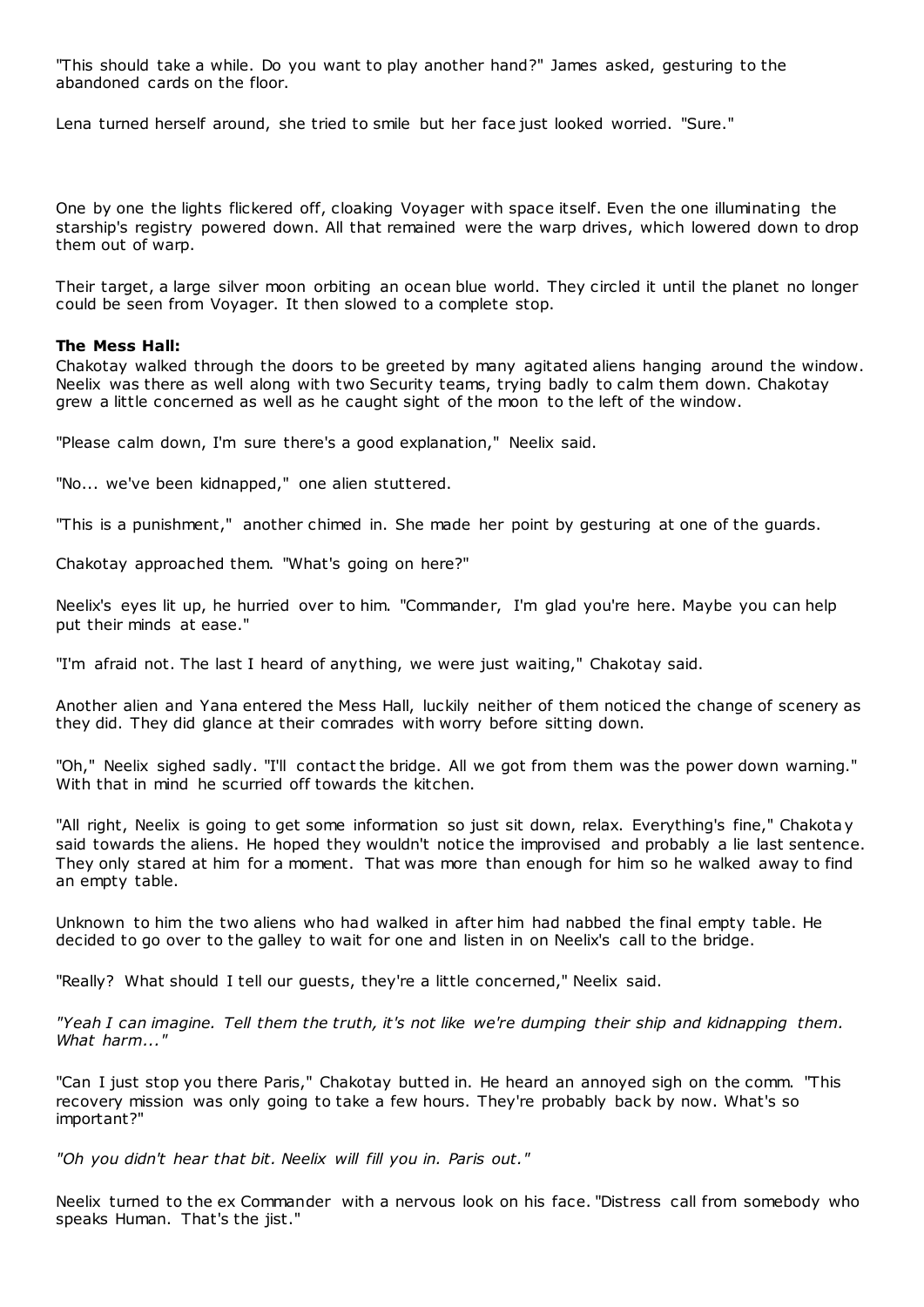"He does know about universal translators right, or does he just assume you know English?" Chakotay said blankly.

"Um it's a little more complicated than that. Something about a secret code and whatnot. However we don't know what they need rescuing from, so we're staying low key," Neelix explained. He hurried over to the aliens near the window to tell them the same thing.

Chakotay let out a sigh as he leaned on the counter.

"I hope you didn't forget to tell the Humans anything. That seems to happen a lot lately," the alien at the table said.

Yana sighed impatiently. "Keep it down Jerik, this is just the start of the mission."

"Yes and we don't even know if it'll work. This is our last ship you've given them," the alien protested quietly. "This is a lot to sacrifice for something you said you didn't believe in."

"Shoytin believed enough," Yana whispered.

Jerik scoffed, "Shoytin proved time and time again that he was insane."

Chakotay rolled his eyes. He was standing close enough to hear everything. "Seriously, if you're going to act suspicious, do it out of earshot and maybe in a dark secret location."

The aliens tensed up as they looked over at him, Yana felt even more nervous.

"We gave you the Katane, surely that should warrant some trust," Jerik retorted.

"I am curious about that," Chakotay said on route to their table. "Your leader seemed very eager to get back into the anomaly. Something interesting must be there."

Yana stared down at the table as if she was ashamed. Jerik only looked more irritated. "Most of the crew disagreed with him, not that any of us dared to tell him that." He noticed Yana tense up a little. "Not that he told us minions his reasons."

"Please, don't start that up again," Yana pleaded with him.

"And so the Shoytin kissing up and covering up continues," Jerik quipped.

Yana folded her arms tightly. "The old Shoytin would never have thought about that hostage plan, let alone carried it out. We only did so as we believed in him, even then we didn't know who our hostages would be."

"Right," Jerik groaned. "Just like you didn't know what was on the Enterprise that made him so furious." Yana looked towards him, her jaw had dropped slightly. "Yeah the anomaly turned him into a megalomaniac , but the Enterprise visit..." He shuddered violently, "oh boy."

"Something hasn't been shared? Shocking," Chakotay muttered sarcastically. "What exactly are you covering up? Maybe we should have known before we sent my daughter back into that anomaly."

"It isn't relevant to the vessel's retrieval," Yana said quickly, but she said it to Jerik not Chakotay.

Jerik shrugged, "how would I know that? You didn't tell us anything."

Chakotay glanced between the two, slowly getting more and more impatient with them. "Excuse me. I think this affects us as well as you, care to fill me in?"

Jerik waited for Yana to say something instead of him, all she did was break eye contact with him.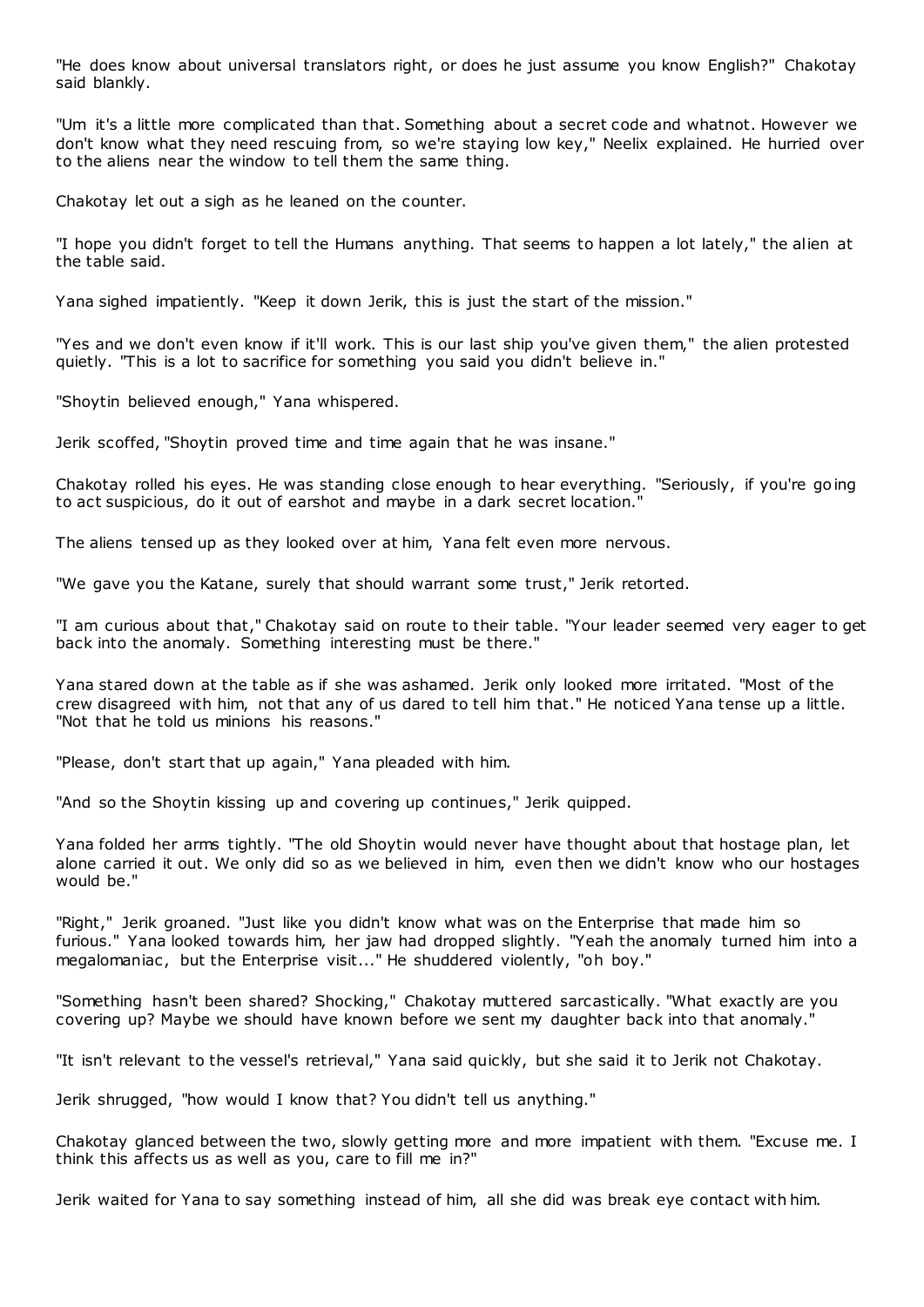"The team who were sent to your Enterprise were banned from talking about it," he answered for her, ignoring her silent pleas. "Yana was one of them."

"You're making too big a fuss about it. Shoytin was already obsessed with going back into the anomaly, this is pointless," Yana said.

"So why was the information banned?" Chakotay questioned.

"It's nothing you don't already know about; Game Spheres, towers, planet draining," Yana answered reluctantly. Jerik just shook his head. "Enterprise was actually trying to help us, not kill us. That's the information that infuriated Shoytin. It didn't change what he did then. He didn't start to change his plans until Voyager escaped the anomaly."

Chakotay felt his eyes widen as one of her sentences sunk in. "Wait..."

Jerik was furious, his fists clenched. "You knew our world was... were you ever going to tell us?"

"It... it doesn't matter now," Yana said sadly. Jerik's anger dissolved in an instant when he saw the look on her face. His whole body slumped, his head fell.

"This makes less sense than before," Chakotay said, his hand went to his forehead. "Shoytin accused us and the Enterprise of attacking other planets, yet he never brought up his own. He never hinted that he knew about the Game Sphere towers."

"He would never have victimised himself by doing so, it would weaken him," Yana said.

Jerik grunted and walked away to the nearest exit. One of the Security officers standing there moved out of the way and then followed him.

"*What he did then*," Chakotay said quietly. Yana looked up at him. "You said he found out the Enterprise's true mission, but it didn't change his plans. Only Voyager's escape did."

"I'm afraid I don't know beyond the weapon, armour theft," Yana said. "Once he found out he ordered us off the ship, saying he'd handle the rest himself."

Chakotay stared at the window, worry was all over his face. "For all we know he expected us to follow the Enterprise, board it and..." He stared back at Yana intently. "I guess you're lucky that anything planted on the Enterprise would be drained of power by now."

"If leading Voyager into a trap was his intention, he wouldn't have done it that way," Yana said. Her face turned white as she thought about it. "Shoytin would have preferred a more subtle method."

"Like kidnapping children?" Chakotay said bitterly.

Yana closed her eyes tightly, she lowered her head. "Shoytin never wanted you to get your ship back, that's the truth. I know it doesn't mean much now, but trust me, your two crewmembers are not in danger. They should be able to retrieve it."

"Their success affects what happens to you, that's your ship we're using," Chakotay reminded her softly. He sat down in Jerik's old spot. "If you know anything that can help us, it would hurt you as well not to mention it."

"I know. It was only the politics I didn't share. Everything you needed to know to retrieve your ship was shared. I wasn't trying to deceive you, I merely didn't want to waste your time. I apologise," Yana said with a trembling voice.

The sincerity in her eyes and the guilt riddling her voice convinced Chakotay she wasn't lying. He decided not to press the issue any further for now. "I should tell my crew about this. You understand?"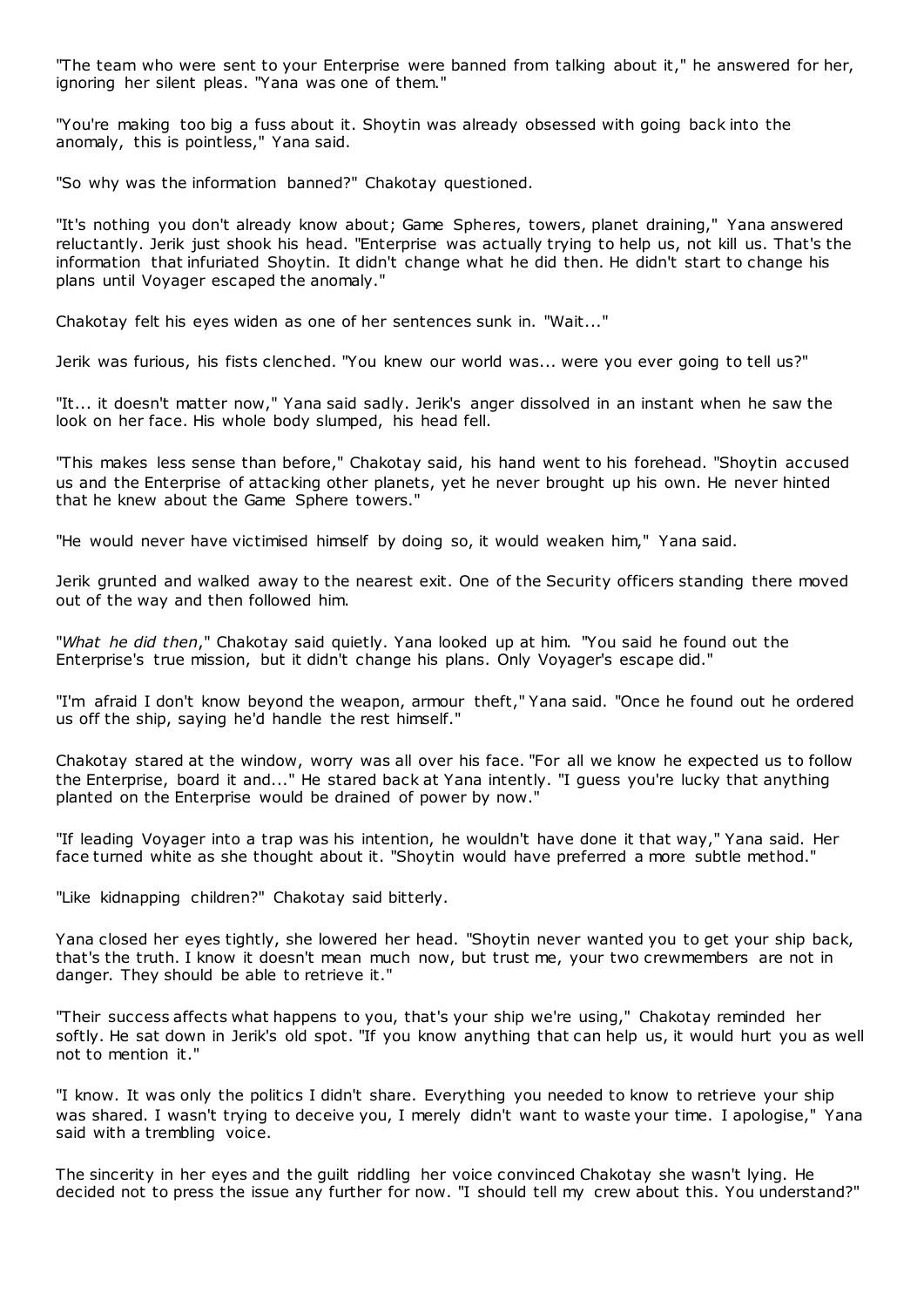"To be honest, I would too. You're right to be suspicious of us. What we did to you was unforgivable," Yana said sadly.

Chakotay felt a twang of guilt of his own, he shook his head gently. "What Shoytin did to us was unforgivable. You followed him until he gave you reason to doubt him. Then you did the right thing. It's what you do here on out that'll matter, not what some lunatic told you to do."

"He..." Yana stammered. "He wasn't always the evil mad man you paint him as. Yes he was a strict, firm leader but he genuinely had his crew's best interests at heart. I don't know what happened that made him lose himself like that, we all saw the same things."

"He liked to be in control I think. Your world and the Softmicron, your fleet and the anomaly. It must have been infuriating for someone like him," Chakotay said while rising to his feet again. He walked towards the exit, Yana watched him do so. "You can't fix everything," he mumbled.

The entire time he had been walking, he had felt like someone was following him. Damien glanced behind him every few seconds to make sure, but everytime there was no one there. He had a good idea who would be doing it anyway, so this didn't make him feel any safer. Any second now she'd probably pounce, he had to be prepared to run at any...

"Hi Damy wamy!" Annika cooed from in front of him.

Damien jumped out of his skin. He had been too busy looking behind him he didn't see her coming. She was right in his face as well. He quickly double backed a few steps. "Dear devil, what are you... why... Damy wamy?"

Annika giggled, "you like? It keeps the deviousness of your real name, but it also is a cute pet name for only me to use."

Damien rolled his eyes in disgust. "It says a lot that I miss your old boring *I'm so perfect, woe is me* personality. What do you want?"

Annika tried to look serious, it almost looked like her old default face. The only difference was her eyes were wider, if that's even possible. "I have a confession to make."

Damien closed his eyes. "Please be dying, please be dying," he whispered to himself.

"It's about the alliance you made with my ex hunny bun," Annika said. Her serious face was gone, it was replaced by a terrible attempt at looking apologetic . If it wasn't for her outfit, she'd look like an overgrown toddler about to suck her thumb. "I'm sorry, we're not supposed to talk about exes."

Damien wasn't sure whether to be disgusted or confused. He didn't like being confused, he felt it wasn't in his nature so he picked disgusted. "That wasn't an alliance, Brannon Braga was just taking the wrath while I schemed in the background. He was always a fool."

"I meant Chuckle-kins," Annika laughed.

"Oh, I knew that," Damien said.

Annika showed off her teeth with a big grin. Damien cringed at it. "I know, you were just trying to make me laugh."

"Can you hurry this confession up? I gotta take a long bath in the warp core or maybe just gouge my eyes out," Damien muttered.

Annika just winked at him, "sounds like fun! Anyway I want to tell you that..." She trailed off, looking a little nervous. Her right foot raised up to rub the back of her lower left leg, while her arms folded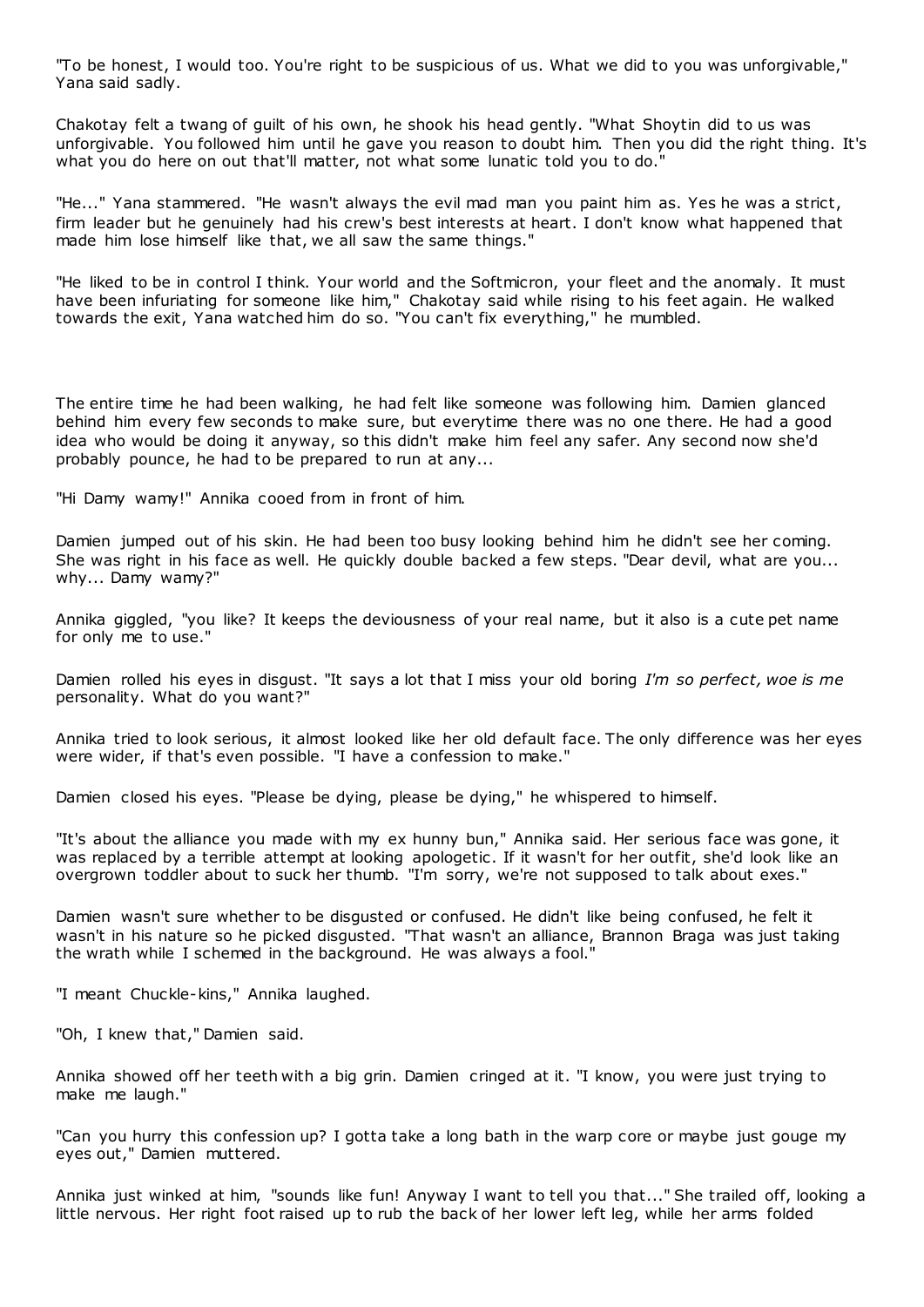across her back. Damien quickly looked around to see if anyone was witnessing this. "Maybe you will tell me the story about you and Chakotay again. It was so interesting."

"What? I never told you, I make it a habit to avoid talking to you," Damien muttered. "On that note!" He turned around to walk the other way.

"I am so afraid that if I tell you, you'll go somewhere far away," Annika said sadly. She perked up instantly, "oh well, you still love me right cos that's so romantic and junk, all the lying for your own good you know?"

Damien had missed the second half of that, he had stopped and was stuck in his own mind. He smiled deviously, "somewhere far away, ey?"

"Who cares if I doom Voyager, even the universe in doing so. You being with me is far more important. Why if..." Annika continued to blab on.

Damien heard the words *doom* and *Voyager* so he paid attention again. He looked torn as he turned around to face her again. "Hmm, I have no idea where you got this crap from, but I like the idea of ending Voyager for good." Annika's eyes widened and sparkled, like her skin. "But I hate you more. It's a toughie."

Annika pouted, "you are going far away, aren't you? I can feel it."

Damien smiled. "No, no of course not," he lied.

"Good," Annika sighed in relief.

Luckily for Damien they were now no longer alone as Chakotay turned the corner. He groaned at the sight of them. Annika's eyes started to shift suspiciously.

"No, don't listen to his lies!" Annika suddenly screamed as he walked by them. It startled the remaining life out of Chakotay and Damien. She then grabbed Damien by the shoulders and shook him, "you were there, you wouldn't lie. Don't listen, it's not true." As soon as she let go, Damien wobbled and fell over.

Chakotay stopped a few steps away, he couldn't help but look over his shoulder. Damien struggled to get back up but he was way too dizzy after that. "What are you talking about?" Chakotay asked.

"Shh! Don't do this Chuckle-kins," Annika hissed.

Chakotay grimaced quite a lot, "don't call me that again. And do what, I'm just walking."

"Don't listen!" Annika shouted as Damien finally stood back up. He had to step backwards a few more times to avoid being deafened.

"I'm assuming this is new stalking material she's stolen now that she's ran out of Twilight material," Chakotay said quietly to Damien.

Damien groaned, "no, she hasn't. Just yesterday she was telling me I'd have to chew any baby we had out of her." Of course he had to gag at remembering this. "That wasn't the worst part."

"Really?" Chakotay said. Damien was about to continue but he shoved him back to the floor to shut him up. "Sorry, that was my mistake. Really usually means *continue,* my version just means *I don't care.*"

"Hey do you want to talk next to some shuttles and have a fade out moment?" Annika butted in.

Chakotay and Damien looked at each other with the exact same confused look on their faces.

Annika winked at Damien, "then a fade in moment of us sitting, sleeping next to each other."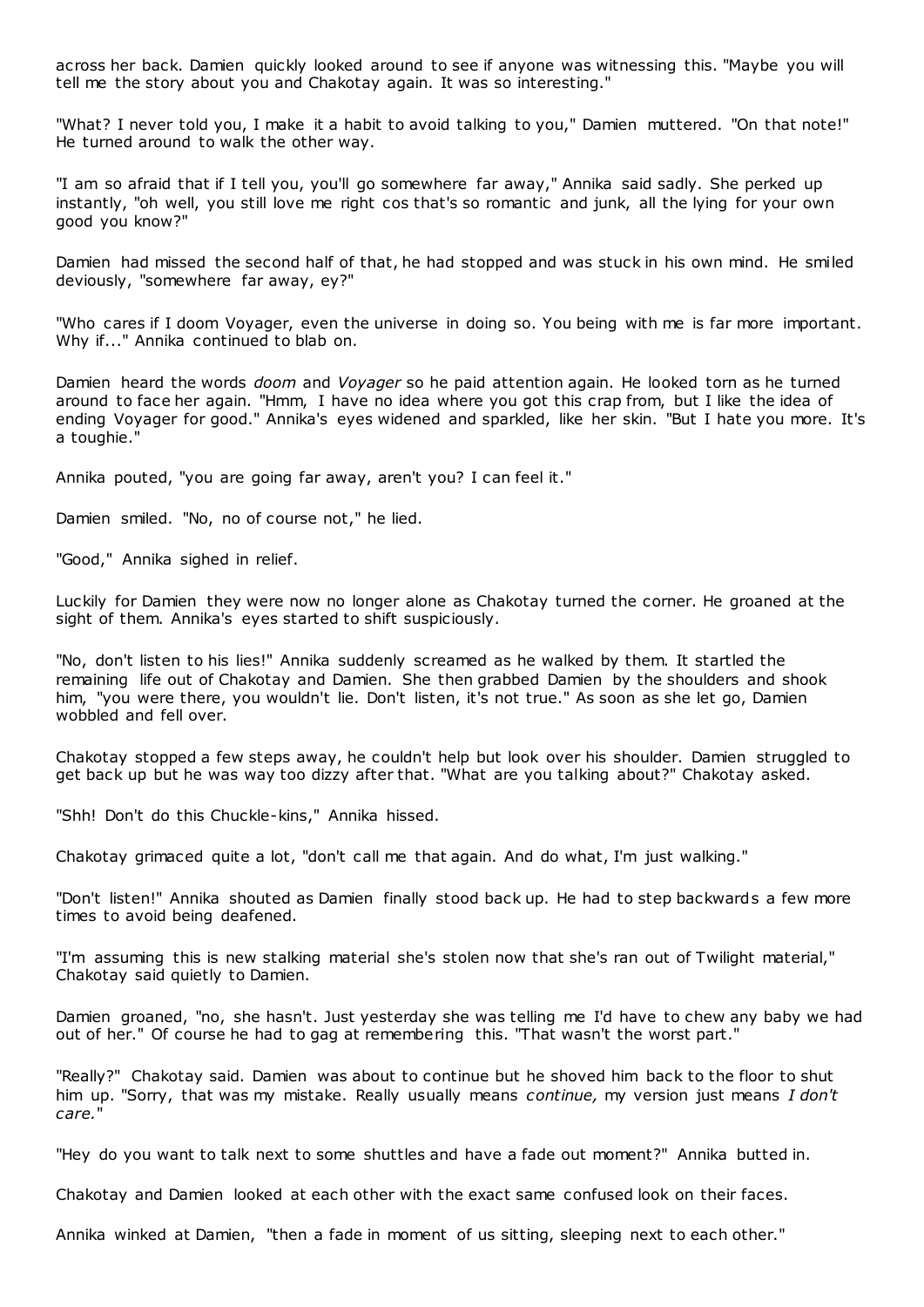"I... I have no idea what she's ripping off here but it makes less sense," Chakotay said.

Damien dragged himself back onto his feet, using that as an opportunity to take another step backwards without her realising. "I'll go and erm... prepare the shuttle bay."

"Chakotay can hint later that he saw us and I'd get cutely embarrassed, hehe," Annika laughed.

Chakotay eyed Damien suspiciously as he backed away. "Yeah right, I'll call you when I'm ready." He ran and fast.

"Can you pull off *cutely*?" Chakotay asked.

Annika smiled that toothy grin again, "can you pull off staying in character?"

"I could say the same to you," Chakotay groaned. He hurried after Damien.

Annika just giggled, "yep, go find a nice place to watch. I'll practice my surprise face." Luckily Chakotay was gone when she started dropping her jaw, gasping and touching her exposed chest.

Damien ran through the shuttle bay doors, only stopping for a moment to catch his breath. The first shuttle to catch his eye was Tom's prized possession, the Delta Flyer. His devious smile crept onto his face as he approached it.

"I dunno why I never thought of this before. So long Voyager, good riddance," he cackled.

Not long after he ran inside it Chakotay walked into the bay. He was about to turn around and leave when the Flyer powered up. "I dunno why he never tried this before," he said. Quickly he rushed into it as well, not noticing that the shuttle bay doors never shut behind him.

Somebody else entered the bay just as Chakotay hopped inside the Flyer. Her eyes narrowed and she followed as quickly as she could manage.

Inside the Flyer Damien was still trying to figure out the silly manual controls Tom had installed. Chakotay crept into the room as he studied one of the levers. The Commander was within a metre of him when the villain grabbed it and pulled it forward.

The shuttle shot forward straight for the shuttle bay doors. Naturally a few seconds later there was nothing left of them, just a hole. The other shuttles started to be pulled out as well, luckily a forcefield shot up before they were gone too.

# **The Bridge:**

"Er Harry," Jodie commented, pointing at the viewscreen.

Everyone looked up in time to see the Flyer shooting off into the distance. Harry was the first to panic, "jesus... follow, get a tractor beam on it!"

"We can't. If we leave, the planet may detect us," Nathan reminded him.

The Flyer was barely a dot when it flashed, then it was gone.

"Oh crap. Who was on it and why the hell can people still steal shuttles from this ship so easily?" Tom asked.

The person manning Tactical laughed nervously. They quickly tapped something into it as if they were trying to hide something. Everyone looked at him. "Yeah I have no idea, Security is flawless."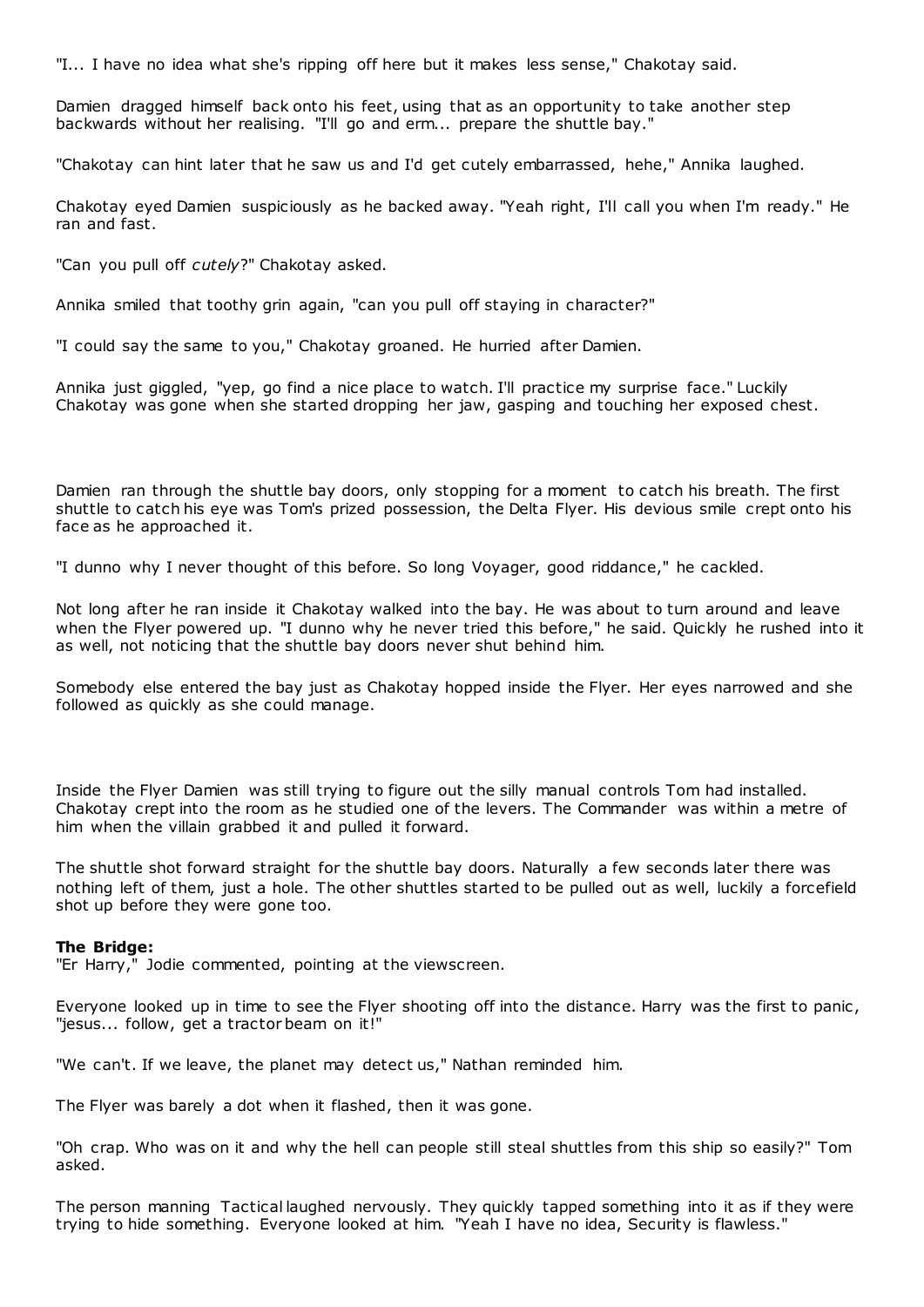"Normally I'd laugh, but we have a fricking hacker as our Chief of Security. This shouldn't happen," Harry stuttered.

Jodie shrugged, she looked down at her station. Her face turned pale, "um... probably cos it was Damien."

Harry face palmed into his right hand, "oh." He then realised something, "wait..."

"Also there's Chakotay," Jodie continued telling him.

Harry turned back to Tactical, "where the hell is Jessie? I hope we're not doing another disaster while she has a kid plot."

Nathan shook his head and rolled his eyes. Jodie just sighed, "I dunno about the second one, but the first question is she's on the Flyer."

"What?" Harry stuttered.

"What?" Nathan said as well.

## **The Flyer:**

Damien was now on the floor nursing a bump on his head. Chakotay quickly sat down in the pilot's seat.

"Hey!" a familiar voice yelled at him from behind. He only groaned. "I hope you two aren't teaming up again."

"Jessie, this isn't the time," Chakotay said. He studied the helm controls, hoping the stop button or lever was easy to find.

Jessie stomped over, her face was very red. "Oh it's the time. I hope you're not carrying dead bodies around again, you sick fu..." The shuttle suddenly stopped, making her stumble to the floor.

Chakotay and his chair were pulled backwards as well. Unfortunately for him it meant he'd fall on top of Damien.

"What, how could this happen?" he whined. "I didn't do anything yet."

## **Half an hour ago:**

Annika tip toed into the shuttle bay and over to the Delta Flyer. She went inside for a few minutes. Once she left she was holding a small device, giggling to herself.

"You're not going anywhere, it's not safe. I'm so good at this protecting thing."

### **The present:**

Jessie was even more unhappy than she was before and that took some beating. She tried to get up, fortunately for everyone she was stuck.

"What did you do?" Chakotay snapped while giving the villain a nasty shove.

Damien rolled over a bit so he could at least sit up. "Me? I was flying fine until you whacked me. You are the shuttle crashing moron anyway, so I'm not surprised."

"We haven't crashed, we just lost our warp field," Chakotay groaned.

"Give it time. We were near a planet, weren't we?" Damien sneered. He grew angry, "wait, what? No warp, so I'm stuck with you? This can't get any worse."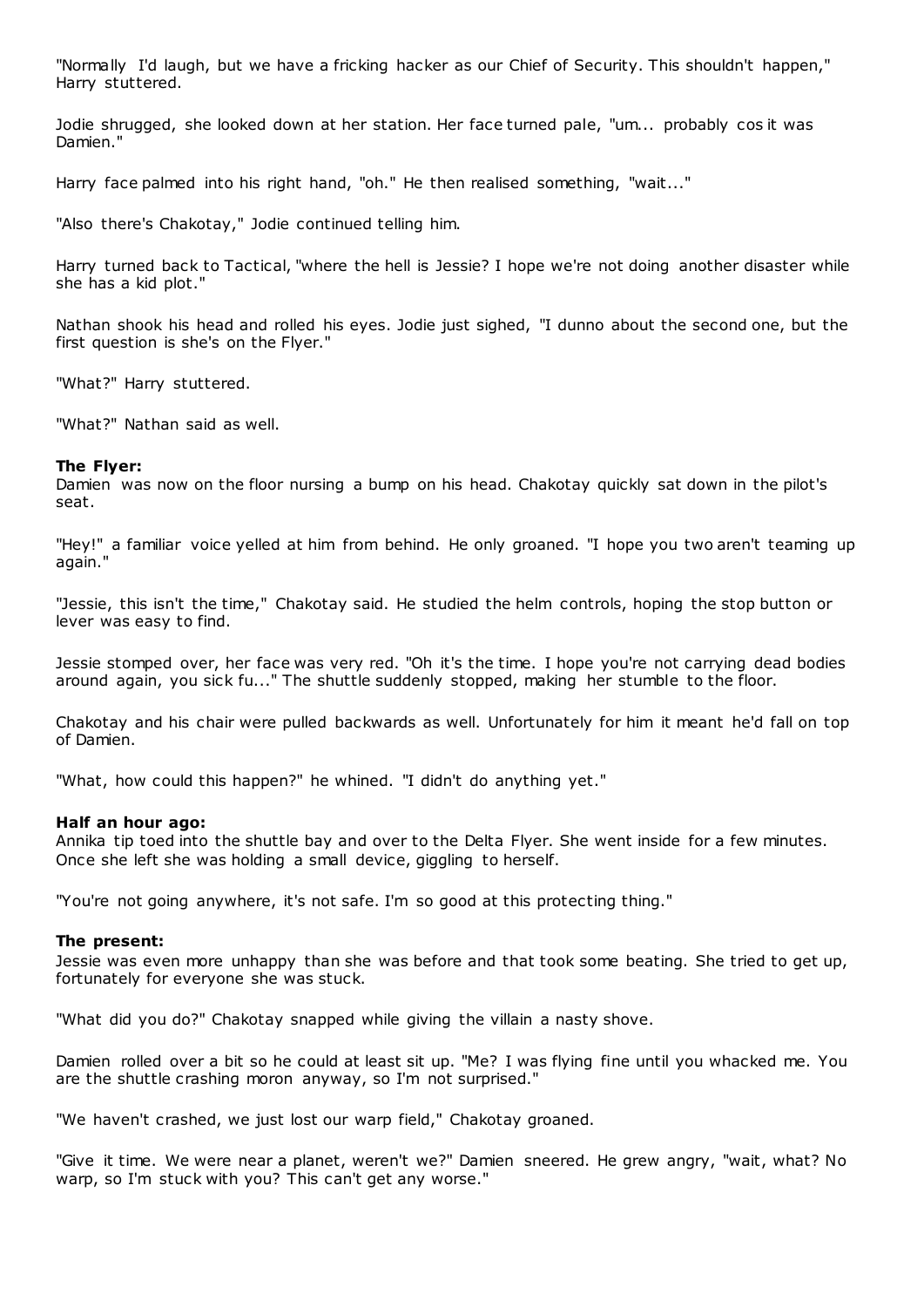"Son of a..." Jessie growled once she grabbed a hold of a station. Damien and Chakotay looked her way, both of them grew a little worried, especially as she was able to pull herself to her feet. "All right, who do I kill first?"

"Who invited fatty?" Damien had to make it worse.

Chakotay stared back at him. "I can't believe even you are *that* stupid!" He backed off towards the helm, he feared it wasn't far enough.

Jessie tried to grab Damien, he was too low down for her to reach though. "Stupid, me? I'm a gen..." Damien said oblivious to the impending danger. A foot swung into a certain area, shutting him up immediately. Well talking wise anyway. All he could do was cry.

"Okay, now that, that's sorted..." Chakotay said nervously. Jessie glared at him. "Ok ok, settle down. It's not what you think."

"I saw you sneak into that shuttle after following Damien," she said.

Chakotay shook his head, "what did I just say? It's not what you think."

"Did you just snap at me?" Jessie said dangerously. The look in her eye made Chakotay's insides cower.

"No, no. I'm just trying to reassure you," he stuttered. "I think Damien was trying to escape from Annika. I was trying to stop him."

"Why? Tom has the Delta Flyer specs in the replicator, it only takes him five minutes to make a new one," Jessie said.

"I know that, everybody does. No matter how annoying he is, we can't let Damien go. We have enough problems," Chakotay said.

Jessie rolled her eyes. "Yeah, good job fixing that problem."

Chakotay sighed, "that wasn't my fault. Let me have a look." Jessie's glare told him she wouldn't let him touch anything, but he couldn't bare to look at her, she was scarier than Kathryn's worst death glare. He turned around to check the helm. "Yep, according to the controls we should still be going at warp. Nothing's changed. Can you check the..." He managed to feel her glare get even worse even with his back to her. "Never mind."

Jessie groaned, she sat down at the nearest station. "Looks like we've been sabotaged."

"Really, that's odd. This trip wasn't exactly planned," Chakotay said. Jessie stared at him with her eyebrow raised. "I know, you don't believe me."

"Damn," Damien whined from the floor.

"I'm not sure what it was but without it the engines were overheating. Dropping out of warp was a fail safe," Jessie said, getting angrier with every word. "Nice job."

"Nice job? You manned the Engineering station for seven years and you don't know what part was removed," Chakotay said too quickly. He immediately realised that wasn't a good idea, the look on her face confirmed it. "You know what it did though and that's the main thing."

"If we go to warp again, we may get back to where we were before it conks out," Jessie muttered.

Chakotay nodded quickly, "right." He sat back down in the pilot's seat, then pulled it forward to the helm. The lever Damien pushed was pulled back. "Okay, so let's turn us around."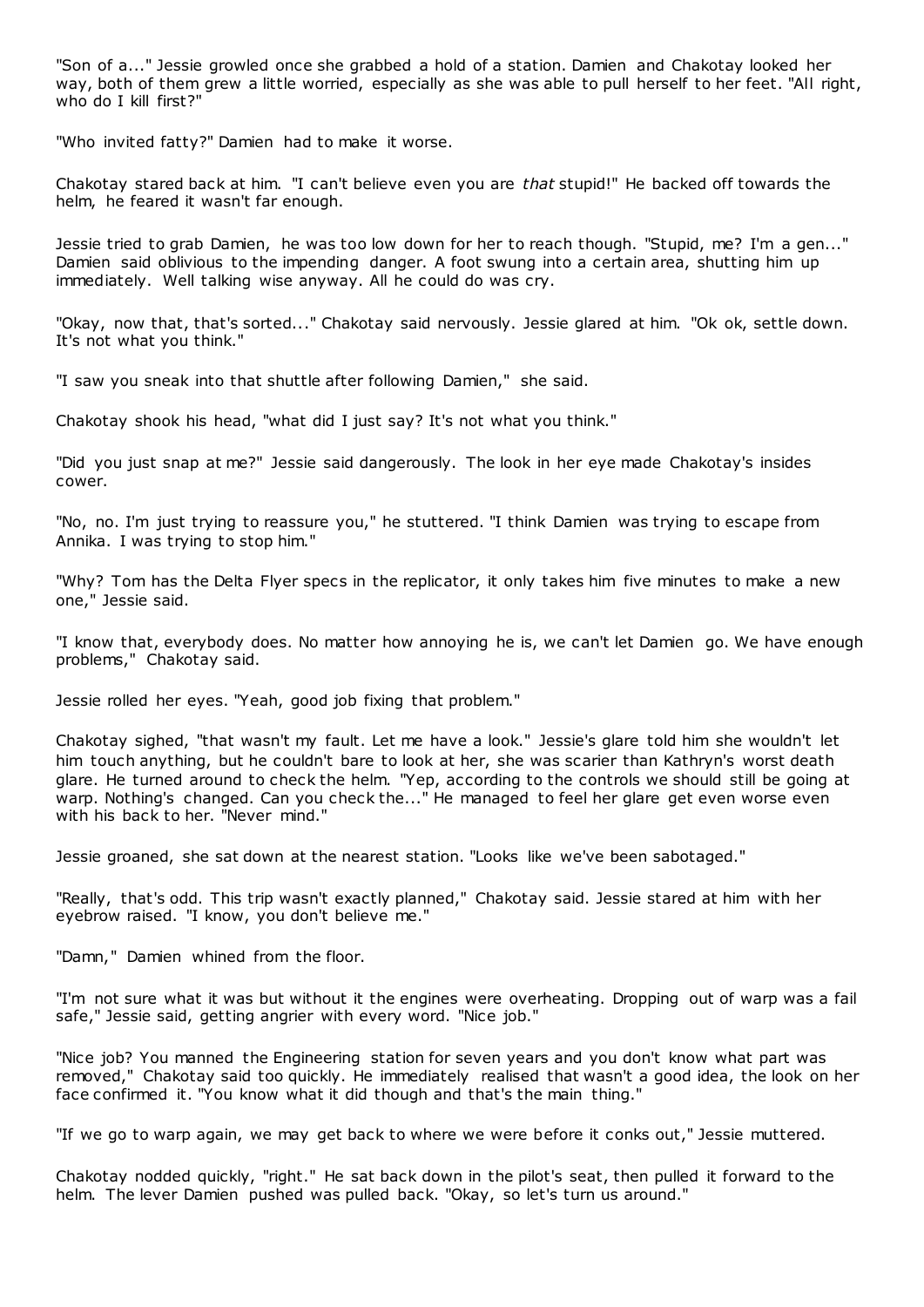He and Jessie heard Damien manage to cackle through his pain, they each slowly turned their heads towards him. "What now?" Jessie hissed.

"Oh it's funny, for so many reasons," Damien answered in between cringes. "If we didn't already, going back will attract attention to Voyager." Chakotay c ouldn't help but groan. "You know I'm all for it."

"I'm still waiting for the punch line," Chakotay said.

Jessie smiled maliciously, "yes, me too."

Damien understood what she really meant, he tried to laugh but it sounded as nervous as he felt. "That fail safe you mentioned will have tripped out the warp engines, permanently. At least until it's reset. I doubt either of you clowns knows how to do it."

"It shouldn't be that difficult. We can head back at impulse for the time being," Chakotay said.

Damien chuckled, "you just proved that you don't know. If the engines overheated, I wouldn't even try to reactive them just yet. I don't fancy dying with tubbo one and two here."

Jessie was about to give him another kick, Chakotay rushed over to stop her. "Wait, I've got a better idea."

"So do I," Jessie scowled. She instead threw a punch towards Chakotay's face. Damien quickly crawled away to the helm to avoid another kicking. "Hey!" She hurried over to get in his way. "You're going to reset the fail safe and get us back to Voyager."

"Why would I want to do that? That blonde cow is far more annoying than you, and that's saying something," Damien grumbled.

"Fine, that's up to you. You're smart, apparently, so answer me this first. Which place and situation is a more likely one for me to suddenly going into labour?" Jessie said. Damien looked disgusted at the thought. "Voyager and nothing going on. Or stuck in the Delta Flyer with you two while Voyager probably goes Game Tower heisting?"

"Oh crap," Damien groaned. He shook his head, "fine, I'll fix it. You still have to wait for the temperature to go down."

Jessie folded her arms tightly and stared down at him with narrowed eyes. "How long?"

"An hour, maybe two. Probably two as this stupid shuttle is so compact," Damien replied.

Chakotay groaned whilst nursing his newly bruised nose. He walked over to sit down at one of the other stations. "My plan was pretty much the same. You didn't have to hit me."

"Yeah right, of course I did," Jessie spat back at him. "Your best plans would involve Tolg ship hunting or bullying me. Though I'd really like to see you try the second one now."

Damien sniggered, "yes please."

Chakotay sighed and glanced down at the station in front of him. "I didn't bully you, please let it go."

"Well since you asked so nicely," Jessie said, rolling her eyes.

"I should get us turned around. The sooner we get back the better," Chakotay muttered. He spotted Damien shaking his head. "Even impulse was affected? Great."

"Isn't it?" Damien laughed. "What did he do anyway? Pass the time for us."

"Sure," Jessie said in a fake sweet voice. He didn't see it coming until it was too late, her fist slammed into his face.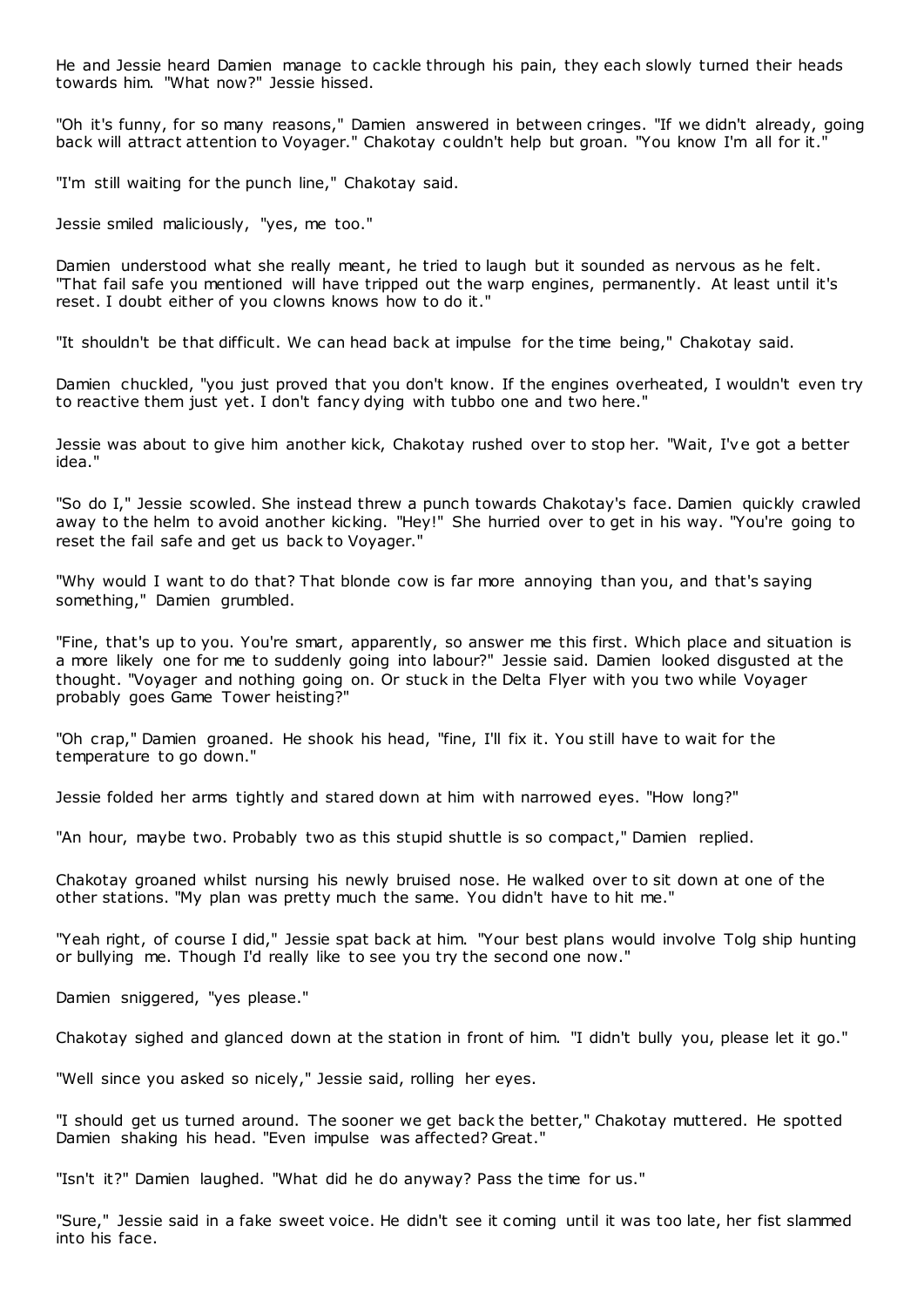# **Voyager:**

"If we leave now we could be discovered. What do we do?" Harry questioned.

Tom didn't look too worried. "Jessie's there. She'll likely kill them both and fly back. Auto pilot isn't hard to figure out."

"Why would Chakotay be tagging along with Damien again? There's no one to resurrect, right?" Nathan wondered.

Tom shook his head. "Don't worry, Jessie won't take any of that crap. We got something far more important to worry about." He paced over towards Opps. "Are we close enough to the planet to get an idea what the inhabitants look like?"

"I think so," Jodie said.

"Well then, I think it's time we have a look around then," Tom smiled.

Harry winced, "Tom there's no proof that this species is warp capable. No ships, no satellite systems, nothing. The prime directive is pretty damn clear on this matter."

"Yes there is, that transmission was subspace. We've had this argument before," Tom said. "Besides if I'm right or wrong, we still have to do something discreet. The only other options are to give up and leave, or just beam whoever's in trouble."

"If they're not warp capable and if it's true there are aliens among them, Softmicron or something else, we can't just leave them there," Nathan said warily.

"Great. Harry, I'll leave Voyager in your hands," Tom said a little too cheerfully. "Since she cracked the code, I'll bring B'Elanna. Oh... Bridge to the Doctor." He hurried for the nearest turbolift.

The Doctor's annoyed sigh was heard over the comm, *"I have a name, why isn't anybody using it?"*

"Ha, you crack me up Doc ," Tom sniggered once he arrived at the turbolift. "I hope you're in the mood for some *plastic surgery*."

"I've been saying that you needed that for years," Jodie said.

Nathan spoke at the same time as her, "ah good for you, it's about time." The siblings looked at each other, then at Tom before the doors closed. The pout on his face made them break into laughter.

"They're just jealous," Tom mumbled when he was on his own.

The alien ship, Katane, stood nose to nose with the Enterprise E, a blue light connected the two together. With every single source of light on the starship still off-line, the former flagship looked like a ghost ship that had been abandoned for years. The Katane with only its engines and a couple of lights on itself, was piercingly bright compared to it. Without the blue beam, it would be mostly impossible for anyone passing by to even see it.

James had knelt down in front of the two large bags, he was busy rummaging through them. Every now and then he'd take something out and put it to one side. Lena glanced between him and one of the alien computers, only she wasn't really looking at the computer itself. She was looking at the PADD James had left on top of it.

She sent another glance his way while he was holding and inspecting a phaser rifle. Her attention quickly returned to the PADD, then the computer itself. Glancing between the two things she started to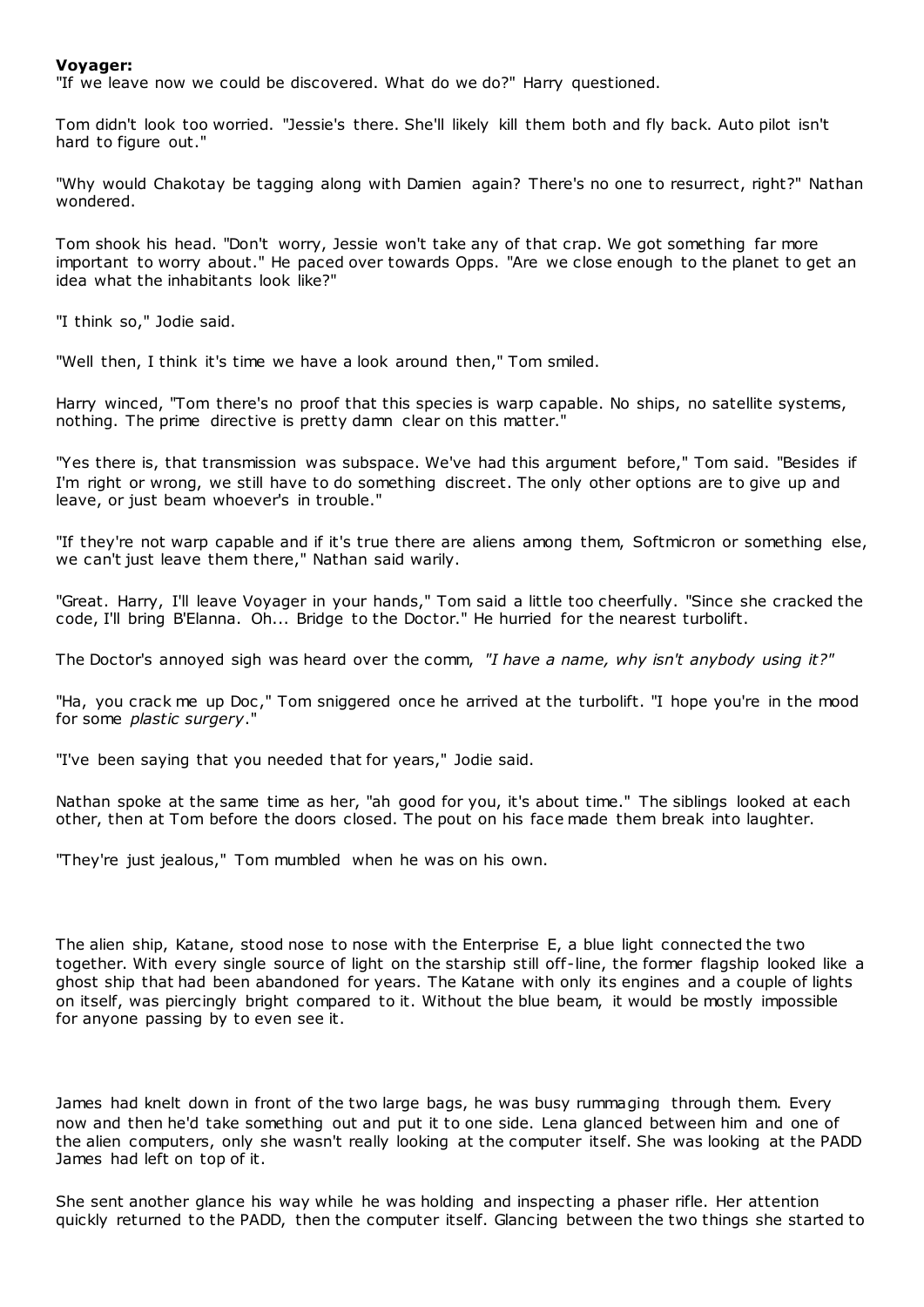tap the controls. Unlike Starfleet computers, these didn't make a sound, at least not until a command was fully entered. Lena only needed to give it one command.

James heard the beep, but by the time he had turned around to see what was going on Lena was already enveloped by an alien transporter beam.

"Lena, what are you..." he stuttered whilst scrambling to his feet. His hand flew to his commbadge.

Everything was exactly the same as she remembered it. Without the flashlight she had brought there wouldn't have been much to see. The only light came from the flickering consoles that weren't damaged.

Chairs had been knocked over, pushed to one side.

The fallen bulkhead lay near the entrance to the Ready Room, blocking entry to it.

There was a crisp chill still in the air as the environmental systems struggled to get back to normal.

Lena had a small bit of hope that the illusion Q gave her was wrong, but it was hauntingly right. The only differences allowed her to survive being there, to see the state of her old ship for herself.

Only then she realised the air was still a little thin, she had to force herself to take fewer but deeper breaths.

*"Lena,"* her commbadge chirped. *"Why did you do that? I thought you didn't want to go over there."*

Lena hesitantly tapped it. "I didn't, but I had to see it."

She heard a quiet sigh. *"You know that only one of us can go over there. Someone has to stay on this ship. I can't keep the shields down so we can beam back and forth."*

"It's okay, I'm fine," Lena said, even though it felt like a lie. The sight of the Enterprise bridge, abandoned and neglected, the guilt was too much for her.

*"We both know that's not true. I shouldn't have brought you, I'm sorry."*

"Why? I insisted. It's okay, I had to come back someday," Lena said. Her first destination was the bulkhead blocking the Ready Room.

*"Keep the comm open, okay? If it gets too much we'll swap."*

"Uh huh," she barely mumbled in response. Carefully she lifted the large piece of metal up so it was standing upright. Despite her efforts it groaned and then crashed into the wall nearby. She winced a little.

*"What happened?"*

"Yeah, the gravity's still a bit light here," Lena said. She didn't dare to look at the damage moving that did, instead she looked ahead into the open Ready Room.

*"We're lucky the remote connection managed to turn a light on."*

Lena rolled her eyes, "that's another complaint about me beaming over, isn't it?" Despite her annoyance at that, it was a distraction to her surroundings for a second so she was a little relieved too.

*"Well you know, I like trashing things more than you. I'm a little hurt."*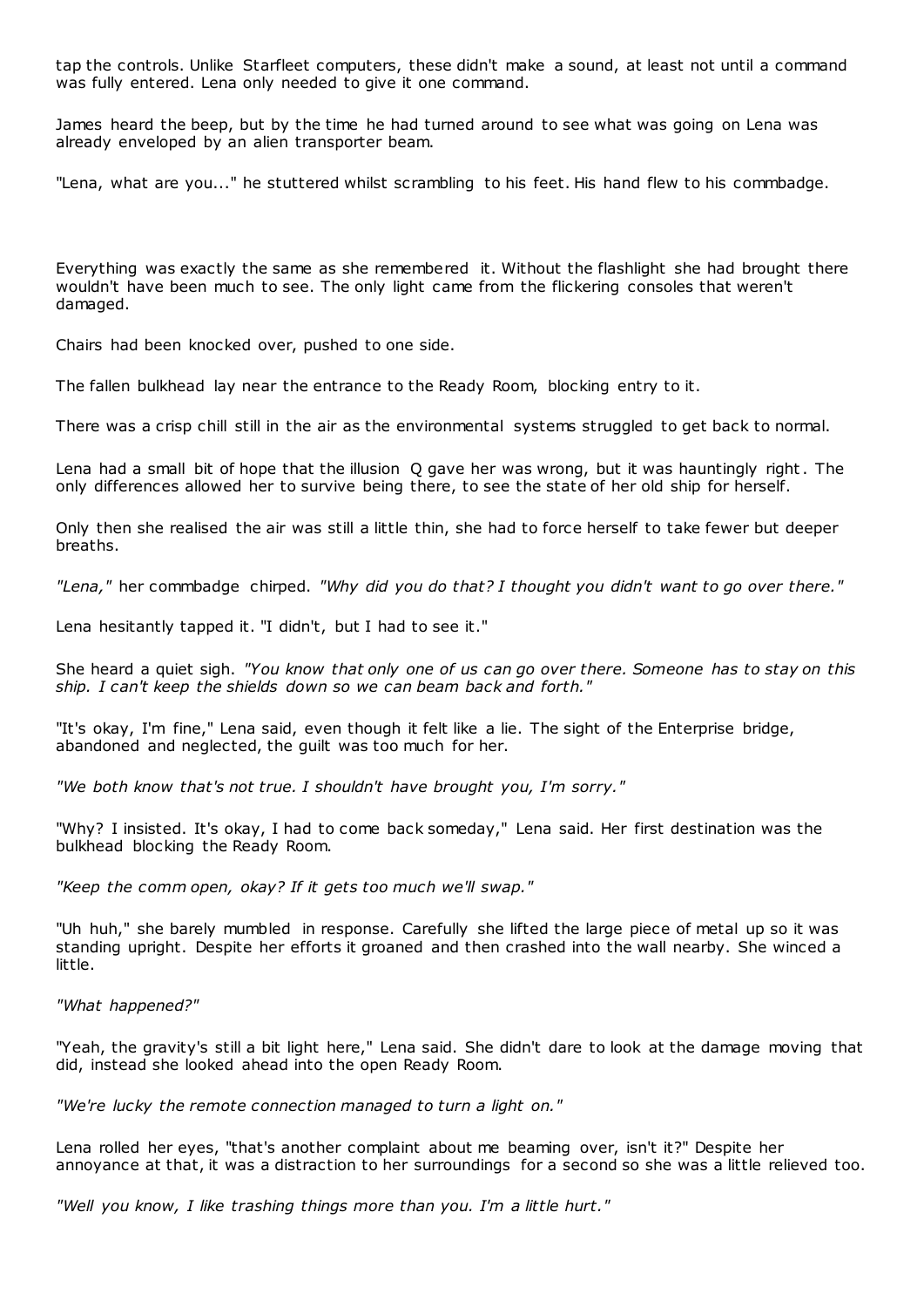Lena smiled, even laughed a little. Then she made her way into the pitch black Ready Room. The torch illuminated her path, what she saw wiped the smile off her face. Instead of the desk and chair she was expecting, all she saw was broken bits of the wall in its place.

The torch was quickly moved to the left so she could inspect the rest of it, but her hand was shaking as she did so. The rest of it wasn't much different, apart from the chair that used to be at the desk was lying sideways on the floor. Something else caught her eye before she could wonder why it lay on the other side of the room. A small computer sat on a table made up with wall debris.

"I... don't get it. The ship wasn't that damaged. Why is it so bad inside?" she asked herself quietly.

*"If the ship was crewed by the people left behind during the breach, I can't imagine they'd be able to keep on top of the minor stuff."*

"Yeah," Lena said, walking slowly to the computer. "I think it's time we find out."

# **The Katane:**

Lena watched silently as James was hooking up the computer from the Ready Room to the portable replicator.

"I don't think this'll last too long. I don't want to risk hooking it up to the alien's systems," he said, now focusing on the computer itself.

"I thought it would be quicker than waiting for the main computer to come online," Lena said.

James nodded, "well you said it's been used since the ship was damaged. It's got to have something."

"You do know what you're doing right?" Lena asked, wincing a little.

"Not at all," James replied honestly.

Lena quickly took a couple of steps backwards when he went to turn it on. Both of them were relieved when the screen came on and nothing exploded.

"Ok, so let's see what was accessed last, that might..." James said, tapping on the interface. "There's a log here dated last month. This should be good."

One touch and all they got was a bunch of quiet static . Just when James was about to give up with that they heard a light clatter in the recording.

*"Damn it, there goes another one,"* a voice both of them recognised muttered.

Lena and James looked at each other, their eyes wider in surprise.

*"Enterprise Log, 27th March 82. Another planet has been taken care of but there doesn't seem to be any change. I'm starting to think they're making these things faster than we can even repair. We're on route to another tower network close by which makes me think we're pretty close to the source of this sphere."*

"I don't believe it," Lena said quietly. James however didn't seem as shocked anymore, he looked like he was thinking to her.

*"The ship's not going to last much longer. Our weapon reserves are nearly depleted, and the shields have seen better days. I suppose it's inevitable that we'd return to the Erayas system. The answer must be there. Perhaps it's time."*

"The Erayas system," Lena wondered aloud.

The word had brought James out of his head, he had a worried look on his face. "The ship we're on, it belongs to the Erayans."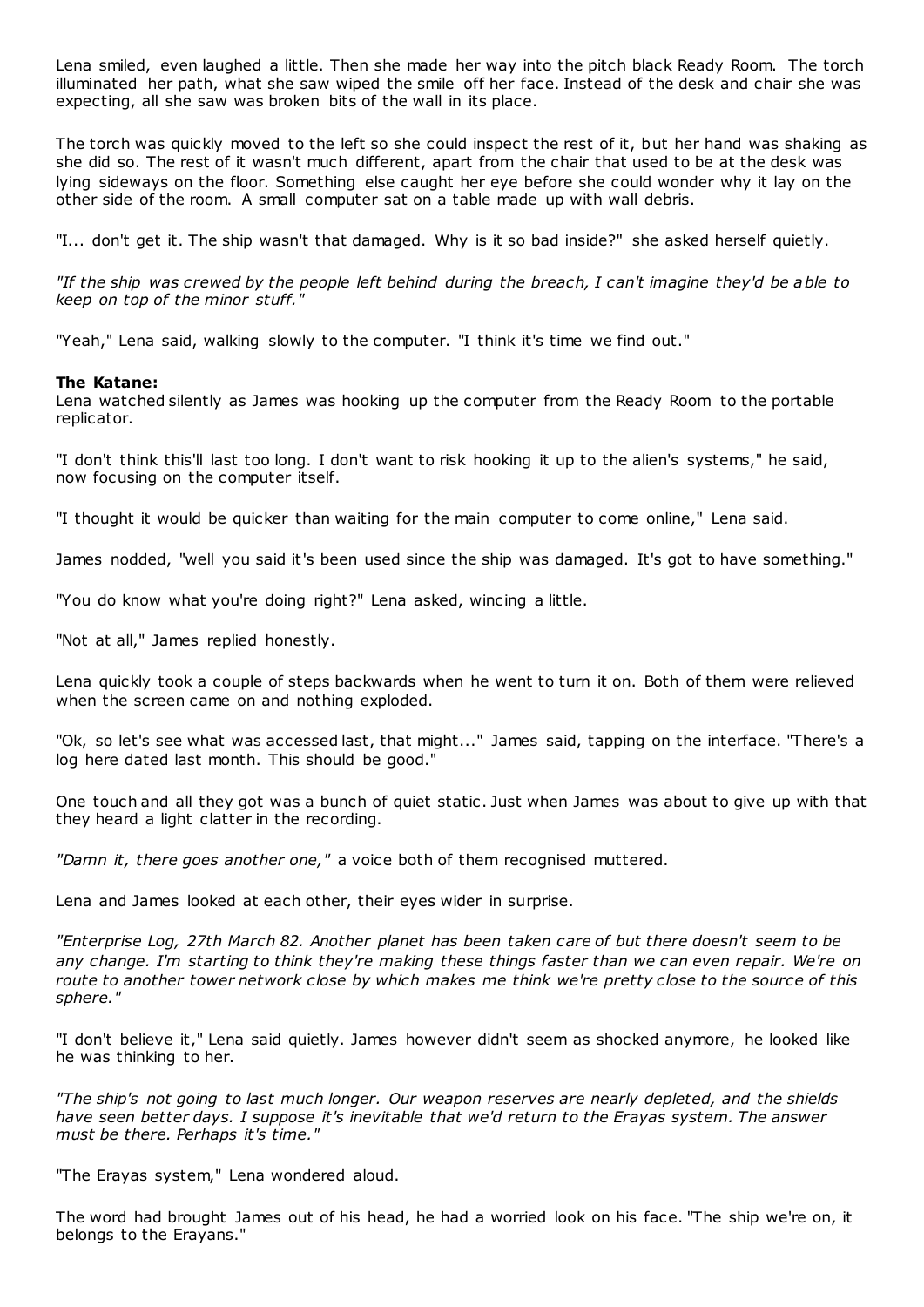"Oh," was all Lena could say.

James quickly tapped a few more things in the computer. "Just doing a quick search for Erayas. The replicator doesn't have enough power for another full log." Luckily the screen showed a couple of search results for the name. He picked the one at the top with the more recent date.

*"Enterprise Log, 25th February 82. As our tip suggested, the Erayas system was infected with the towers. However before we could help them, something..." there was a loud, annoyed sigh. "I'm not sure, space is black but this thing was darker somehow. The planet no longer exists. Only a few ships managed to escape. I've never seen..."*

The computer lost all of its power and shut itself off.

"I don't like the sound of this at all," James said.

Lena's shoulders had tensed up during the entire log. "Was she talking about the anomaly? Is that why the Enterprise was stuck in there? Some sort of suicide mission?"

"No," James replied. "Shoytin and his crew got to it first, he didn't know how to get out of the anomaly."

"Their planet, it could still be in one piece," Lena said. "That's if we're right."

"That remains to be seen. The Enterprise was drained in a matter of days, maybe a week tops. Two months in here..." James said.

Lena's shoulders finally gave way, she glanced down at the floor. "The whole thing was screwed up, there's no guarantee the planet was still near its star. Power drainage would be the least of their worries."

"Maybe that's why Shoytin was so eager to get back in there," James said.

"Hmm," was Lena's only response.

"So the Enterprise *attacks* the Erayans, they probably fight back but this anomaly somehow..." James tried to figure it out, but he reached a dead end. "The anomaly was in the same place it was when we entered the last time. There's no proof that it moves."

"Maybe not, the system was probably in its way when it formed," Lena said.

James nodded, "yeah, that's gotta be it. So the anomaly appears, taking over the planet and apparently some ships. The Enterprise attacked at the wrong time so Shoytin believes they're to blame. They pursue them, board the ship, steal the weapons. There's still a lot missing here."

"The crew," Lena stated. "Are they dead or just gone? It looked like the bridge had been left in a hurry, but the ship wasn't going to blow up, why abandon it?"

"Yeah, not only that though. They had no proof that the anomaly hadn't just destroyed the Erayas system and its towers. Why was it something they had to go back to?" James questioned.

Lena finally looked up, but only to stare straight ahead of her. "And with no crew, how did the Enterprise still end up inside?"

James slowly turned to face the alien viewscreen, an unsure look was growing on his face. "We have to go back in."

"Maybe this wasn't such a good idea, after all," Tom said.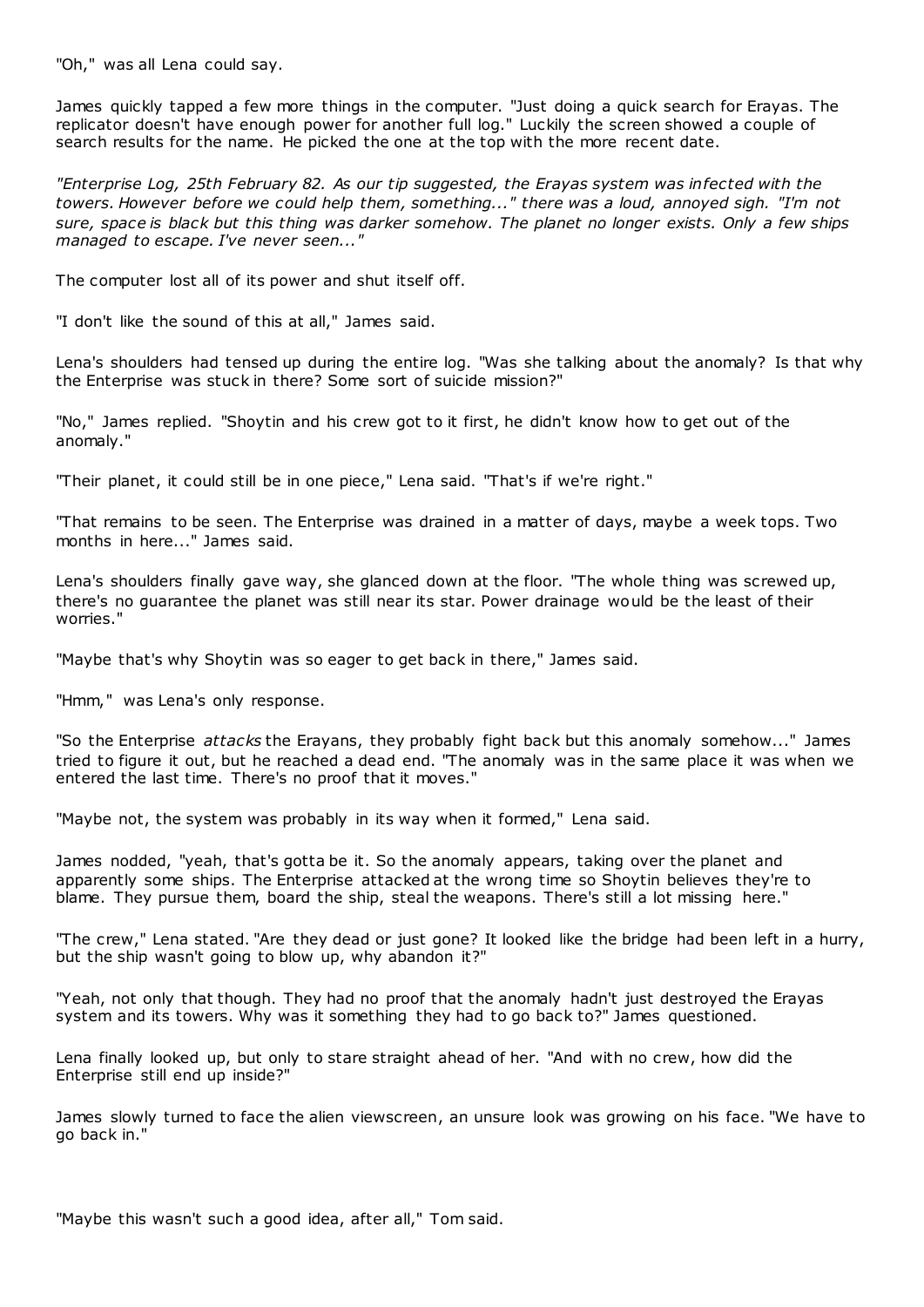B'Elanna looked at him, then sent a cringe the Doctor's way before glancing back at him. "What gave it away?"

The trio stood in what they thought was a dark alleyway in between two streets. Each of them were dressed in old fashioned clothes, Tom and B'Elanna had opted to cover their disguises with large sleeveless coats. The Doctor though was in his element with his disguise, he was smiling way too much.

"I don't know, could be the coats in the middle of their summer," Tom answered. It took him nearly a minute to maneuver his arm out from under the coat to wipe his brow. Even in the shade the heat they were getting from the system's star was unbearable. "Could be the really primitive planet we've come to."

B'Elanna giggled as the coat fell off him while he put his arm back inside. He quickly knelt down to recover it, almost losing his hat in the process. She walked over to straighten that for him, once she was done his hair was completely covered.

"I think this is fascinating. What an interesting species. I wish I had time to study them," the Doctor said mid grin. He raised his right arm to fluff the hair he now had on his head, which was a navy blue. Doing so he accidentally raised a second right arm to do the same thing. "Oops, that takes some getting used to."

Tom sighed sadly, "a four armed race. That's not a problem, no way."

"Well we could have had prosthetics attached," B'Elanna said. The Doctor directed his beaming smile her way. "We're not here to mingle though. We just don't want to stand out too much."

"Speaking of which, have you found the source of the signal yet?" Tom asked.

B'Elanna quickly took a peek at both entrances to the alley before looking down into her coat. The tricorder in her hand was still scanning. "It's nearby. It shouldn't be too hard considering that the most advanced thing I saw here was that cart being dragged by what I can only describe as a floating spider."

Tom shuddered quite violently, it took him a while to stop. B'Elanna looked at him sympathetically but that didn't last, laughter overtook. "Yeah we didn't stand out at all when you spotted that."

"Hmph, if I had six limbs like these guys, I doubt giant spiders would be as terrifying. It would be like seeing a dog or something," Tom muttered.

"Yes dear," B'Elanna teased him. Her tricorder started to bleep. "Got it. There's an underground structure east, just outside of this town. It looks like the interference is coming from a nearby mine."

"I'm going to go out on one of my many limbs here and assume that this structure doesn't belong here," the Doctor mused.

"I'm so glad I invited you, Doc ," Tom said, obviously not seriously.

B'Elanna smiled at the pair, "normally I'd say that was obvious, but the Softmicron like to mold into the planet they're on, so they're none of the wiser."

"So... the reason we didn't detect any Game Sphere towers was because their attempts to hold up rocks with sticks keeps failing?" Tom joked.

"Yes, sure. Shall we?" B'Elanna said, gesturing her arm behind her. Naturally that lead to her coat falling off. Tom and the Doctor dared to snigger at her, luckily for them she decided not to punish them for it, yet. Once the coat was back and covering her whole body, she lead the way down the alley. The two men followed.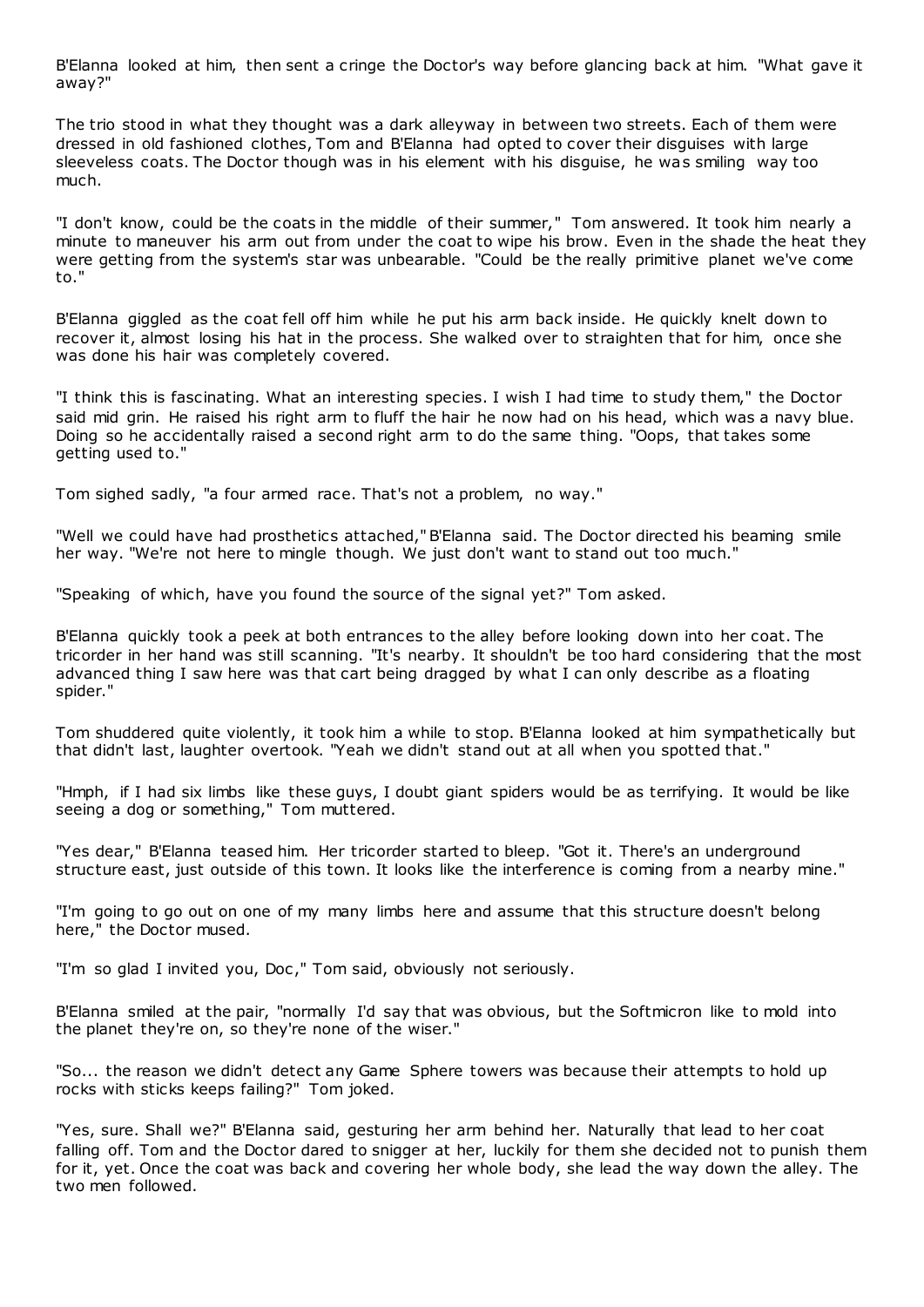Not long after they re-entered the street, Tom dashed back into the alley in a panic . B'Elanna hurried after him, grabbed him by his arm and dragged him back.

"Oh god, they float, why do they need so many legs?" he whimpered.

## **The Delta Flyer:**

The stranded trio were now in the lower level of the shuttle. Chakotay kept a close eye on Damien as he worked inside the cage looking area. Jessie sat nearby constantly scanning her belly with a tricorder, sighing in relief each time.

She glanced over to the steps leading up in between one of her scans. "You know I've always wondered. The Flyer's control room is tightly confined around the window area right, then there's the back bit where the ceiling raises up a little. You walk alongside the shuttle and you could knock on the window if you want."

"Yeah so?" Damien muttered.

Jessie pointed at the steps, "where on earth did we climb down to then?"

The two men glanced at one another, then up at the ceiling and then finally at the steps leading up to a normal door. Their eyes were wide for a while. Chakotay shook it off, Damien just laughed.

Jessie shrugged and got back to her scanning.

"You'll probably knock me out for this one, but here goes," Chakotay said. "If you had such a terrible time with it the last three, four times, why put yourself through it again?"

Jessie raised her eyebrow, "there's nothing wrong with pineapple and mushroom sundaes."

Chakotay shuddered, Damien did as well. "No," Chakotay said. His eyes then widened, "you've had four of those already? When?"

Jessie smiled but not in a nice friendly way. "Hey, they calm me, so don't whine."

"I meant your pregnancy," Chakotay said.

Damien sniggered, "I have a theory."

"No one cares," Jessie groaned. She decided to direct a new glare towards Chakotay. "Not that it's any of your business, but I wanted a family. A big one."

"Still, you almost died on the last one," Chakotay reminded her.

Jessie sighed, "I know that."

"Do you? James isn't exactly a stable father figure as it is. Take you out of the equation and we'll probably have little kids running around stabbing people," Chakotay said.

"Hmm?" Damien liked the sound of that, he smiled.

Jessie used the nearby console to pull herself to her feet. "I obviously didn't hit you hard enough before. Hold still." She started to walk over to where he was.

"I'm not attacking, it's just a slightly exaggerated version of what would happen," Chakotay said quickly. He was a little relieved when Jessie stopped.

Damien looked disappointed, "maybe they'll choke people instead. He likes doing that." He smiled with that image in his head.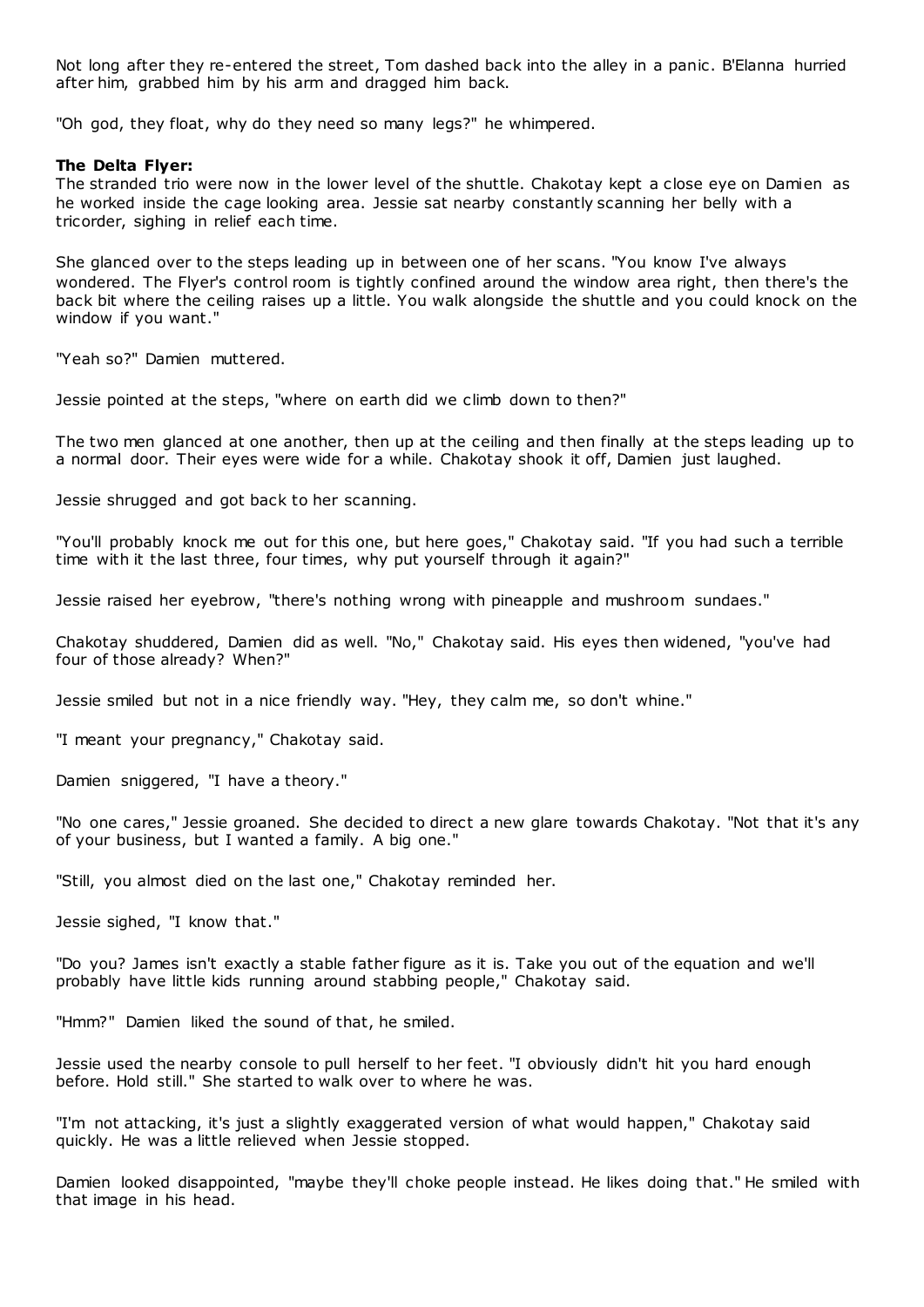Jessie focused her attention on Damien this time, with a look on her face that would normally be on someone who was given a cup of Neelix's coffee. "What?" Her head shook to try and get rid of Damien's remark, she turned it back to Chakotay. "You're not attacking, just like you weren't bullying me to turn Evil two years ago?"

"I'm sorry, okay," Chakotay said sincerely. "I wasn't me, I got lost amongst the anger and grief. At the time I thought anything was necessary to..."

"Snore," Damien groaned. "I wouldn't take that, kick him."

"It takes more than sorry to fix something like this. It wasn't even the only thing you did," Jessie said. "Oh and while we're on the subject. Stable father figure? Have you forgotten about poor Lena already? I suppose she's not Janeway, so who cares?"

"Burn," Damien laughed.

Chakotay grimaced, his fists clenched. "Jessie, don't go there. I really am sorry, there's no need to attack me like this."

"Why not? You thought it was funny to mock my bad luck with pregnancies. We're way past the line already," Jessie grumbled.

"Wow, that is low. I love it," Damien continued to laugh. Chakotay responded by reaching over to push him to the floor. As there wasn't much room to fall, Damien hit a few things on the way down.

"I never did such a thing," Chakotay said.

Jessie rolled her eyes, "oh Jessie, you haven't had the kid yet, surely it's a month overdue for you."

"I wasn't mocking," Chakotay grumbled. "You know what, forget it. I was trying to be civil with you but hey my mistake, I thought...

"Yeah you were, and I was responding as such until you started going on about my kids running around with knives," Jessie said.

Damien nodded, "she has a point." He pulled himself back up while rubbing his sore areas. "So would they," he giggled.

"Look, I get it. You never liked James, you thought he was in between you and Janeway. You're like those men who beat or kill their kids cos they dare to take your wife's attention away from you. Why else would you have abandoned Lena when she needed you the most?" Jessie rant ed while making her way over to the replicator.

"Hey while you're there get me some popcorn," Damien sniggered.

Chakotay walked over to Jessie just as she turned away from the replicator. She pulled a worried face and took a step backwards. "Stop. What I did to you, I'm sorry but it wasn't personal. What you're doing now is. You don't have all the facts so just stop."

"I don't even know who you are anymore. That's the only fact I need, so back off," Jessie snarled.

Chakotay sighed, he took a step backwards. "I didn't want to hurt you. I was desperate for an alternative, I was willing to try anything to avoid the inevitable."

"Look as someone who doesn't take a certain loved one's death very well, and is only here because he had the same issues, I get it," Jessie said. "There's a limit though. Missing the funeral and slapping your daughter was the line, but you just kept going for another few laps. That *inevitable* was horrible but at least you would still be Chakotay today. Sometimes I honestly don't know what to call you, I still can't believe you're the same guy."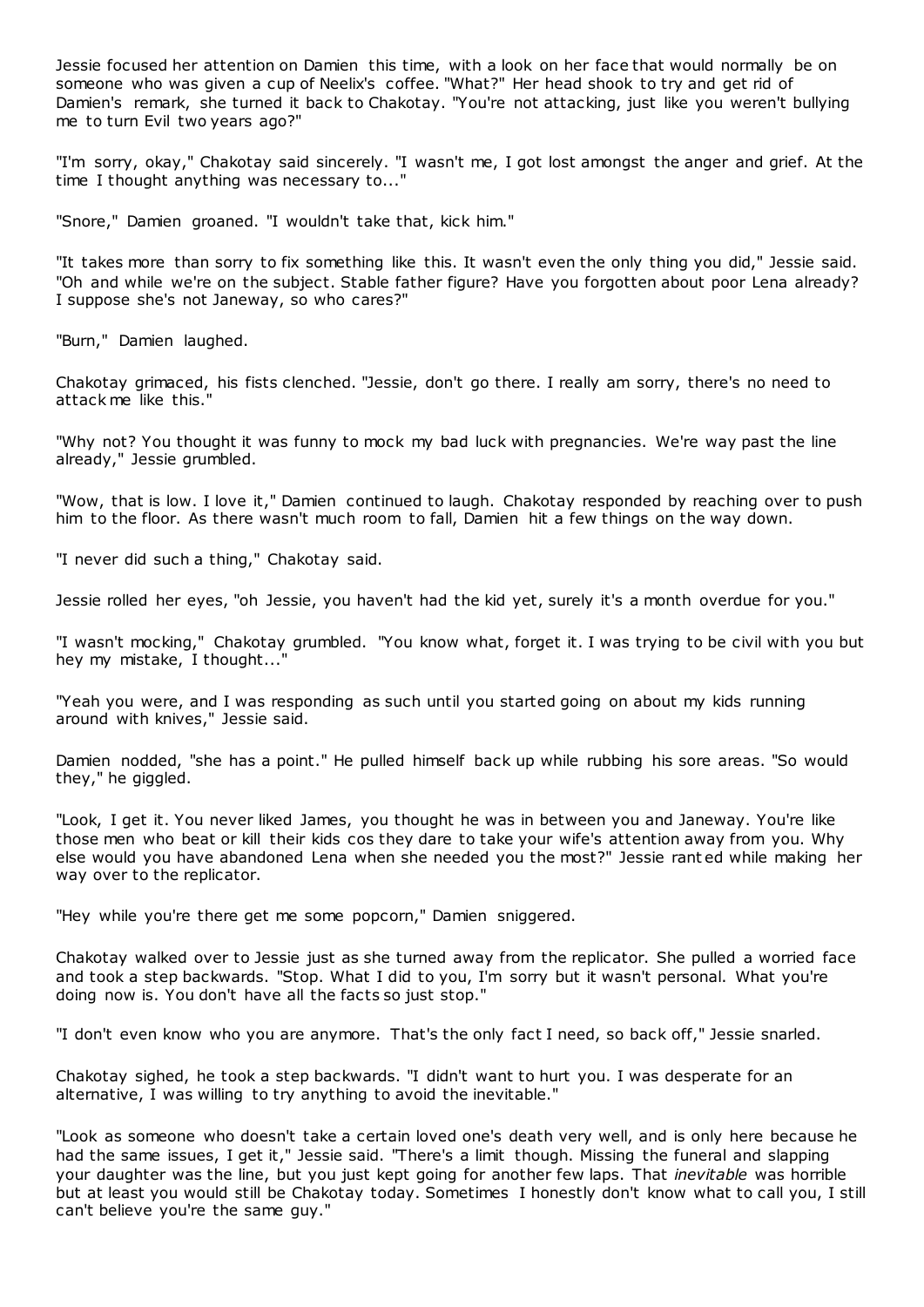"I have a few ideas," Damien commented whilst yawning.

Chakotay rolled his eyes in his direction, then turned his head back towards her. "You think when I said the inevitable I meant Kathryn remaining dead, don't you?" Jessie frowned, but more for the ice cream already starting to melt in the bowl she held. "If it was as simple as that, I may have accepted it eventually. You're wrong, you can't compare."

Jessie walked around him to go over to the cage. She was about to speak when she noticed Damien fiddling with something. "Hey, if you don't pack that in I'm going to induce myself."

"Eew. Damn it," Damien growled. He moved over to work on something else.

"Better, now you were his partner in crime. What the hell is he talking about, do you know?" Jessie asked.

Chakotay shook his head, even smirking a little. "Really?"

"I don't know, I fell asleep when you were whining about the Slayer's many deaths," Damien replied.

Jessie faked a sweet smile, she reached over to give him a slap. He expected this one and quickly moved further back.

"It's obvious isn't it?" he said proudly. "The inevitable was my grand reawakening, my revival. It was surely an event that made the universe shudder."

"I think we can both agree on that last part," Chakotay said.

Jessie nodded, "sure, except that you helped him do that, so no sympathy here."

"Forget it, I'm not explaining myself well. I did lose myself, that's why I treat you so badly. I just wanted you to know that in my warped state of mind, I wasn't trying to hurt you by doing so. I thought it was for a greater good," Chakotay said. He hung his head in shame, "I'm sorry."

"I don't accept it," Jessie said. "Your *greater good* sent me back to my insecure childhood years. Almost cost me my marriage, made me lose the first year of my daughter's life." She turned to one side so she could still keep an eye on Damien with a glance now and then, but look at Chakotay too. "That's not the point though. It wasn't the worst thing you did. James has a permanent scar from when you tried to kill him the first time. I'll not even get started on Janeway."

"Ah good, cos that's getting old," Damien commented.

Chakotay sighed, "all right, fine, that's fair. I'd better check the sensors and comms just in case..." He walked over to the steps to climb up them.

Jessie turned her full attention on Damien, he rolled his eyes in response. "You were there, how can you not know?"

"Hmm it's probably cos I don't care," Damien answered with a smirk.

"Of course you do. You love this sort of crap," Jessie snapped. "Come on, it's dirt and you know it would be fun to spread it around."

"Do you really think if I knew something interesting that I'd keep it to myself this long?" Damien sniggered. "You're a delusional little baby maker, aren't you?"

Jessie sighed, her attention went down to her bowl of ice cream. "You're right. You wouldn't." Her nose shrivelled up as she stirred the ice cream in the bowl. "Ugh it's starting to melt." As she turned her back on Damien she tossed it over her shoulder. It splattered him right in the face.

"Ah, no it's not!" Damien cried. The bowl dropped onto his toe. "Damn it. I hate you so much."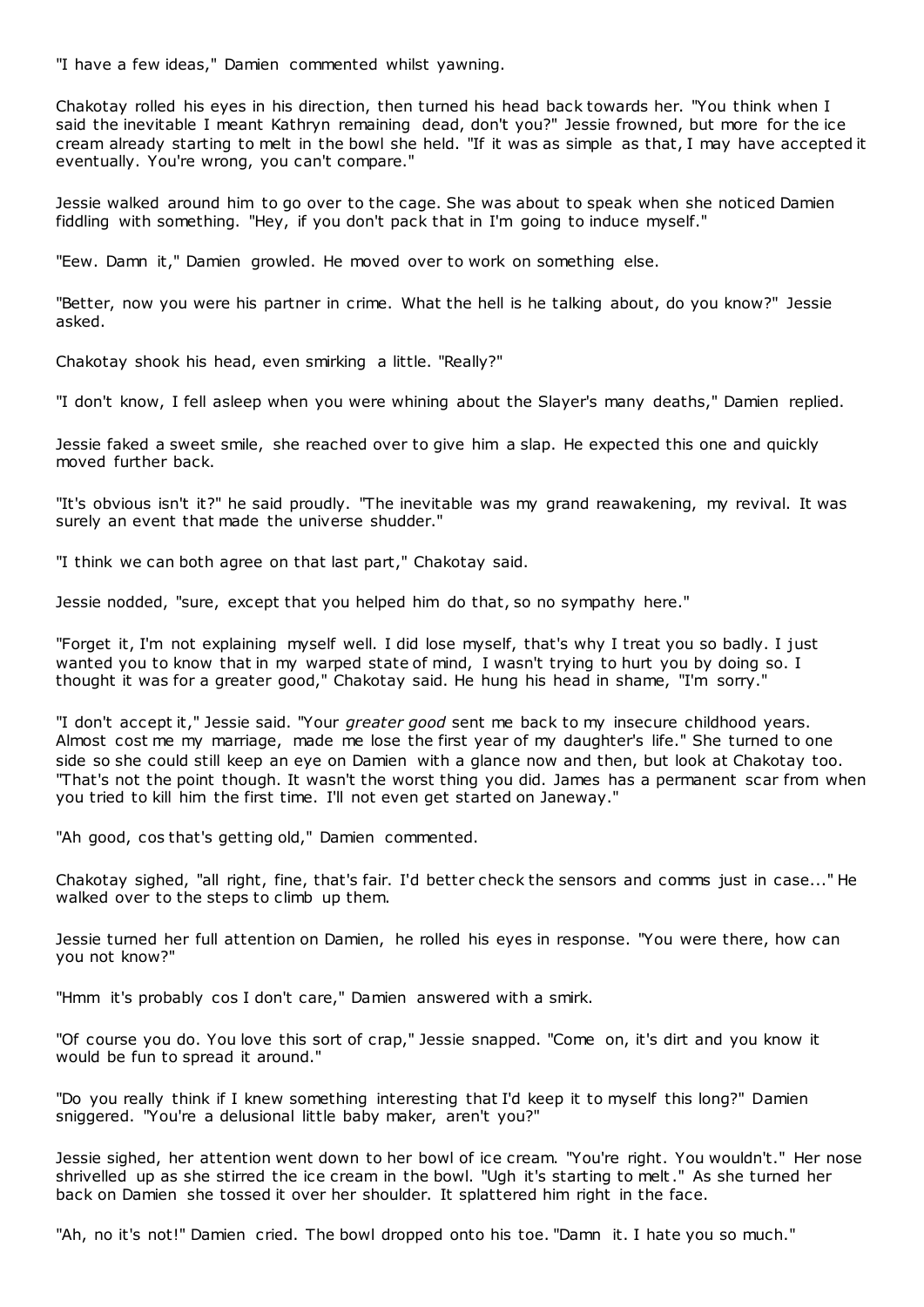Jessie smiled, "aaw, I hate you too."

With a few more lights and a lot of systems running again, the Enterprise was already looking a lot more lively. Its warp nacelles still lacked the blue that showed it was warp capable, the red on the tips burned brightly in contrast. The Katane now sat alongside it, the beam it was generating was long finished.

As the pair walked down the empty corridors, James and Lena avoided paying too much attention to the minor damage surrounding them. They turned to go through one of the doors, which stuttered a bit as it opened. Once they were inside they were both surprised to find the room relatively undamaged. James only noticed a little bit of debris lying beside a tiny charred part of the wall. The consoles, the large screen were in one piece.

"The Bridge is in shambles, why is this..." Lena stuttered. "Did they just concentrate their repairs on Stellar Cartography?"

"Seems like it. I guess with their mission they must have needed it," James said. He had a look at the different panels for any hints at what the last thing anyone looked at was.

Lena tapped at a different part, then glanced up. The circular screen surrounding them zoomed in to focus on a system of six planets, the Starfleet symbol floated nearby with a destination line connecting the two. "They were definitely heading back there."

James glanced up as well. "Thing is, is the system in the same place while inside the anomaly? Everything else we saw moved around."

"Everything, but the Enterprise," Lena reminded him.

"True but that planet we saw could have easily been in this area too, or could be on the other side of the galaxy. There's no way to know," James said, slowly getting annoyed with himself with each word. "You're right, this is a waste of time."

Lena scrunched up her face, "I didn't say that. I just thought it was funny that we'd go to all this trouble to get this ship back, then just send it back in right away."

"There's no proof the people on that world survived the anomaly, but no proof they didn't. I don't like the idea of leaving them," James said a little impatiently. "Even if we could find them, how the hell do we get them to safety? As soon as they're on the Enterprise, they'll just start hallucinating. We may not have the power to get back, who knows how far in it is."

Lena giggled for some reason, James looked at her with a confused stare. "What?" he asked.

"Two years ago you would have just set a course straight inside, to hell with worrying about things like that," Lena replied. "You're getting safe and boring in your old age."

"No I'm not. It was only a few days ago I got captured by literal kidnappers for trying to plant a virus. You have any idea what the risk was there?" James stuttered, a little offended.

"I bet you thought it was a sure thing. Oh and virus? Old slash young James would have just ran in and beaten them all up," Lena said, still giggling.

James tried not to pout while he was pulling an angry but confused face, it didn't work though. "You... I was. My kids were there."

Lena tried to stop giggling out of respect for the kids part, but she couldn't stop it for long. "Yes cos your kids never get kidnapped by anyone ever. This was your first time rescuing them."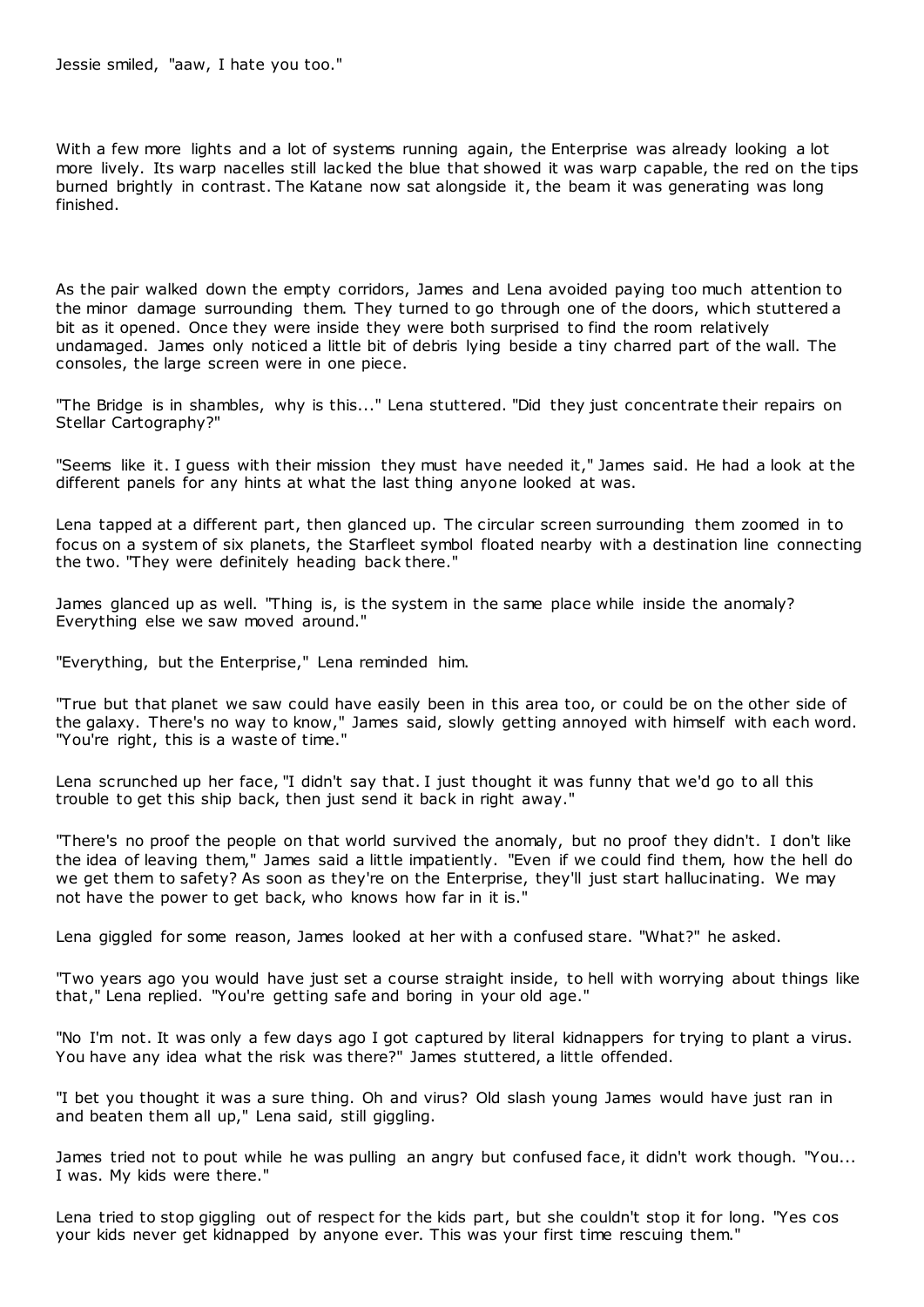"Yeah exactly, I know from experience it doesn't go well sometimes," James muttered. "Fine, we go inside the anomaly again, find the planet and find a few million there but the planet will crumble soon. What then? What if we can't find it at all and find ourselves stranded without power. I'm sure Voyager will have a good laugh, I guess."

"Well we won't know until we find it," Lena answered and casually shrugged.

"Yeah but..." James said, then he rolled his eyes. He covered his face with his right hand. "Oh god, I am getting too safe."

Lena started giggling again, then she patted him on the arm. "It's okay, that's why we're a team." Saying that seemed to wipe her good mood away in an instant. James was still covering his face to notice it. She forced a smile back on her face before he could. "Why don't we just assume this planet they were going to is in the exact same spot, well within its normal orbit anyway."

James nodded after removing his hand, "yeah, it can't hurt to look." He tapped in a few things.

The image of the system remained, but a black mass faded in over it. They could still just make out the planet and the heading. The symbol obviously showing the Enterprise's position moved further away from it, to the left. Another symbol representing the Katane appeared. Both symbols mostly shared the same spot as they sat next to the edge of the mass. The heading was adjusted to compensate.

"Don't call me a boring old fart for saying it, but before we went in to retrieve the Enterprise we studied Voyager's original course. Apart from a minor detour to avoid a planet, we were on a straight course. The Astrometrics data made it appear otherwise even though the Enterprise co-ordinates were the same," James said.

Lena's shoulders slumped a little. "So you mean even if we go in a straight line to t his system, we may not reach it?"

"It's a possibility, yeah," James replied.

"How far inside is it?" Lena asked while peeping at the controls he was using before.

"It's hard to say without a comparison to our previous journeys. In normal space it would take only a couple of hours," James answered. "If we enter from a different spot, that would increase our chances too."

Lena felt a smile coming back, "I'm sure the Enterprise can handle a little peek inside, don't you think?"

"It was deeper inside the anomaly than this, so yeah I think so," James said.

"What do we do about our other ship?" Lena wondered. "All that bother to have a shared shield seems like a waste of time now."

"Well like Voyager did we'll need something to leave a message in. The problem is protecting it while we're gone," James said.

"I'm not staying behind while you re-live your glory days, so don't even think about it," Lena pretended to scold.

"Enough with the old comments, I'm only thirty two," James complained.

Lena giggled again, "sensitive much?"

"Maybe I should leave you behind. You should be taking it easy after what you've been through," James said, allowing a smile.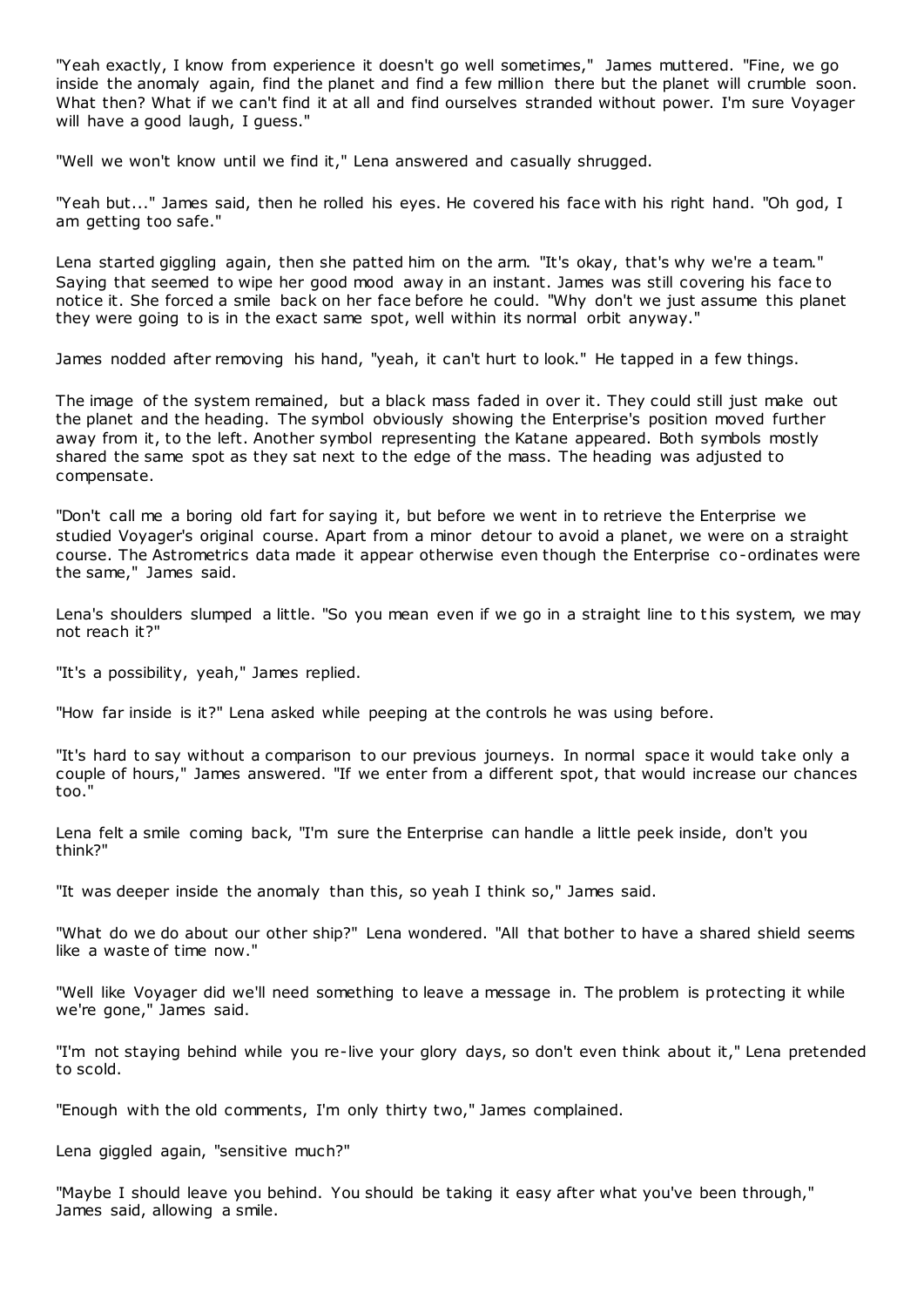"No, I'm fine. Ohno I'm not dead, the trauma, over it," Lena stuttered. "I'm sure you can set up something to remotely raise the shields. I'll do it in fact."

"All right, you do that. I'll go and set a course. We're sure, right?" James said.

Lena nodded and gave him a mildly confident smile. "Why not? We can't do nothing and we've got to wait for Voyager anyway. Though even if we waited for them before going, it wouldn't matter. They still can't go in."

"Yeah, a quick look should be a good distraction at least," James mumbled as he made his way to the door.

Lena turned her head to watch him leave. She waited a while after he did before slumping her shoulders and sighing. "It'll do."

The sun was starting to set much to the relief of two members of the awayteam. They had done their best to keep out of the open so they could not only shelter from it, but walk around without their stuffy disguises. The Doctor's constant humming wasn't helping matters either.

All that there had been for miles was a treaded path. It lead them to a large hill covered in dead trees and bushes, the path itself went down into a cave.

The awayteam hid behind the trees on the flat, luckily for them these trees were still alive and provided plenty of cover. Two aliens were stood at the entrance to the cave, yelling at each other.

"We don't have to go through there?" Tom wondered quietly.

B'Elanna stared down at her tricorder. "The interference is definitely coming from the mine. It's why we couldn't just transport here in the first place."

"That's a yes," the Doctor cheerfully quipped.

"When did I become the one annoyed by snark?" Tom groaned. He shook his head before scanning the area. "We can't transport and since this isn't the aliens doing, there won't be a handy path from their mine to it."

B'Elanna finally looked up from her tricorder. The first thing she noticed were the trees scattered across the hill. "I've got a bad feeling about this." Tom and The Doctor glanced towards her. "A hidden facility, a distress call on a pre-industrial planet from people who know us, fuel gathering that kills the wildlife."

Tom nodded, "yeah, I was thinking the same. I guess towers really were out of the question here."

"Hmm if this is the work of the Softmicron, we'd have no way of knowing if any are here until it's too late," the Doctor said.

"Great. We've come this far, we can't just give up now," Tom said a little impatiently. "I'd rest easy if I knew who sent us that message."

B'Elanna looked down at her tricorder again, she gave it a few taps. "I've brought a few things that could help us break through the interference enough to transport. I hope." Tom and The Doctor both winced at that last part. "Not here, we're not close enough."

"The mine it is then. The problem is, how do we get past the sentry?" Tom said.

The Doctor watched the two arguing aliens with interest. "The fellow to the left is complaining about workers' health."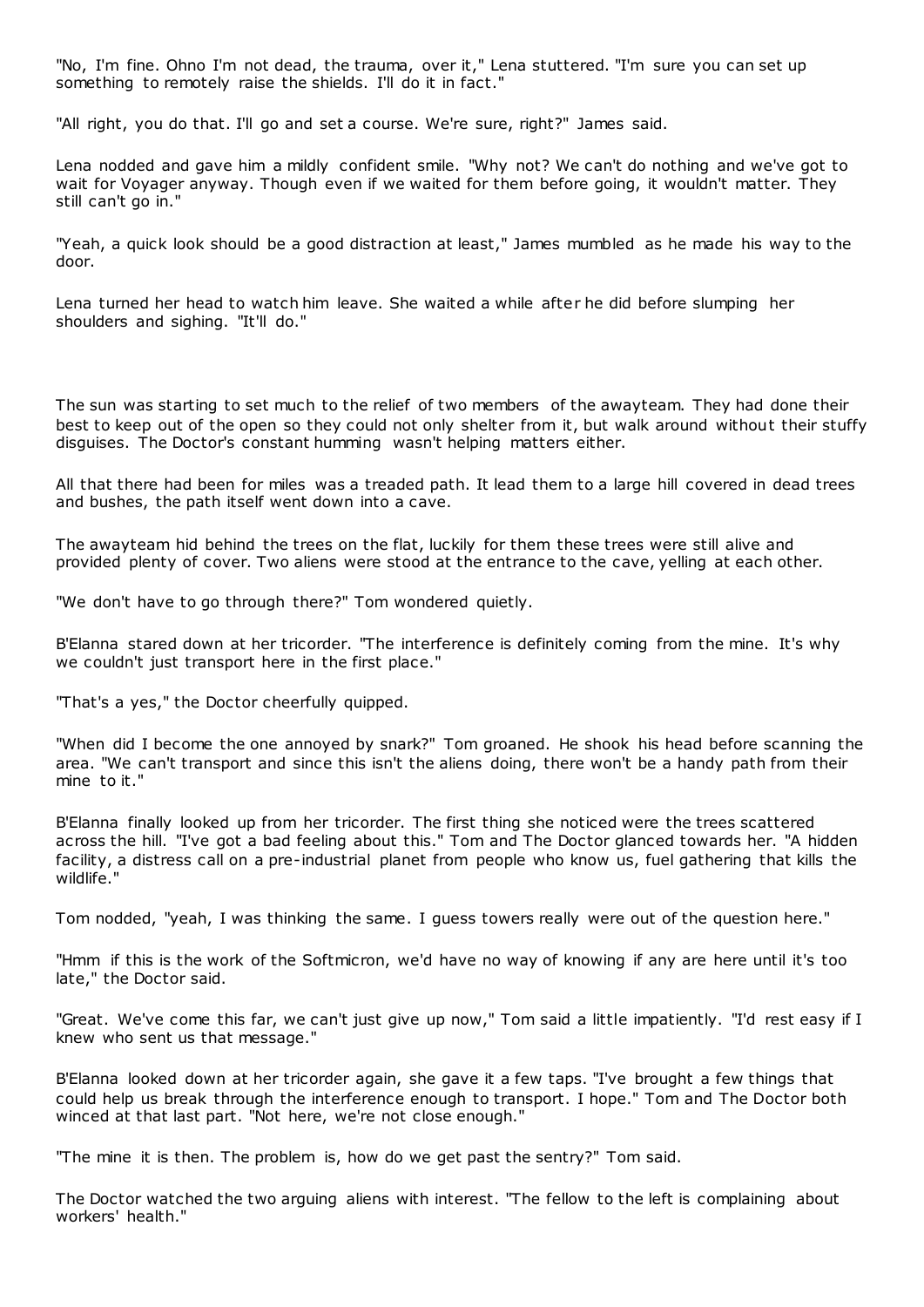To Tom and B'Elanna they were speaking gibberish, they looked at him in surprise. "How?" Tom stuttered.

The Doctor scoffed before answering, a proud smile was on his face. "It's obvious. He's sweating, his hair is limp and thin. His skin appears to be paler than the others we've seen."

"Sure, obvious. How do you know that's why they're arguing?" Tom questioned.

"Why else would he be complaining to someone that's not sick?" the Doctor answered.

"That's great, but it doesn't get us in. Besides he could be just asking his boss for a sick day," B'Elanna said just as the healthier alien pulled out a sharp weapon. Before the frail one could respond he was stabbed with it. "Or he could be a canary complaining about the poor work conditions," she said in deadpan.

Tom's eyes widened, he quickly ducked behind the tree stump. "He's leaving, quick!"

The other two did the same with two different trees as the only alive alien wandered off. He wiped the blue blood from his weapon with a nonchalant look on his face. Once he was out of sight the team reemerged from the trees.

"I'm joining you on this bad feeling, but we don't have a choice," Tom said to B'Elanna.

"I don't know. Humans were pretty brutal in their day. This could be a normal occurrence here," t he Doctor said. He wandered over to the man on the ground, the other two hissed a no at him to come back.

"We can't interfere," Tom reminded him.

"I know," the Doctor said sadly, his good mood ancient history now.

"We'd better be careful. Mines dug in this way are prone to collapses. Also the air will get thinner the deeper we get. I've got..." B'Elanna said while fishing around in the many pockets of the giant coat. In the end she had to put it back on to figure out which. "Well I did have oxygen gen..."

The Doctor placed a hand on that arm as if to try and stop her. "If the goal is to only setup a device to allow transport, let me go. I don't need to breathe and if I run into any natives on route, I'll look a lot less suspicious than you."

B'Elanna and Tom glanced at one another. They reluctantly nodded. "I'll go through what you have to do," B'Elanna said.

"I don't get it. It should be working," Damien grumbled while he worked at the helm. Chakotay kept a constant look over his shoulder.

"Gee, that's impossible cos you're super duper smart, right?" Jessie taunted him from a station further back.

Damien's eyes narrowed a lot, his two hands resting on the helm closed up slowly, scratching it as he did. "I... it's..."

Chakotay smirked, "congratulations you broke him."

"It's this shuttle, got to be," Damien said. He felt relieved that he finally had a scapegoat, "so there's that, and Tom made it. It obviously doesn't work the way normal ships do."

"So close," Chakotay sighed sadly.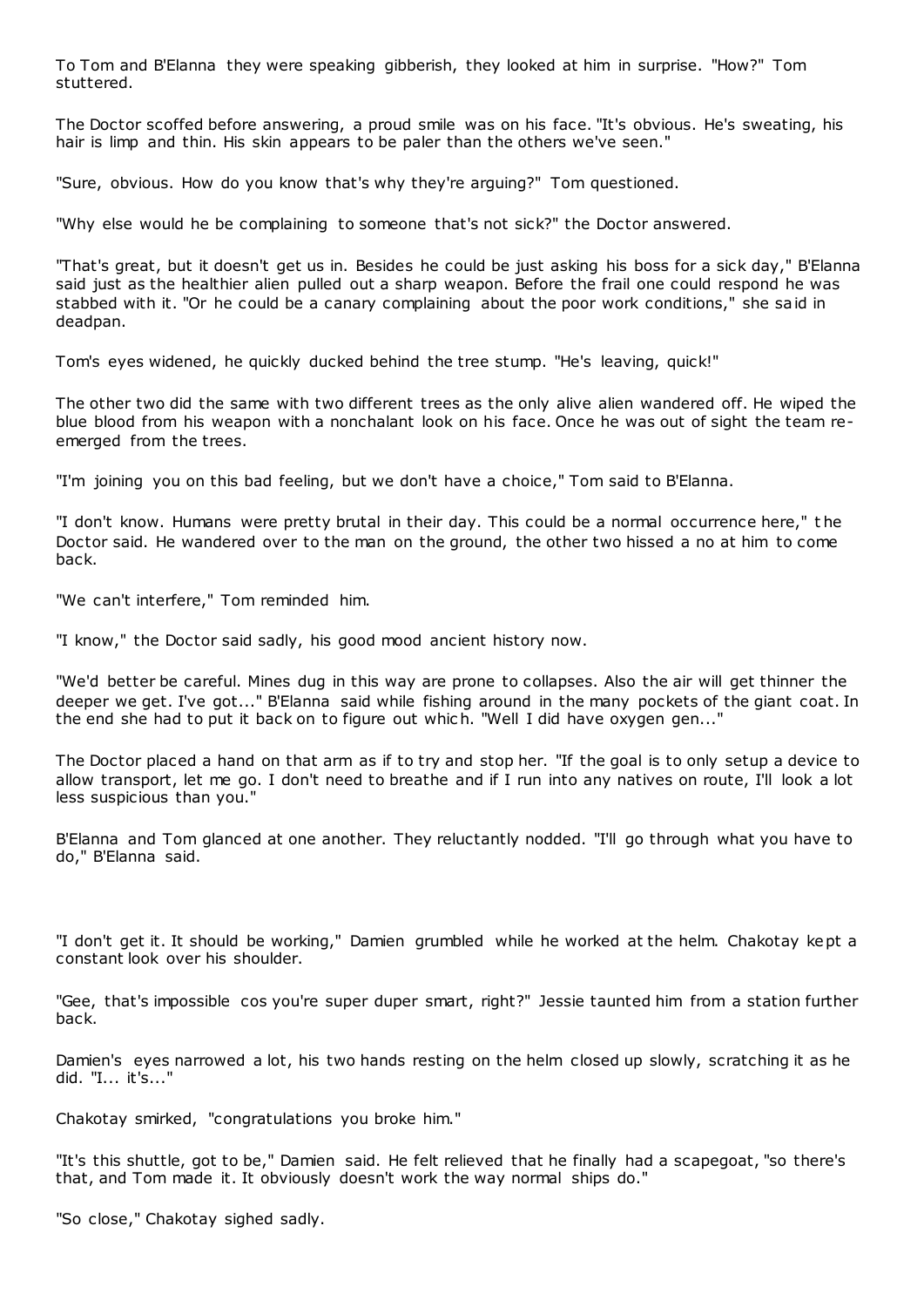"Surely you would have seen that while you were fixing it, any genius would," Jessie said with a smile.

Damien's face stiffened as he clenched his jaw. Chakotay noticed his body start to tremble with rage.

"We've got impulse, that's better than nothing. By the time we get there. No, long before then, Voyager will be done and they'll come looking for us," Chakotay said.

"I'm not going back," Damien said defiantly. "At least with that bitch in labour she won't be able to demean me as much. Do your worst."

"That's flawed logic . Women are lot more irritable when they're in labour," Chakotay reminded. "Hence the threat, or didn't you understand?"

Damien sniggered, "please, this is Jessie. She'll be unconscious or dead."

"I wonder if there any of the escape pods left," Chakotay mused as he edged backwards, hopefully out of firing range.

Once he was out of the way, Jessie got up to make her way over to the front of the shuttle. Chakotay quickly escaped before it all kicked off. As he climbed down the steps to the lower part of the shuttle, it yanked forward for a second and then stopped. Once he was safely down the stairs he felt it glide to one side.

"I hope I can get control of the helm from here," he said to himself.

Three figures dematerialised in poorly lit metallic corridor. Two of them immediately reached for their phasers, just in case. They relaxed at the sight of the empty corridor. B'Elanna instead grabbed her tricorder.

Tom tapped the commbadge inside one of his pockets. "We're in."

*"Acknowledged..."* Harry's voice was mostly drowned out by crackling static . The awayteam heard him say something else but weren't sure what.

"You're breaking up Voyager. We'll contact you when we find something," Tom said, then he tapped again. "Well done Doc ." He had a quick look at his surroundings, his face scrunched further and further the more details he noticed. The walls had cracked in places, the soil filtered through every one it could find. A distant dripping sound in the distance seemed minor enough, but the stench of stale water told him to expect much worse. One small step forward made the floor groan so loudly he thought it would give way.

"Looks like it's been abandoned for a while," B'Elanna said what he was thinking. Only she was reading her tricorder, so it wasn't just an opinion.

"How long is a while?" the Doctor asked.

B'Elanna carefully walked over to the wall, the ground groaned with every step. There she opened a small panel. She couldn't help but gasp at the strange looking technology hidden behind it. "I... I wouldn't even know where to begin here. This is incredible. If I were to guess, I'd say this entire structure has infinite power. There's no sign of a generator."

"What about the mine? I thought it would be powered by whatever the aliens are mining," Tom said.

B'Elanna shrugged. Her curiosity got the better of her so she raised her tricorder to scan the colourful panel. "I wouldn't rule it out but I can't find anything here that syphons it or converts for that matter."

"I guess it doesn't matter. Are there any lifesigns?" Tom asked.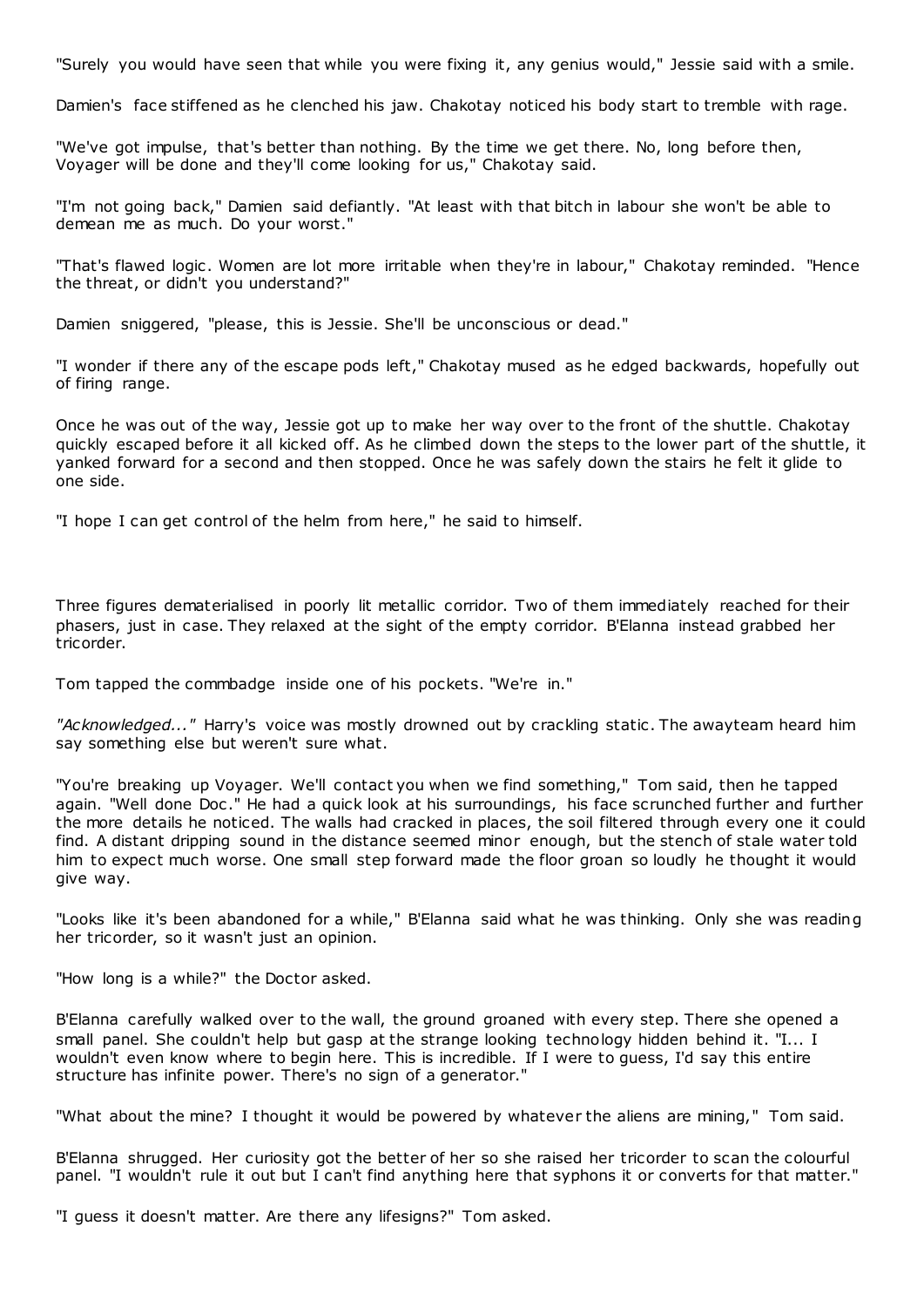B'Elanna studied her tricorder for longer than either Tom or the Doctor would have liked. She eventually turned on her heel to face down the corridor, "this way."

Tom instinctively reached for his phaser, he gestured with a nod to the others to do the same. The Doctor didn't look as sure as the pair when he grabbed his. "We have no way of knowing if they're friend or foe?" he said.

"No. The interference is still a problem. There's definitely people here, roughly thirty of them," B'Elanna answered.

The trio made their way down the creaking corridor as carefully and quietly as they could. As they walked further down the lights seemed to get lighter. Tom felt like he was gradually walking up a slight hill. He was about to say something when B'Elanna glanced at him and then at the tricorder again.

"The structure isn't level. The structural damage and the leaks must be weighing one side of it down," she said.

"I don't get it. How or why would someone build something like this and just leave it to rot on a preindustrial world?" Tom wondered out loud. As if on cue an inhumane screech echoed down the corridor, the sound of it seemed to run right by them and get quieter as it travelled away. "I knew I should have brought Zare."

"Why didn't we?" the Doctor asked.

B'Elanna's face turned ghostly white while she looked at her tricorder. The two men grew even more worried, they both knew it took a lot to spook her. "One lifesign's gone."

"Oh boy," Tom stuttered. His instincts took over his hand again, it tapped the commbadge this time. "Voyager?"

All he got was static back for a minute or so. They could eventually make out a voice but it was drowned out.

"Harry if you can hear me, you need to tell Zare to join us," Tom said. The static stopped for a moment, then came back to muffle out the voice. "The signal's terrible, I'm hoping that it's just our side. B'Elanna?"

"There's nothing I can do. We're lucky to get anything here," she said.

Tom sighed, his nerves were starting to get the better of him, his body shook. "Great, maybe we should have programmed the Doc with some four armed kung fu moves."

"I'm a Doctor not a..." the Doctor grumbled, then his face lit up. "Well I'm already great at a lot of things. Why not?"

*"It would be a shame to miss that," Harry's voice finally broke through the static .*

"Harry? Oh good. Did you understand my message?" Tom sighed in relief.

*"Nope, just the image of the Doc swinging four arms around and people laughing."*

"How rude," the Doctor commented.

Tom was too freaked out to laugh at that yet. "Can you beam Zare down here? I have a feeling we're going to need some muscle."

*"I did wonder why you didn't ask for her in the first place."*

*"We don't need to wait for the Enterprise to be retrieved. What harm can it do?" Nathan's voice teased.*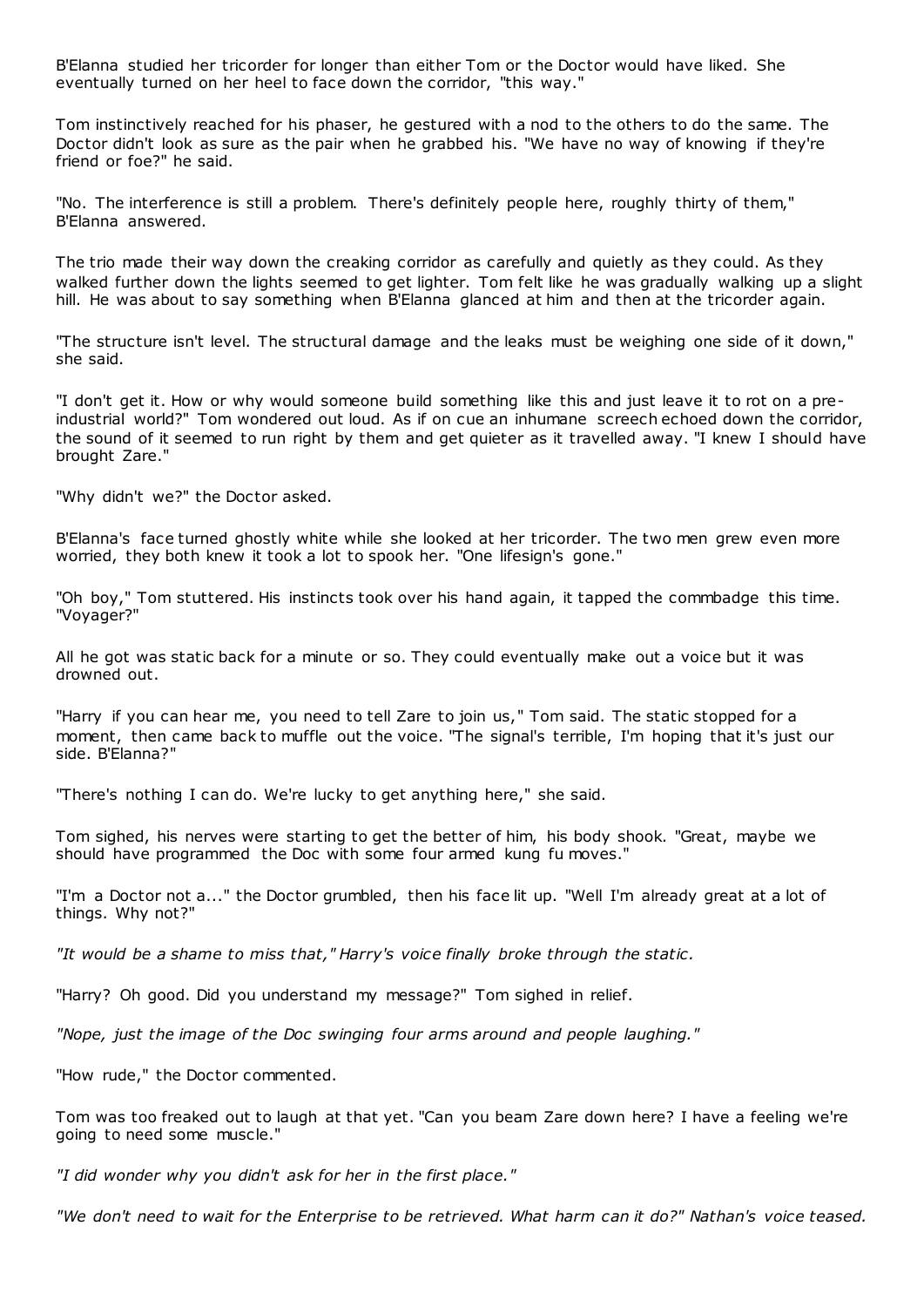Something groaned above them. The awayteam looked up but saw nothing. "We all make mistakes, can we move on?" Tom stuttered.

*"I'll tell her. Standby," Harry's voice said.*

"Make sure she brings lots of weapons. Maybe a flamethrower," Tom said.

B'Elanna smirked and shook her head. "Why would she need a flamethrower? We have phasers that could do the same thing."

"Well it's better than a little knife," Tom argued.

"Or a four armed Doctor with no kung fu skills," B'Elanna sniggered.

Tom wasn't amused, he was still a bit nervous. "I was just suggesting that she needs to be packing when she joins us. You didn't have to pick on everything I say."

The Doctor edged a few steps to one side to separate himself from them. Not that it would help him much.

B'Elanna's face stiffened. "Well excuse me for trying to get your mind off this place. I will not bother next time."

"I'm not a child, so yeah don't bother," Tom huffed.

The Doctor was very uncomfortable now as the pair just gave each other cold glares. He knew from experience not to say anything, it hadn't worked well for him in the past.

"Any excuse to attack, if you ask me," Tom muttered, breaking the awkward silence. B'Elanna's eyes flashed with rage.

"Very mature Tom. When does the *not a child* happen?" B'Elanna snapped.

"See, Doc isn't she being unreasonable?" Tom said in the Doctor's direction.

The poor hologram froze. He badly didn't want to get involved. He could just make out B'Elanna's icy stare in the corner of his eye as well, which didn't help either. Someone was on his side as a voice echoed down the corridor, startling the life out of Tom again and made B'Elanna look down at her tricorder.

"Someone's coming," B'Elanna said, quickly swapping her tricorder for the phaser. Tom was already there and pointing it. B'Elanna gave him a blank stare. She raised her spare hand up to push the phaser so it wouldn't shoot the wall.

Footstep sounds were approaching now. With each step the awayteam's tension level rose. They then saw a shadow emerge from around the corner. Tom braced himself for the worse. The next thing they saw was a rifle being pointed at them.

B'Elanna and the Doctor relaxed a little, but Tom just looked down at this phaser pitifully.

"Is this big enough for you, Tom?" Zare asked with a smile.

Tom lowered his phaser, then quickly hid it. "Yeah sure, thanks." He held his hand out, Zare just stared blankly at it. "What, I need it more than you."

"Then maybe you should have brought one," Zare said. "So which way are we going?"

B'Elanna smirked as she pointed behind her. Zare glanced back over her shoulder and nodded. The group headed off without Tom at first, he muttered something rude under his breath before following.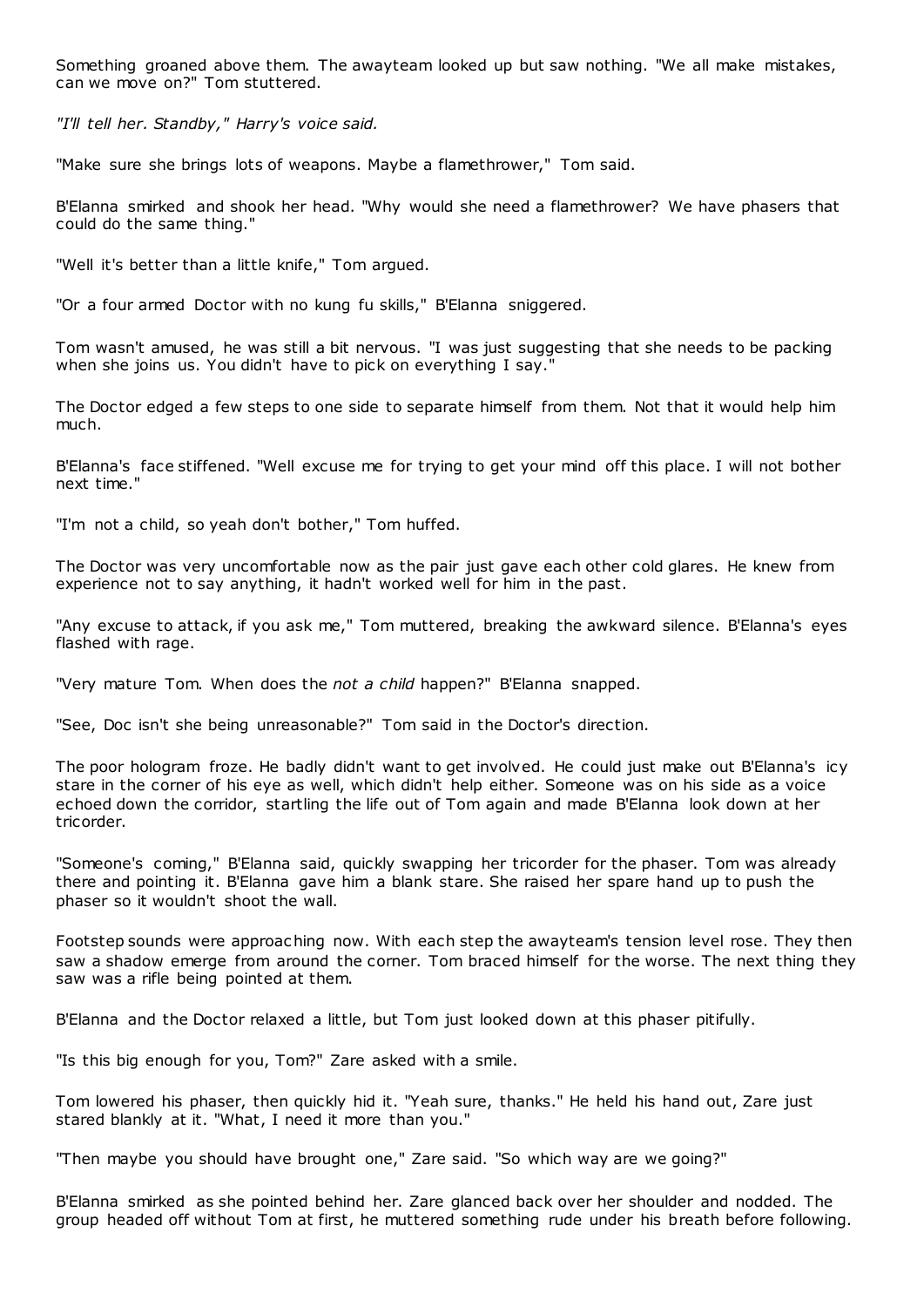The Enterprise strafed to one side, narrowly avoiding a small ship drifting upside down. There were many more dead ahead of them, but that wasn't the only thing that was. Something large and spherical, almost hidden in its own black shadow. The starship slowed down to navigate the graveyard of ships that lay before it.

"Is that the planet?" Lena asked carefully. She stopped pacing the back of the bridge to get a decent look of the viewscreen, just to make sure. "It can't be."

James continuously glanced between the helm in front of him and up at the viewscreen. "It's in the right place." He focused on the viewscreen for a bit longer. "It certainly looks like a one. The sensors register it as only a large mass at the moment. I guess they're a little rusty."

Lena walked forward while keeping her eyes on the black sphere on the screen. "There's no star, the planet looks dead. We're too late?"

"I wouldn't say that," James said.

The black sphere grew larger as the ship approached. A bit of light peeked over the top of the sphere, it barely looked brighter than a distant star but it was enough to light up the north side of the planet a little. Mostly all the pair could see were thick, deadly looking clouds that seemed to churn at the star light trying to get through it. All of them were darker than any rain cloud they'd ever seen.

The land itself was a dank shade of brown. Even from the distance they were at, they could see chasms in the ground almost like the planet was an egg shell after one tap with a spoon. The south of the planet was still shrouded in the darkness of the anomaly.

"Why not?" Lena said in a coarse voice.

"I'm getting some energy signatures, probably lifesigns from underground tunnels," James answered. "I'm not surprised, it's well below freezing on the surface. Their position will make it difficult for the transporters."

"Well, better wrap up warm then," Lena commented.

James looked back over his shoulder to find her standing not far behind him. "We can't do that."

Lena seemed a little frustrated at that answer. "Why not?"

"We can't leave the ship unattended with the shields down," James replied.

Lena scoffed, "we're the only ones with power in this area, obviously. No one's going to steal it."

James sighed. He climbed out of the chair to walk over to her. Her arms folded tightly. "Lena think about it. If no one's here, who will beam us back? Also, the ship is draining again. If no one's here to monitor it, how are we supposed to know when to return without getting trapped on the planet?" Lena's scowl faded a little, though he could see in her eyes she was still annoyed. "Also you never know what will happen while we're gone."

"So, one goes down," Lena mumbled.

James shook his head. "We don't know what's down there. Yeah the lifesigns could be survivors, but they could be something else. Or a mixture of both."

"So what, we leave them to die then?" Lena said impatiently. "What happened to you?"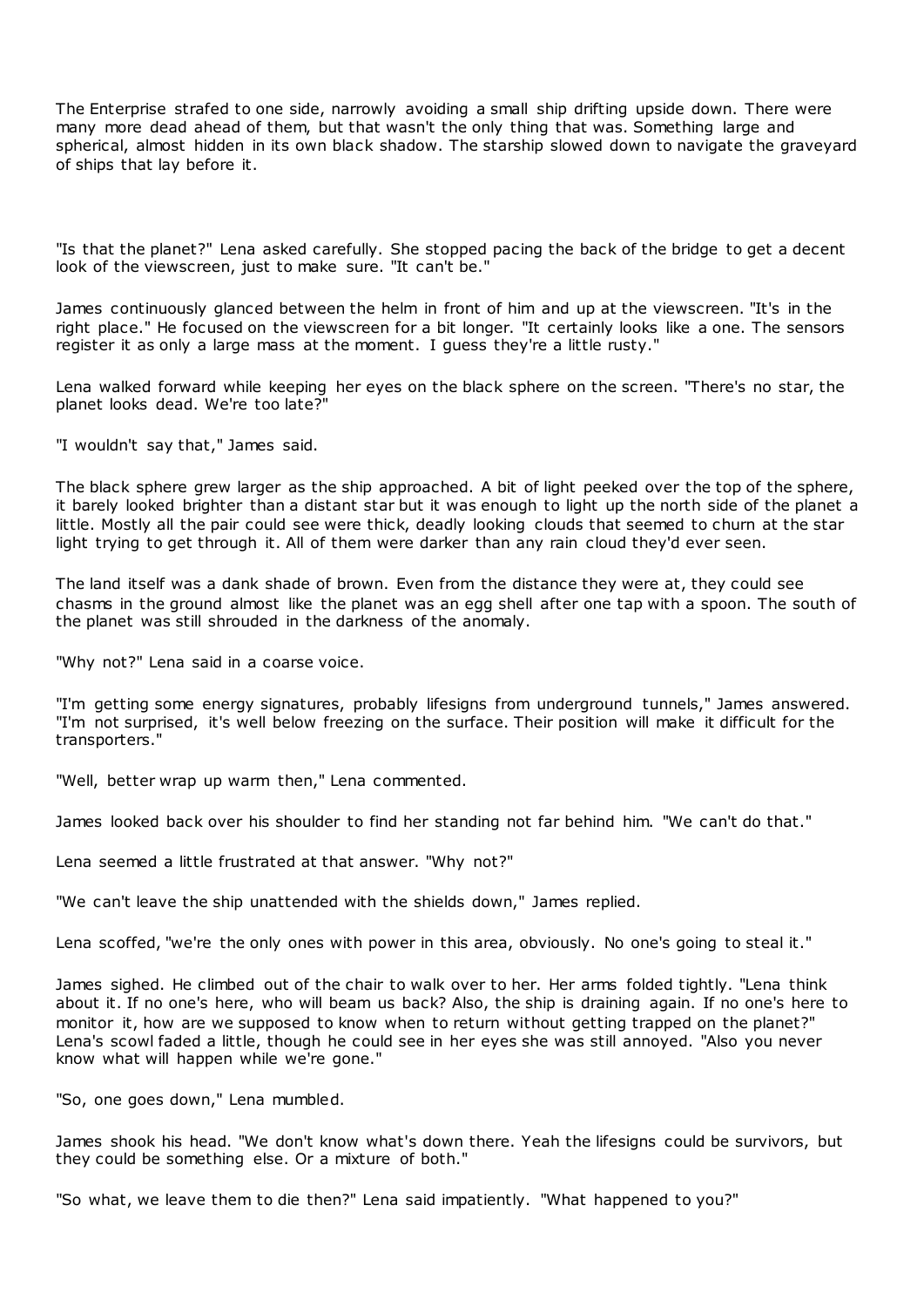"Lena," James quickly said before she stomped off. "We're not leaving. I'm just saying we should think about what to do before we do it. The planet's not going to fall to bits in the next few minutes."

"We're still wasting time though," Lena said.

"Now we are yeah, so why don't we think of a plan instead," James said in a lighter tone, hoping it would calm her down. He got a light sigh and shrug. "Great, we're agreeing on something."

Lena felt her eyes roll, it was instinctive. "You're getting more dad like with every kid. I'm dreading next month."

"As long as I'm not getting more our dads like, we're good," James said, allowing a brief smile. "Any ideas?"

"No. There's only two of us, we can't change that," Lena answered. A thought popped into her head, her eyes lit up as a result. "Oh, the logs."

James wasn't sure how they would help them with their lack of people. "What about the logs?"

"I was listening to a few of them on route, and one of them mentioned quite a nasty battle," Lena said, only making James' confusion worse. She ignored it and continued, "there were a few injuries, and she mentioned the doctor was having trouble keeping up with them all."

James finally got where she was going with this, it only made him more confused. "The Enterprise doctor was destroyed with the Equinox. I don't think any of the casualties of the Enterprise *explosion* were doctors, our Doc was covering the fleet. Even if there were..."

"Yeah exactly," Lena said with a little excitement in her voice. She hurried over to the Opps station before he could question anything. "Yep, I thought so," she said after using it. Again before James could say anything she ran off to the back of the bridge and disappeared down the Jeffries tube shaft.

"I... what?" James stammered. He walked over to follow her.

### **Sickbay:**

Lena hurried through the doors and straight over to one of the workstations. James followed looking less confused and a bit more worried.

"This isn't even the Sickbay we used to use," he said.

Lena shrugged, "yeah well, it's quicker to walk and climb to this one." She typed a few things into the console. "Hmm, this might work. It might be a huge drain though."

"That'll shorten the time we have here. We've already shut down most of the ship," James said. "Are you sure this is a good idea?"

"Yep, positive," Lena answered.

A figure shimmered into existence between them. He looked around until he spotted them both, he focused more on Lena though. As he glanced again from her to James, his face started to light up. "We did it? We escaped finally." He grew angry a little too quickly, "I thought the days of not telling me anything were over."

James stared at him awkwardly, "sorry Doc, it's not what you think."

"Excuse me?"

"You're only a copy of Voyager's Doctor," Lena started to explain.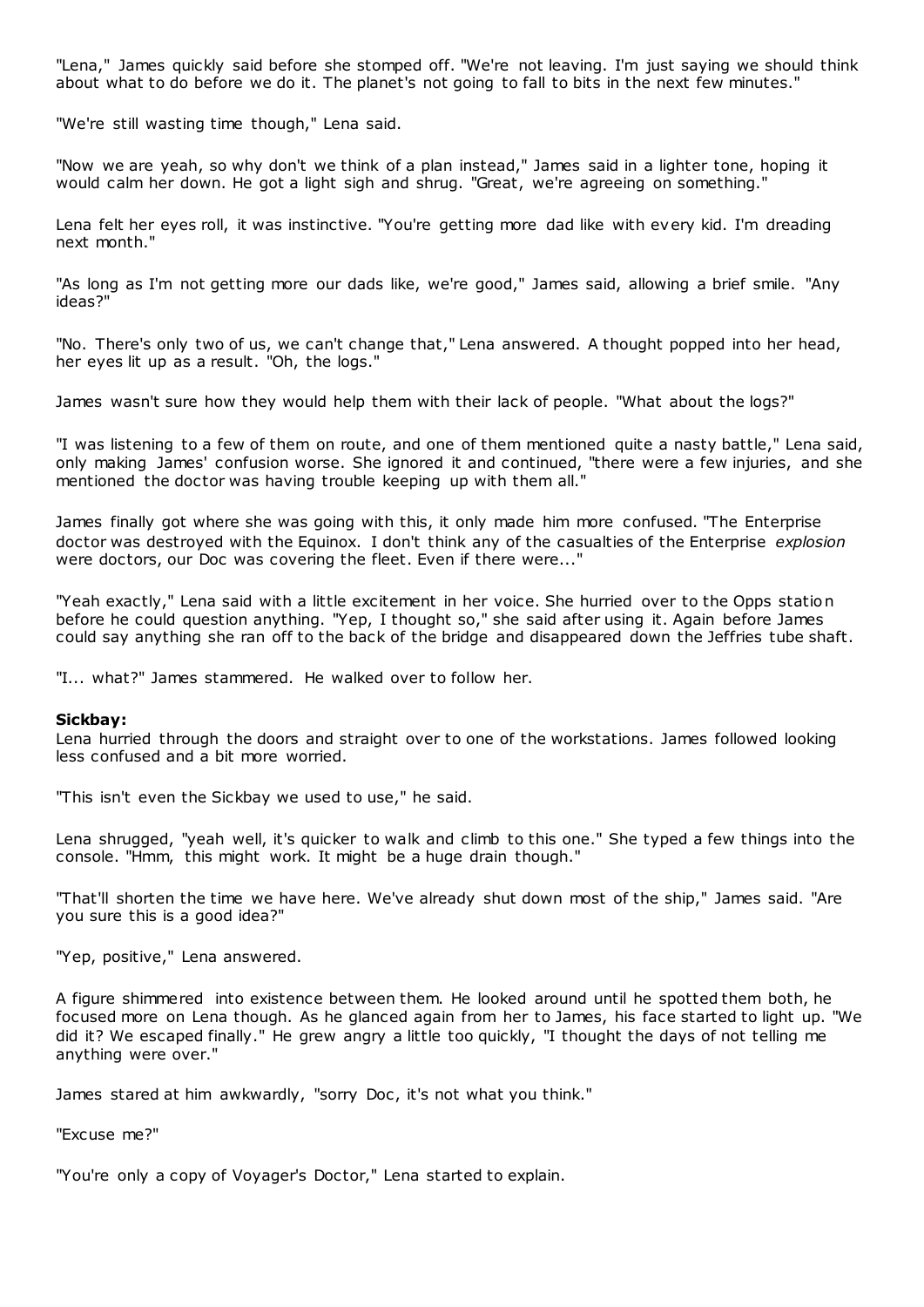"Yes, I know that," the hologram in front of her answered, cheering up a little. "The Enterprise needed a doctor. The choice was a backup of the Enterprise's EMH before it was stolen by the Equinox, or a one of my handsome alter ego when he was dealing with the nightmare alien from the Crazy Horse."

"Yours was more up to date," Lena muttered.

The backup Doctor was very offended at that comment. "That wasn't the only reason. I was always the more superior EMH."

"I'm not arguing with you," Lena said, a little offended herself.

James smirked to himself, neither of them noticed it before it faded away. "I'm sorry, but the Enterprise hasn't escaped the sphere. Voyager's in here too."

"Oh," Backup Doctor's face fell. "How did that happen?"

"I was hoping you'd tell us. Starfleet witnessed you go into an anomaly leading into the sphere," James said.

"Oh dear," Backup Doctor looked even more concerned. "That must have been before I was activated, I'm afraid. I don't know anything about that."

"Well long story short we're here and we caught up with you," Lena said. She glanced at James then back again. "We're back at the Erayas system. Do you know it?"

The look on his face answered her question. He actually looked a bit scared at the thought. "Yes, yes of course. I assume because you're calling it that, that it survived the wave."

"More or less," Lena muttered.

James winced a little at her answer. "We need someone to watch the ship while we check it out. Um..." The Doctor's face turned a little blank and strangely pale despite him being a hologram. "What?"

"What happened to the crew?" he asked.

"I was afraid of that," Lena said quietly as she walked to one side.

The Doctor watched her with the same look on his face, then turned to James hoping for an answer.

"We don't know," James didn't give him one. "Again, I was hoping you would know."

"No. The ship was damaged, we were trying to conserve power. I offered to shut down until I was needed," Backup Doctor said. "There were some injuries from the last tower heist. Now I'm thinking you probably don't know what I mean."

"I do, it's okay," James said.

Backup Doctor nodded timidly. "We failed, we were forced to retreat. That's all I know about that."

"That was probably the one where we just missed you," James said.

Lena walked back over to the two, she stared at Backup Doctor intently. "Can you tell us anything, especially anything about Erayas?"

"How much do you know?" Backup Doctor asked.

"This could take a while. We've got to help the people on the planet," Lena said with a bit of frustration in her voice. Backup Doctor seemed concerned at that.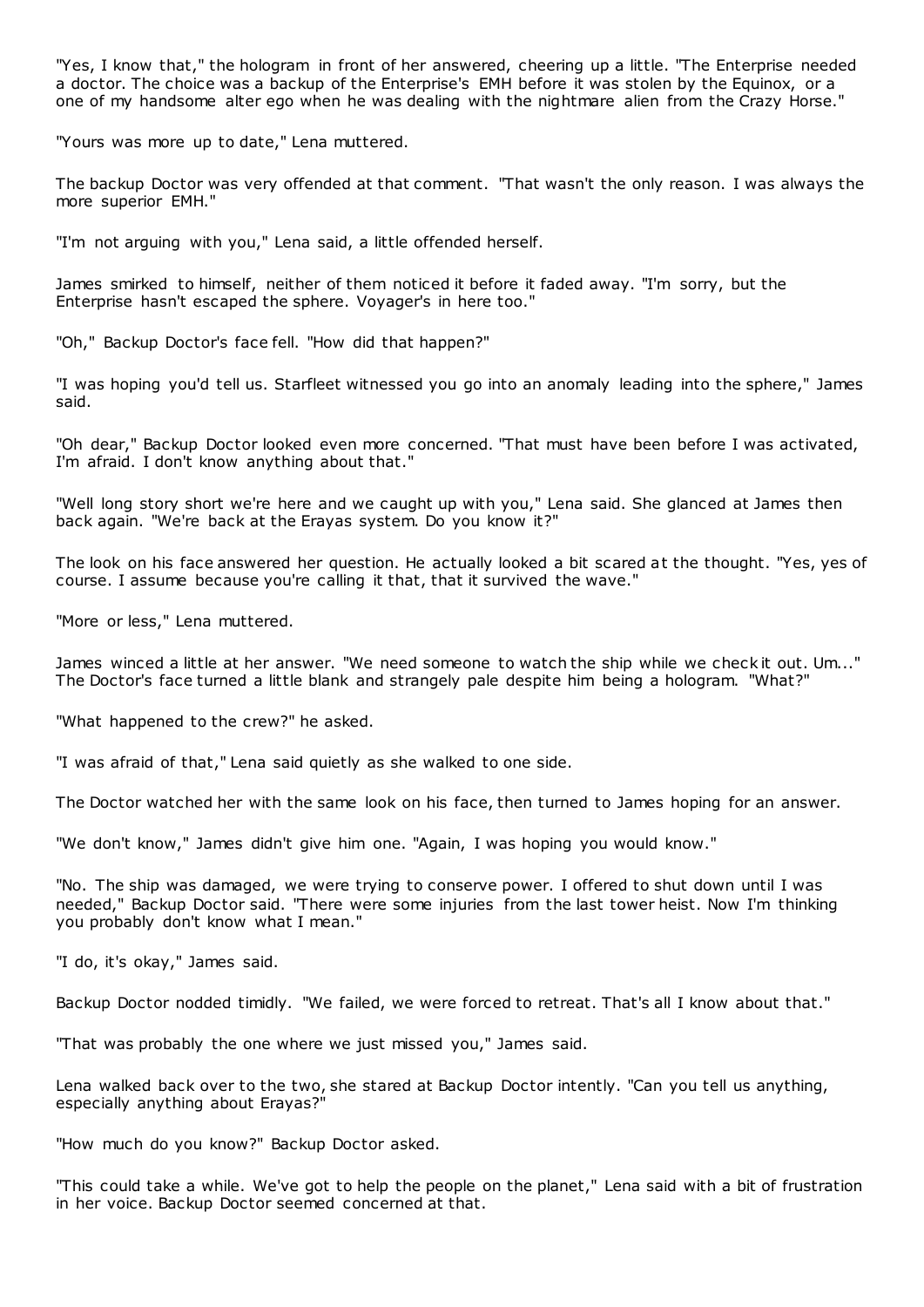"We can worry about the Enterprise and its mission details later. It's Erayas we have to worry about now and we're on a strict time limit," James explained to Backup Doctor. "All we know is that during your attempt to destroy the Soft's towers, a wave hit them."

"Yes, we barely escaped from it," Backup Doctor nodded.

"Right now it's sitting inside an anomaly that drains energy and causes hallucinations..." James continued.

"Hmm," the Doctor interrupted.

Lena folded her arms tightly, "yeah interesting, now you get it. The planet's dying, we need to get these people off. We're the only crew though."

"Where's Voyager?" Backup Doctor asked in a worried voice.

"Somewhere outside. We're the only ones who don't hallucinate while in here," James replied. Backup Doctor was more confused with that answer than he was without it. "We just need you to watch the ship. Keep an eye on the power and systems, beam us back."

"Ah," Backup Doctor was relieved. "Yes, I could do that. There's one problem though." He noticed Lena was getting more irritable by the second. "I cannot leave Sickbay remember."

"I already know that, we can transfer control here," Lena said.

"Oh well, at least you have it all figured out," Backup Doctor said, forcing a smile. "Although the people you're rescuing will likely be suffering from delusions as well. That may cause a problem."

Lena and James glanced at one another, Lena's shoulders fell and she walked away again. James' head dipped slightly. "It could be worse on the planet due to exposure, or it could be an intelligence that targets ships as they're the only means of escape. I don't know. Either way, we can't leave them there. We'll have to think of something."

"I see, the hallucinations trick the people inside into staying," Backup Doctor thought aloud. "Once you start the rescue, I may be able to figure out how and a cure. In the mean time though, they may have to be sealed away from any ship's systems."

"Yeah, I was thinking Cargo Bays and the Holodecks. It depends how many there are," James said.

Backup Doctor's forehead quickly filled with lines as he thought about it. Then he noticed Lena still pacing around with an irritable look still on her face. He focused back on James who had been keeping an eye on her as well. Backup Doctor didn't say anything, the pair shared a look of worry.

"This planet's energies have been drained as well?" he eventually questioned.

"Looks like it. The towers probably sped up the process," James replied.

"Hmm. I'd recommend extreme caution. We've had to abandon a couple of worlds that were *lost causes*," Backup Doctor said, guilt evident in his voice. "Also if the anomaly is anything like the wave we saw, the anomaly will have extreme environmental effects on the planet too."

"You're not wrong. It looks like the temperatures have forced the survivors underground," James said.

Backup Doctor nodded. "Before you leave, give me access to the sensors. I don't want either of you going down unprepared, or at all if it's too cold."

James glanced briefly at Lena. She seemed to have calmed down but was staring ahead of her, barely moving. "Well, it's not like we can go down without a plan either."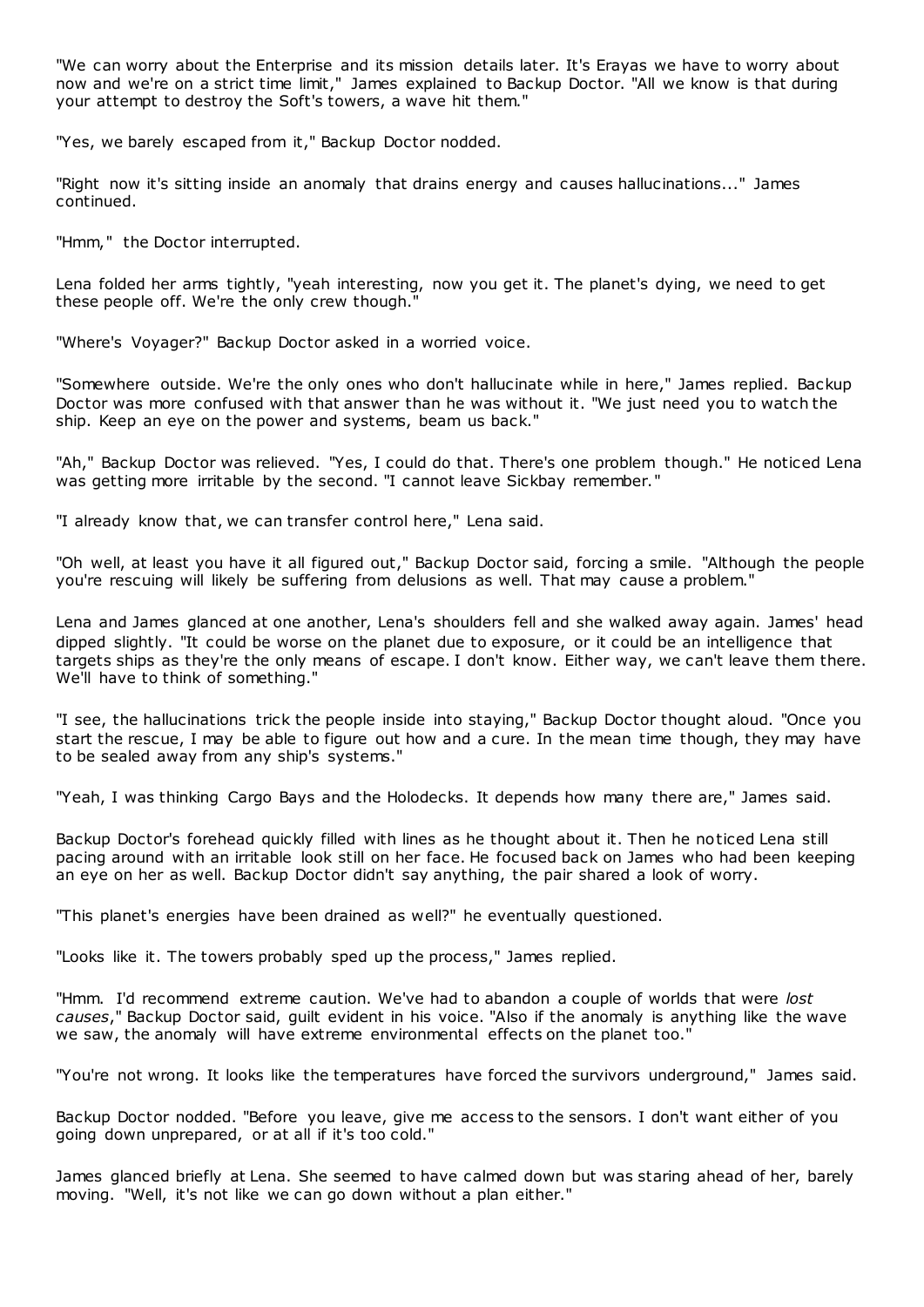# **The Delta Flyer:**

Once she got comfortable on the chair, Jessie rested a large bowl on her belly and started to dig into its contents.

"So, where did you get the *genius* impression from?" she asked. "I'm serious."

Damien slowly turned his head to give her a cold look. Of course it was as effective as Harry challenging anyone to a fist fight.

"You should have known that would happen," Jessie continued.

"Would you shut up for five minutes?" Damien hissed.

Luckily for him, Jessie didn't take that seriously. "I'm just saying if you were honest and less well... Damien, people wouldn't keep showing you up like this. I'd be a lot nicer and say *too bad, you tried.*"

Damien rolled his eyes. "Are you capable of being nice to anyone who isn't a blonde super freak that doesn't sparkle?"

"Why, am I being too mean to you?" Jessie mocked him in a cutesy voice.

"Hardly," Damien scoffed, then he smirked. "It just made me think. It's a good thing you did pick him."

"What?" Jessie frowned.

"Any normal guy would probably get his crap kicked in every day and it would be his fault too," Damien continued to smirk. "At least you picked a schmuck that can survive it."

To his surprise Jessie wasn't that mad, she just laughed. "Oh that's... that's funny. Cos I picked on you before. Believe me I wasn't trying."

Damien stared at her again, his eyes wide with anger. "Yes it is funny and true. He's a psycho, you're a psycho." He turned his head to look ahead of him. "Oldest kid's a psycho. Oldest girl's one of t hose quiet psycho's in making. I heard about the *I'm okay with being a hostage daddy*, if you ask me that's a glutton for punishment psycho. The third one; adopted wuss to make it seem to others like you don't actually breed psychosis. That one you're carrying is probably the next *chosen evil* one." His smile was back, "can't wait for that one. No, I can... I don't want to witness its birthday."

He finally stopped talking to gauge her reaction, only to find Jessie wasn't where she was before. She was at the replicator replacing the food in her bowl with a disgusted look on her face. "Hey! You listening?"

"I rarely do," Jessie replied. Her finger poked the food in the bowl, then it went into her mouth. "Better."

"Yeah well you missed out on something," Damien muttered. "Me, the glorious ruler of the universe. You and Mr Psycho my top evil lieutenants. Too bad you're annoying and the kids, I could do without, especially that smallest one."

Jessie sat down on a chair that was further away from him. The amusement she had on her face earlier was gone, it was mostly blank now. "One more whine about Amy and I'll rip it off."

"Rip what off?" Damien asked.

Jessie shrugged casually, "I dunno, haven't decided yet."

Damien smirked again, chuckling to himself. "That reminds me, why did you change the brat's name? Laziness?"

"Really? You must badly want to know what I'd rip off," Jessie shook her head.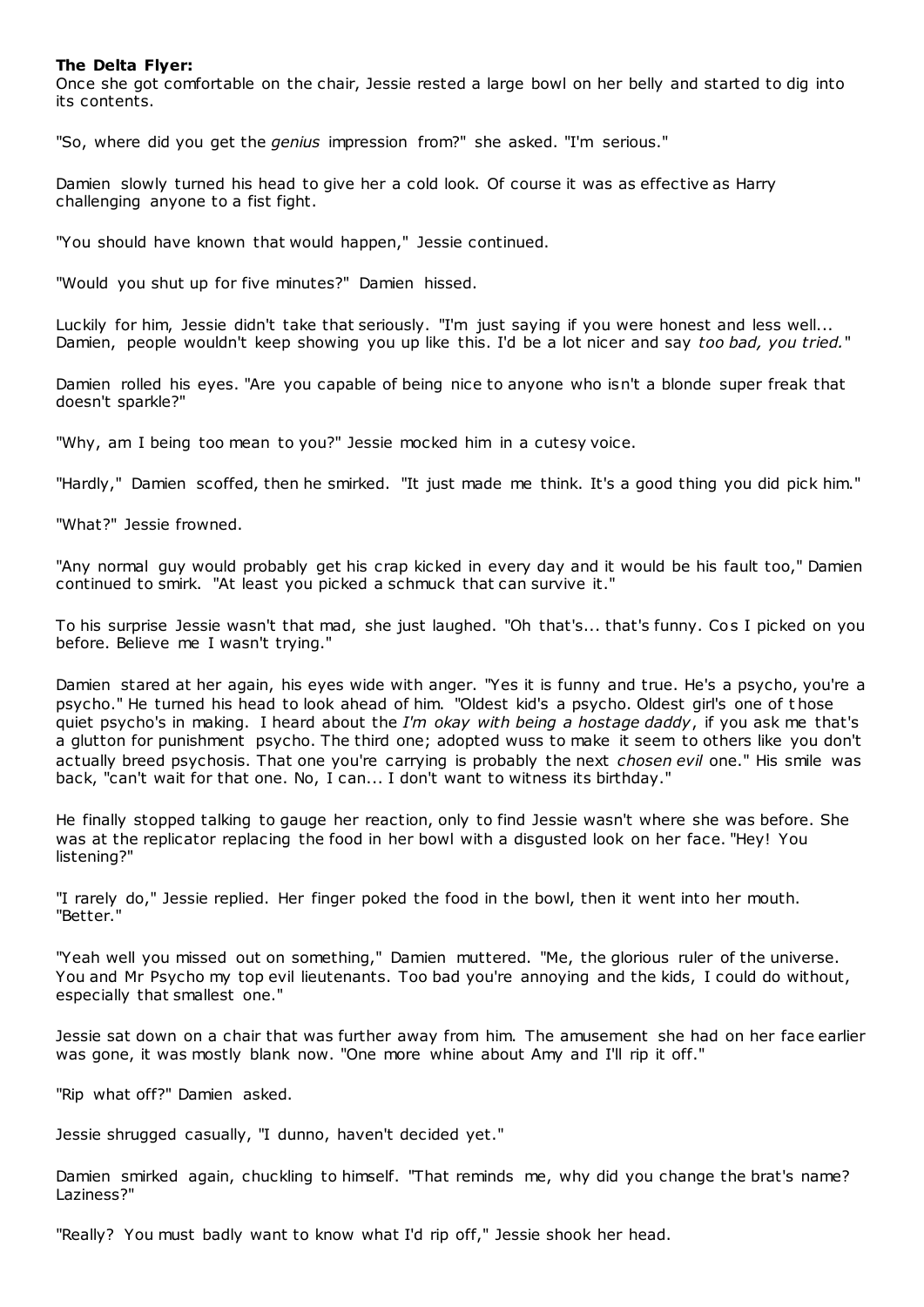"It was awful to hyphenate her name, did you figure it out?" Damien said.

Jessie couldn't help but roll her eyes as she dug into her new bowl of food. "She introduced herself to Miral as Amy, she prefers it. It's up to her. Besides, the first part of her name was hard for her to say at first. Why do you care?"

"Would you have still changed it if she introduced herself as *wah*?" Damien snickered.

Jessie scowled at him dangerously. "Babies cry, what's your excuse?"

"Ha, good one!" Damien faked a laugh. "But no, seriously."

"If this is your idea of small talk, you really shouldn't bother," Jessie said.

"Would you prefer Chakotay's whimpering apologies and excuses?" Damien asked.

Jessie sighed, "no."

Damien climbed to his feet, dusting himself down once he had straightened up. "It's really a pathetic fall from disgrace, if you ask me."

"I didn't," Jessie groaned.

"Though to be fair, he did nothing but whine about how unfair it all was and how useless your Slayer was," Damien continued anyway. "*He should have done his job, it would be better if he didn't exist*." He rolled his eyes, "the fool, he had no idea."

The bowl was mostly empty when Jessie put it to one side. "He's never been a fan of James. That isn't news to me."

"Well it wasn't for me either but I still had to listen to it," Damien complained. "*She's dead cos of him, now even in death he's all she thinks about. What about me, boohoo*. If anyone's obsessed it's Chuckles, you should watch out."

"Yeah right," Jessie scoffed. Her eyes shifted side to side as her face grimaced. "Wait, what was that last part?"

"Boohoo," Damien answered.

"Okay I asked for that. Before that," Jessie said, shaking her head.

Damien shrugged without a care, "I implied that Chakotay thought Janeway dug her own kid. Why not, there was that whole Lena and James thing. Personally I don't see the appeal. Too blonde."

Jessie went from confused to bemused in a matter of seconds, then she went back to confused. "Um, I'm going to start with eeew."

Damien nodded, "yeah I would too."

"There was no Lena and James thing, they were just siblings before they knew," Jessie said. Damien sniggered, he was about to respond to that. "Oh and when a woman loves her child more than a husband, you go straight for the incest angle? That says more about you than Chakotay's jealousy about it."

"Husband? I thought he imagined the whole wedding thing," Damien mused.

"That's the part you focus on?" Jessie groaned.

Damien smirked a little more than usual. "Got your attention didn't I? What can I say? Chakotay seemed to be blaming even the Tolg Janeway on sonny-boy. Sad isn't it?"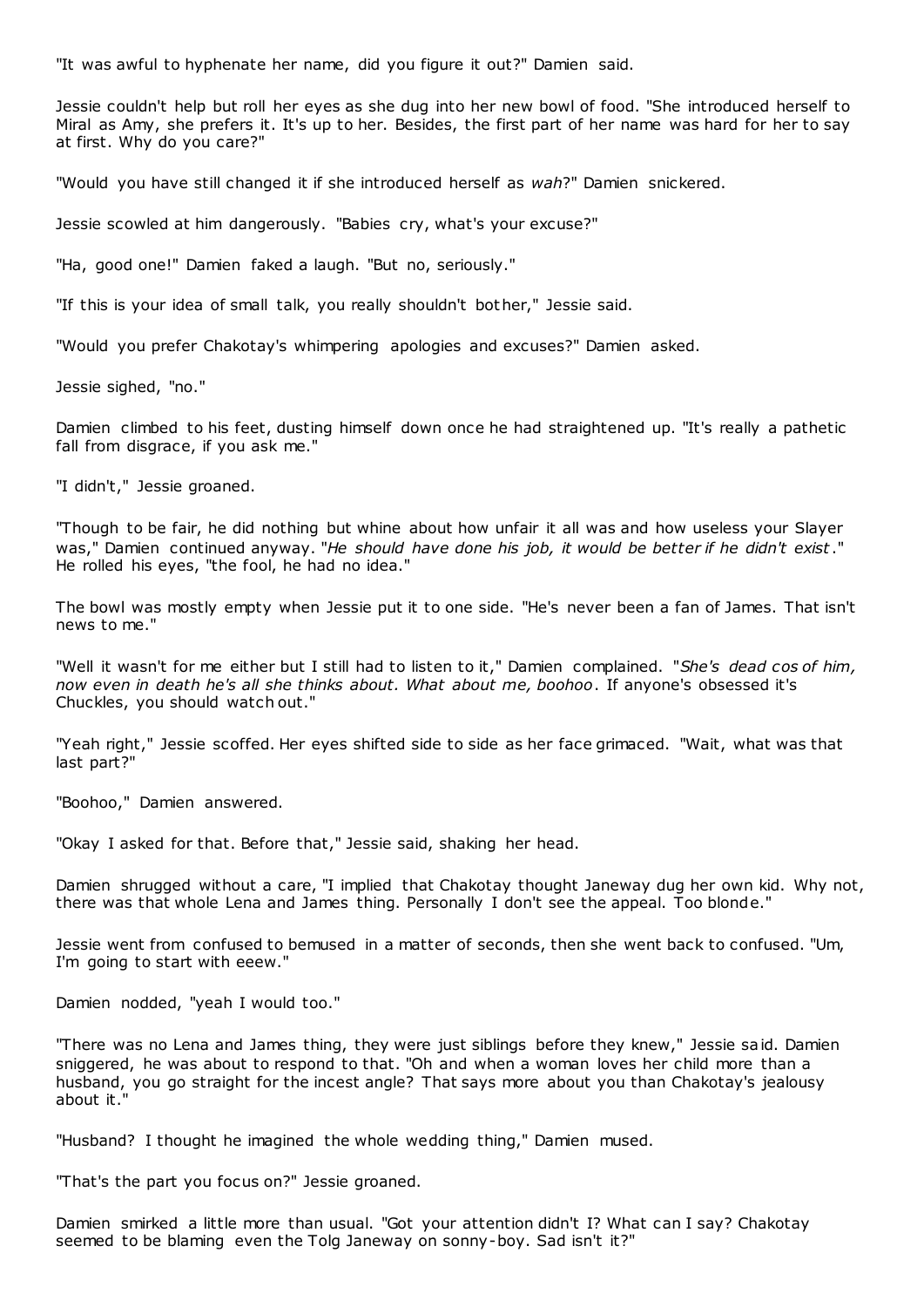"Goes with his doing the inevitable speech. Makes sense," Jessie said.

"That," Damien rolled his eyes. "Was what he was bitching at the whole time. He did everything to avoid it, he said. All I know is it was the reason he made a last minute transport to and from Voyager before we left. Dunno what that was about..."

Jessie didn't either, she only frowned.

"He said *she'd never forgive me, I'll do it this way.* Whatever."

The ground crunched with every step they took. Lena looked back every now and then to see if their trail had caused any further cracks to the surface. That last step her foot felt like it sunk down an inch, when she looked back there was what she assumed was a hole. It was too dark to tell any of these things. The sky was taken over by a sea of black. There were patches, but they weren't much better. The weak light from the nearby star tried to break through these cracks, it was as effective as a small lamp trying to illuminate through thick curtains. They could only see a few metres in front of them thanks to their flashlights, even they were struggling to break through the crippling darkness.

It wasn't the worst part though. A sharp cold had lingered in the stale air, no longer being pushed away by a breeze. Thanks to the Doctor they had changed into appropriately thick clothes, gloves, boots, as well as visors with masks to keep their faces covered too. Despite that Lena could feel some of that cold trying to get in through any tiny cracks it could. Her eyes went up to the star in the sky, which looked like it had been up for a few hours. She thought it probably wouldn't make much of a difference. As its light was more pitiful than a moon's on a cloudy night, the heat from it would be just as useless.

She looked to James right beside her. He seemed to be focusing on the tricorder in his other hand, it was probably a distraction from this depressing place.

*"The cave entrance should be directly in front of you now, two metres," Backup Doctor's voice said into both of their ears.*

Lena was starting to regret swapping a commbadge for the communication devices in the ear muffs. Compared to the eery silence of the planet, his voice was a loud shout.

James looked up from his tricorder, simultaneously raising his flashlight higher. Lena raised her hand to do the same. They both stopped to avoid walking into a rock formation they couldn't see.

"Are you sure?" James asked.

*"Yes... no. Hang on."*

The silence after that was more awkward than eery.

*"I told you to walk straight for two hundred metres. From your position turn left thirty eight degrees and walk three more metres."*

Their faces were covered, but the pair could tell the other was pulling the same annoyed face.

"Doc, we can barely see past our feet here. How the hell are we supposed to keep straight in a place like this?" James snapped.

*"There's no need to be rude."*

"You were rude first. You're the one that's supposed to tell us when we're veering off, we can't tell," James grumbled.

Lena was focused on both of their voices, it gave her a distraction from this place for the time being.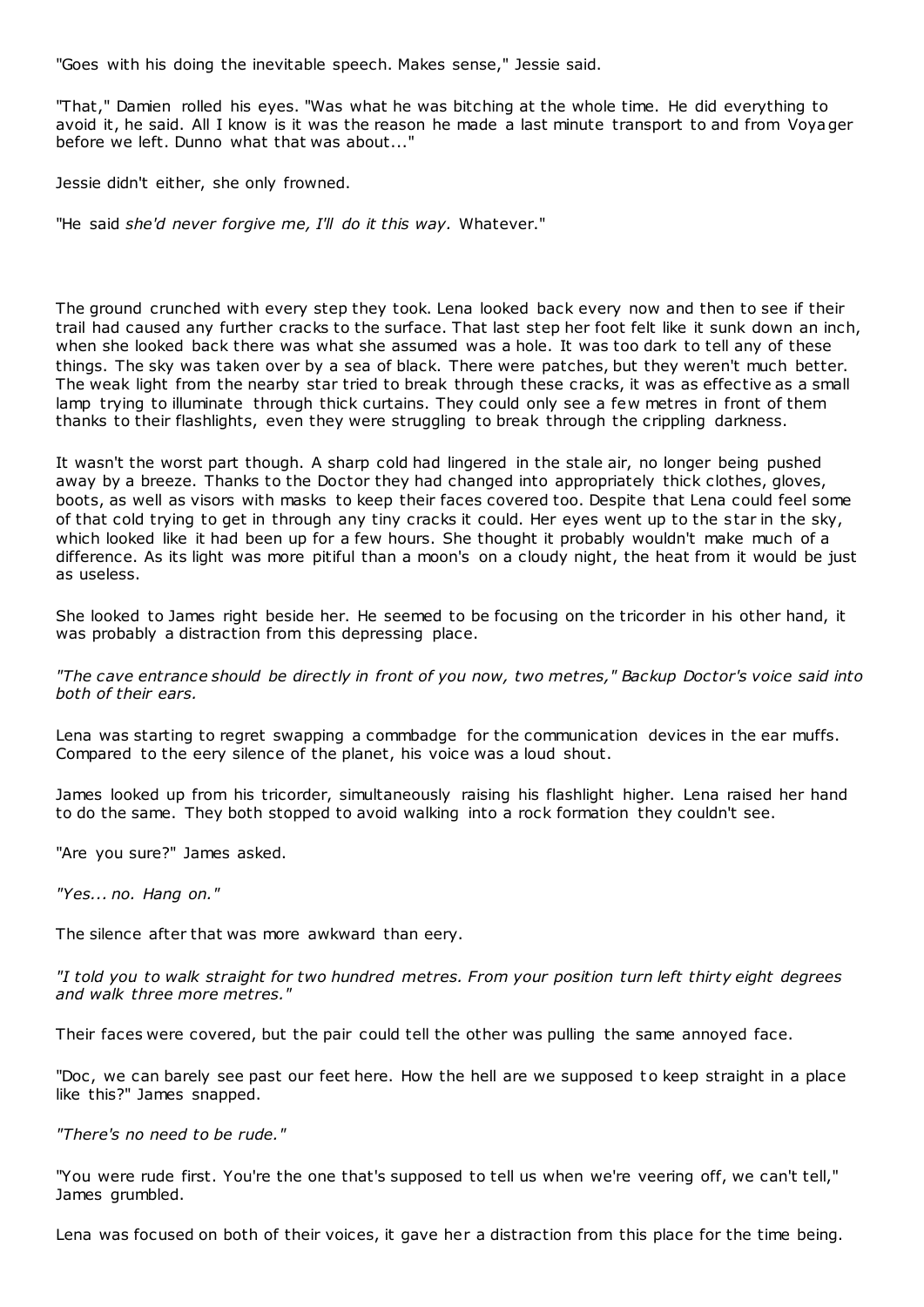*"Here I thought Slayers would be at their peak in the dark."*

"God! I don't even like the dark, how can you..." James continued snapping at him. Lena started to laugh, putting him right off. "That's why I'm looking at the tricorder, it's easier."

*"Then you shouldn't have been able to veer off."*

Lena couldn't stop it, she continued laughing. James turned to her. "What?" he asked.

"Sorry, it's... I'll tell you later," Lena giggled.

"All right. Let's get our protractor out so we can turn thirty eight degrees," James muttered. He then rolled his eyes, "I've already moved, so you'll have to guide me."

*"I see you haven't changed one bit. I'm trying to help."*

"I'd say we'd be better off walking forward until we bump into a mountain, then feel our way into a cave," James said.

Lena shook her head to stop her laughter, it worked for a moment. She grabbed a hold of his arms to try to turn him back around so he was facing away from her. "That's thirty eight."

*"Hardly."*

"Close enough," Lena giggled. The pair started walking again, slower this time just in case.

Their flashlights continued to show nothing ahead of them for a few steps. Then Lena's caught something a little bit more solid to the right of her, she quickly tapped James on the arm to stop him.

"That looks like a rock wall," James said as he pointed his light there as well. To the left of it, there was still nothing but darkness. "Must be the cave. Good spotting."

*"Well of course."*

"Thanks," Lena said at the same time as the Doctor. His response just made her laugh again.

"If I tap the headphone things, will it cut him off?" James muttered.

"If you do it hard enough, yeah," Lena replied.

"True," James said with a shrug. They slowly made their way towards the darkest part of the path ahead of them. Finally the torch was picking up a lot more. They could both see the rock wall surrounding them; crevices, shapes or at least outlines of them.

The further they went the lighter it seemed to be, it felt warmer as well. They both thought it was just their senses getting used to it, at least until they spotted a small ball of fire in the distance.

A creak ahead of them forced the team to stop. It seemed to travel along beside them and fade away behind them. Zare raised the rifle in her left arm while reaching for another weapon attached to her belt. That didn't make Tom feel any better at all, it just made him more nervous.

"Stay back," she said.

"It was just the building falling to bits, bad building," Tom tried to convince himself.

Zare shook her head, "no, someone's ahead." She then pulled a disgusted face and glanced behind her at him. "What are you, five?"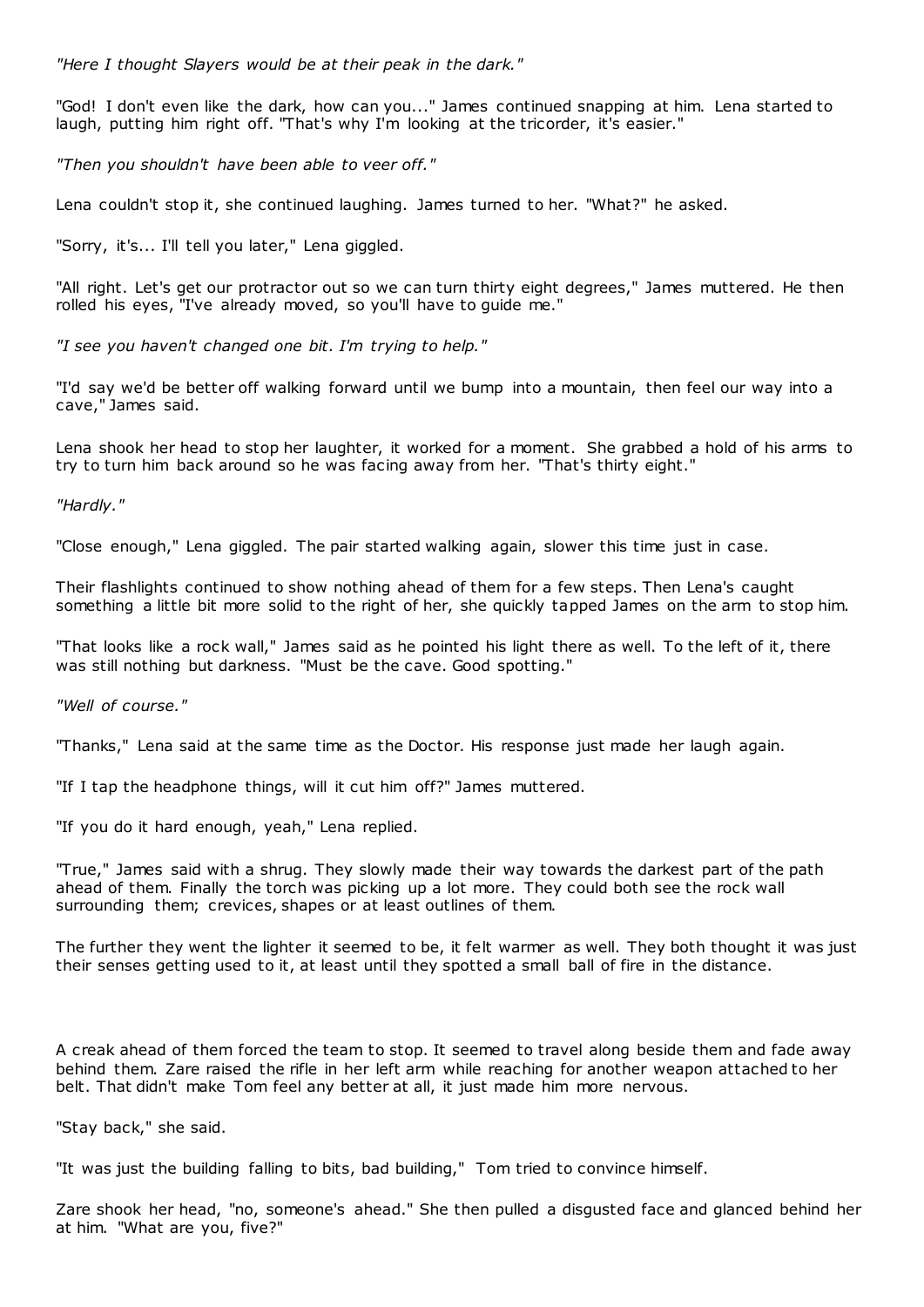"Hey, men can be scared too. There's nothing wrong with that," Tom muttered, his fear gone for the moment.

Zare rolled her eyes and continued down the corridor without them.

"I think she was talking about the bad building part, you insecure idiot," B'Elanna grumbled.

"It was a joke to lighten the mood," Tom hissed back.

The Doctor sighed and stayed out of it again.

Zare reached a T junction, her head shot to the right. The awayteam saw a blur leap at her from that side, pushing her to the ground and out of their sight. B'Elanna was about to rush to her aid, but Tom and the Doctor grabbed her arms to stop her.

"We don't know what that is, and it has knocked *her* down," Tom warned her.

Zare didn't stay down long. She rolled to one side and aimed her rifle in the direction her attack came from. What she saw facing her wasn't what she expected. Standing on the other side of the junction was a middle aged woman staring at her in shock. The woman's hands were raised almost in a surrender pose.

Without relaxing her weapon, Zare rose to her feet. The two women spoke at once.

"Who are you?"

"How did you do that?" was Zare's question.

The woman stared at her suspiciously, her hands lowered to her side. Her entire body was still tense. "That's a Starfleet weapon, but you are not..."

"Human, no," Zare said. "You appear to be one, but."

The awayteam were confused as they couldn't see anything, they could barely hear the conversation. B'Elanna moved forward first, the two men followed her carefully.

Still suspicious of the other woman, the stranger raised her hand to point it at her. Zare kept her rifle trained on her, finger on the button ready to fire.

B'Elanna stopped in between the two, her head turned side to side to look at them both. The woman seemed to relax a little at the sight of her. B'Elanna then focused on her.

"So you are Starfleet," she said. Her hand lowered, but Zare's position didn't falter. "So it's true, thank god."

Tom and the Doctor stopped behind B'Elanna, they looked on at the woman with surprise on their faces.

"What's true?" B'Elanna questioned.

"Voyager is here too. We were starting to feel like it was a lie to lure us into a trap," the woman answered, clearly very relieved to see them.

Tom frowned, he glanced at every member of his team before stopping at the stranger. "Um yes, Tom Paris of the USS Voyager. This is B'Elanna, The Doctor and Zare."

"You've forgotten my name, haven't you?" the Doctor muttered.

"And you are?" Tom questioned, ignoring the hologram for now.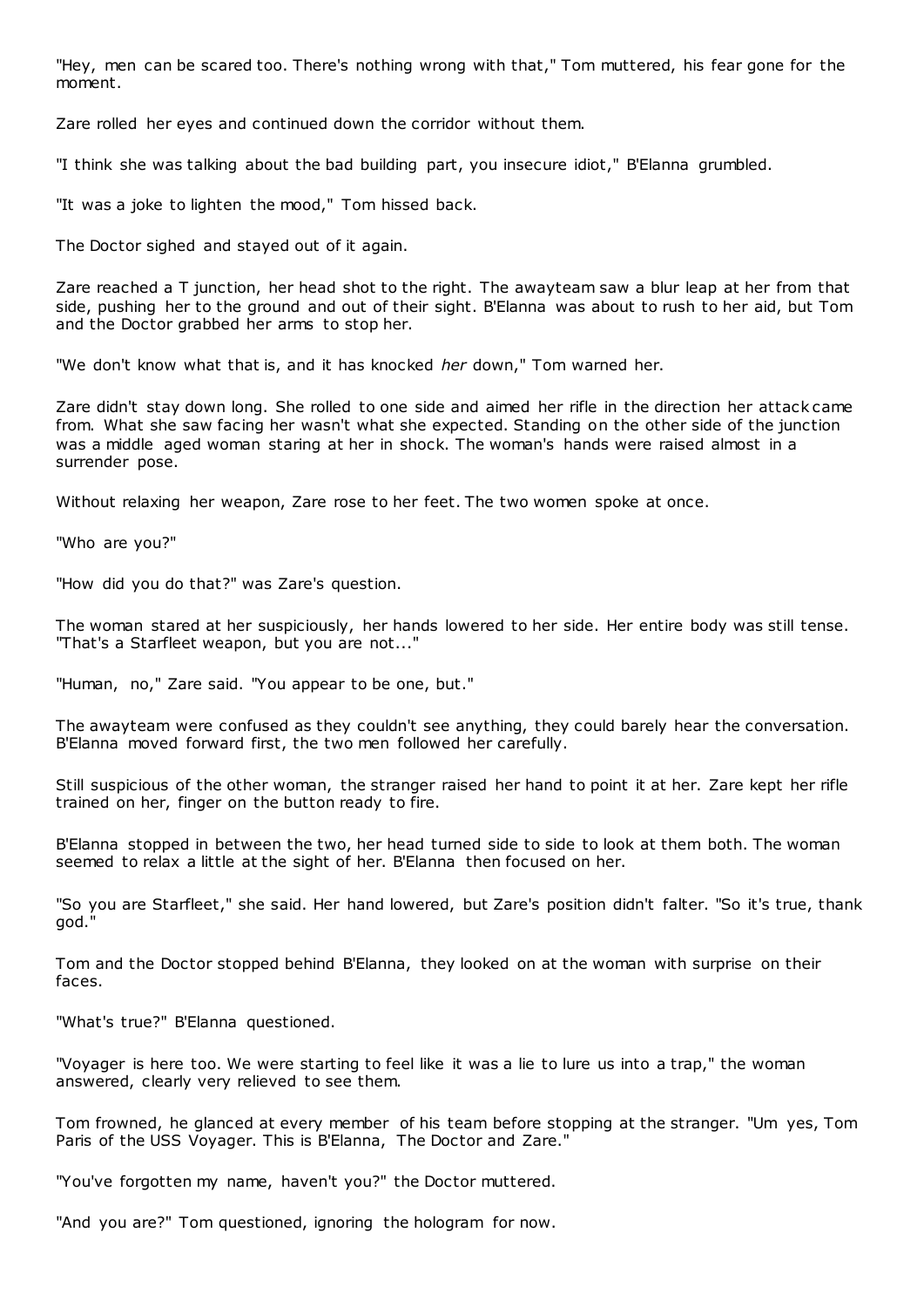"Rachel," the woman answered. "Of the USS Enterprise. More or less."

"More or less?" the Doctor said warily.

Rachel's face turned a little red with embarrassment. "I wasn't really a member of the crew, just a passenger."

"You're not alone here, are you?" B'Elanna questioned. In the corner of her eye she noticed Zare still pointing the rifle at her. "Zare."

"She's not a normal Human," Zare warned them.

Rachel giggled, it made her seem completely harmless to the others. "You're one to talk."

"Well yeah, I'm not Human at all," Zare muttered.

B'Elanna turned to put a hand over the tip of the rifle, hinting that she should lower it. Zare stared blankly at her and refused to let her budge it.

"It's okay, I understand your concern," Rachel said. "I practice witchcraft. Not practice literally of course, I'm more than proficient enough to use it."

"Oh," Zare said. She finally lowered her rifle but just a little bit so it was still pointing at the newcomer.

"Oh," Rachel smiled at her. Zare felt like she was mocking her but it seemed harmless to everyone else.

"A witch, huh. I didn't know there were any witches on the Enterprise," Tom said. "You'd think I would."

"You didn't have a question asking that on your crew sign ups," Rachel said in a teasing voice. "To answer your earlier question; no I am not here alone. Perhaps you can help me," she directed the Doctor's way.

His interest was piqued. "If you have injured, please take me to them right away."

Rachel's smile wavered, "I wouldn't call them injured, at least not just yet."

"What do you mean?" Tom asked.

### **Voyager:**

Harry wandered the centre of the bridge almost in a complete circle, then he'd stop to stare at the viewscreen before doing the same again but backwards. It was starting to annoy everyone who could see him doing it.

"Stop that, it's making me dizzy," Jodie hissed at him.

Harry turned to her with a confused look on his face. "Stop what?"

A lot of noise came from the Tactical station. Everyone turned to look at it and Craig manning it.

"Incoming. Three ships have dropped out of warp," he said.

"Where?" Harry asked.

"Looks like they're heading into the planet's orbit," Craig answered. Jodie groaned as Harry started to circle the middle of the bridge again. He veered off towards Tactical and hurried over to it. "They don't match anything we've seen so far, their weapons are not powered."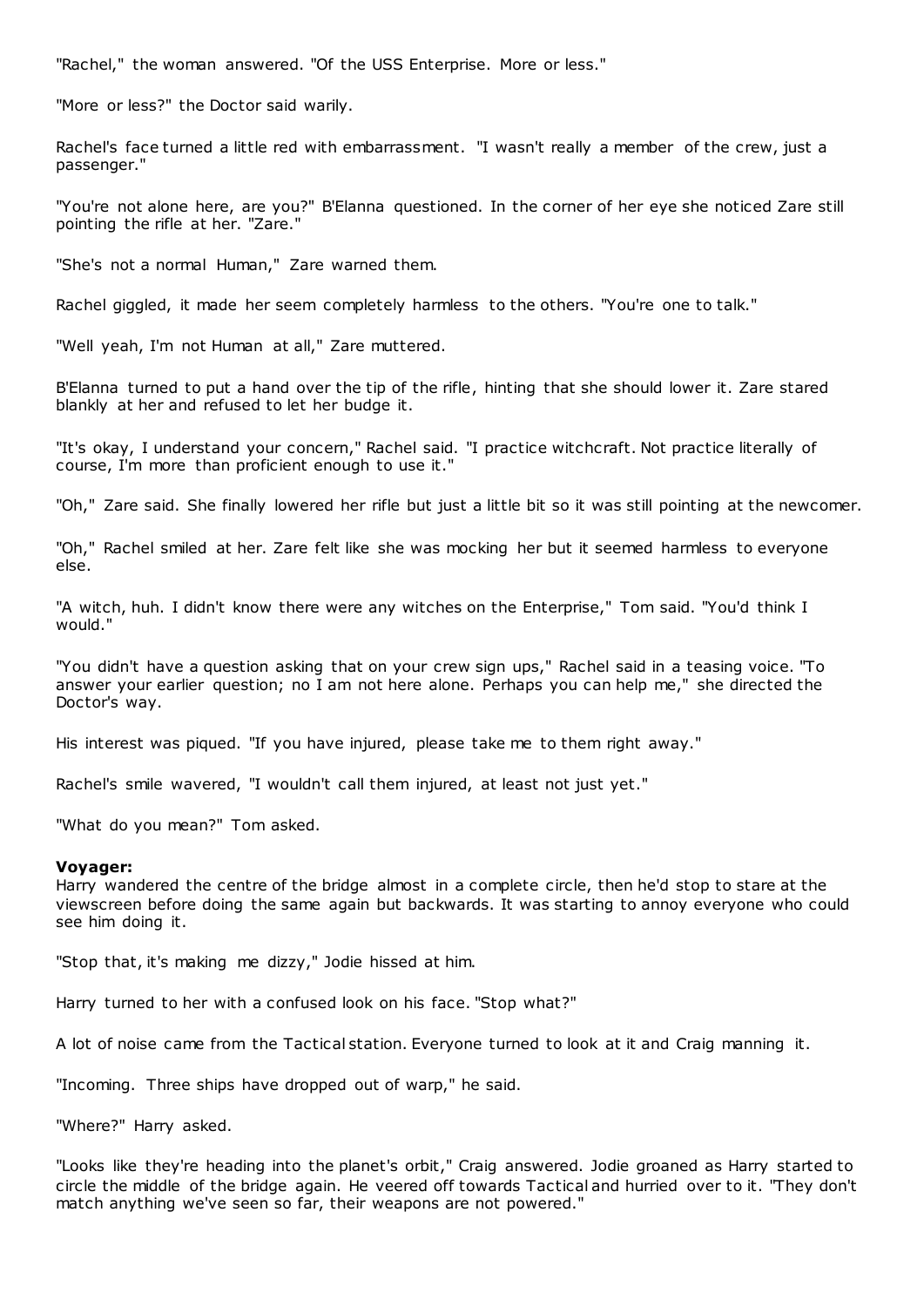"Tom reported that it was definitely a pre-industrial civilisation. If they're not up to anything, why are they here?" Harry wondered aloud. "Can you put them on screen?"

Craig only nodded his answer. Harry quickly looked up just as the viewscreen changed to show the planet. Three ships shaped like small airplanes flew alongside it.

"They're scanning the surface," Jodie told him.

Harry felt his shoulders tense up a little, he couldn't take his eyes off the alien ships. "Okay. So if they don't leave after they've done that, we should start to worry."

"We should worry anyway. They're closer to the planet than we are, they won't have as much trouble beaming people from an underground structure," Craig said.

"Great, the glass isn't half empty, it's completely empty," Harry muttered back.

Craig rolled his eyes in response. "Yeah, not everyone has Federation ideals and rules. Some aliens may see pre-warp civilisations as easy pickings. These aliens could be the reason we got a distress call..."

"Yeah, yeah I get it," Harry butted in a little impatiently. "Why don't we just give them the benefit of the doubt for the time being. Keep an eye on them." He turned towards Jodie, "if we contact our team, will our new friends notice?"

"I dunno, I don't recognise the signature they're using," Jodie said. "They could be looking for coffee beans for all we know."

"If it was a Tolg ship, I wouldn't rule it out," Craig commented.

Harry sighed, his eyes still fixed to the viewscreen. "We need to find a way to get our people out and quickly. That transporter module in the mine isn't going to help us much in a pinch."

"I thought I was being too paranoid," Craig said.

Harry quickly glanced at him and back at the viewscreen. While still watching it he headed over to the Opps station. "Well it can't hurt to try, can it? Contact our team anyway, they have to know what's happening."

The awayteam followed the woman Rachel down a narrower corridor. B'Elanna noted that the structural damage seemed to lessen the further they walked.

Zare meanwhile kept on her guard at the back, with both her long and short range weapons. Every now and then she'd turn around and walk backwards.

"It's in here," Rachel said as she stopped at a door. At least it looked like it used to be. Now all that was there was crumpled metal hanging onto a door frame. She walked straight inside.

B'Elanna nodded at the others. They waited for her to quickly check her tricorder.

"Well?" Tom asked nervously.

"The lifesigns are definitely coming from here. They're weak, they are probably injured," B'Elanna said.

"Let me go inside first," Zare said.

Tom turned to her, suddenly feeling uneasy at her suspicious face. "Got something to share with us? You've been distrusting since we met her."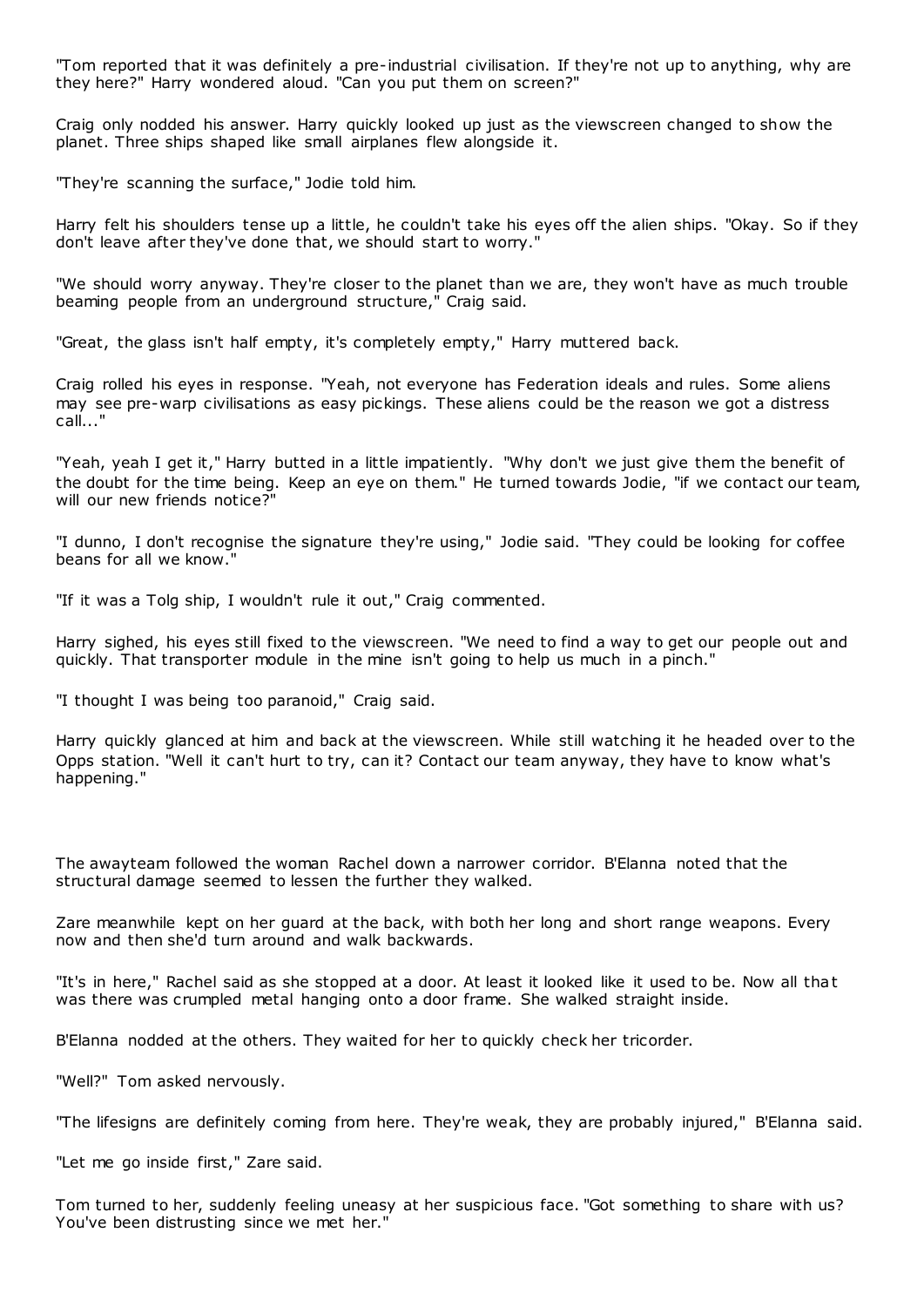"An Enterprise crewmember we don't know, who's a witch as well. I'm just saying we should be cautious," Zare said.

B'Elanna nodded at her. "I agree."

"Her bio readings confirm her to be Human though," the Doctor didn't agree. "She's not a Softmicron in disguise, if that's what you're concerned about."

"No, she's right. Be careful," Tom said, giving Zare a nod. His commbadge beeped, then started making a lot of static noise. He quickly gave it a tap. "Voyager we can barely hear you. Just in case you can hear us, standby."

Zare walked through the damaged door and into a large room filled with strange looking computers. That wasn't all though. The wall was lined with what looked like pods with glass windows. Some of them had lights shining out of them, some were black.

Rachel stood at one of the central computers, looking on in concern. She gestured to the strange pods on the walls.

"This is it?" Zare asked.

"Yes," Rachel answered sadly.

Zare started to follow the wall slowly. The first pod she stopped to look in through the glass. Nothing. The second one shocked her enough to make her step backwards.

"Zare?" Tom called from outside.

Zare tried to shake off her shock. "It's okay... I guess."

The rest of the team carefully walked inside as well. They headed straight over to where Zare stood. Tom was especially curious about what Zare was staring at so he looked as well. The first detail he noticed was the human eyes staring right at him, or at least that's what he felt like they were doing.

"My god," B'Elanna echoed his worries.

The figure inside the pod was standing completely still. Even her blonde hair seemed to have frozen mid movement. Her face was blank. Tom assumed she didn't suffer or was expecting this.

"Danny," he said quietly.

B'Elanna had already moved on to the next pod. When she found that empty she walked to the next one. A much taller man stood inside this one, she could just make out the bottom half of his head. "Ian," she said.

Zare walked around the opposite way, keeping a close eye on Rachel as she passed by her. Rachel didn't appreciate it, her eyes rolled. Zare didn't notice or care when she did that as she focused on another pod.

This one housed a different girl with black hair tied into a pony tail, her face scrunched in a mild frown that didn't match the seriousness of her situation. The girl had been taken and put in there when she was more concerned about someone insulting her.

The name of the girl was on the tip of her tongue. Zare knew her, but the name wasn't instantly coming to her. "Um... Tina?"

"Who?" Tom said, quickly glancing over his shoulder.

"No? That name sounded Human enough," Zare muttered. "Um she was a bit odd, liked to clean."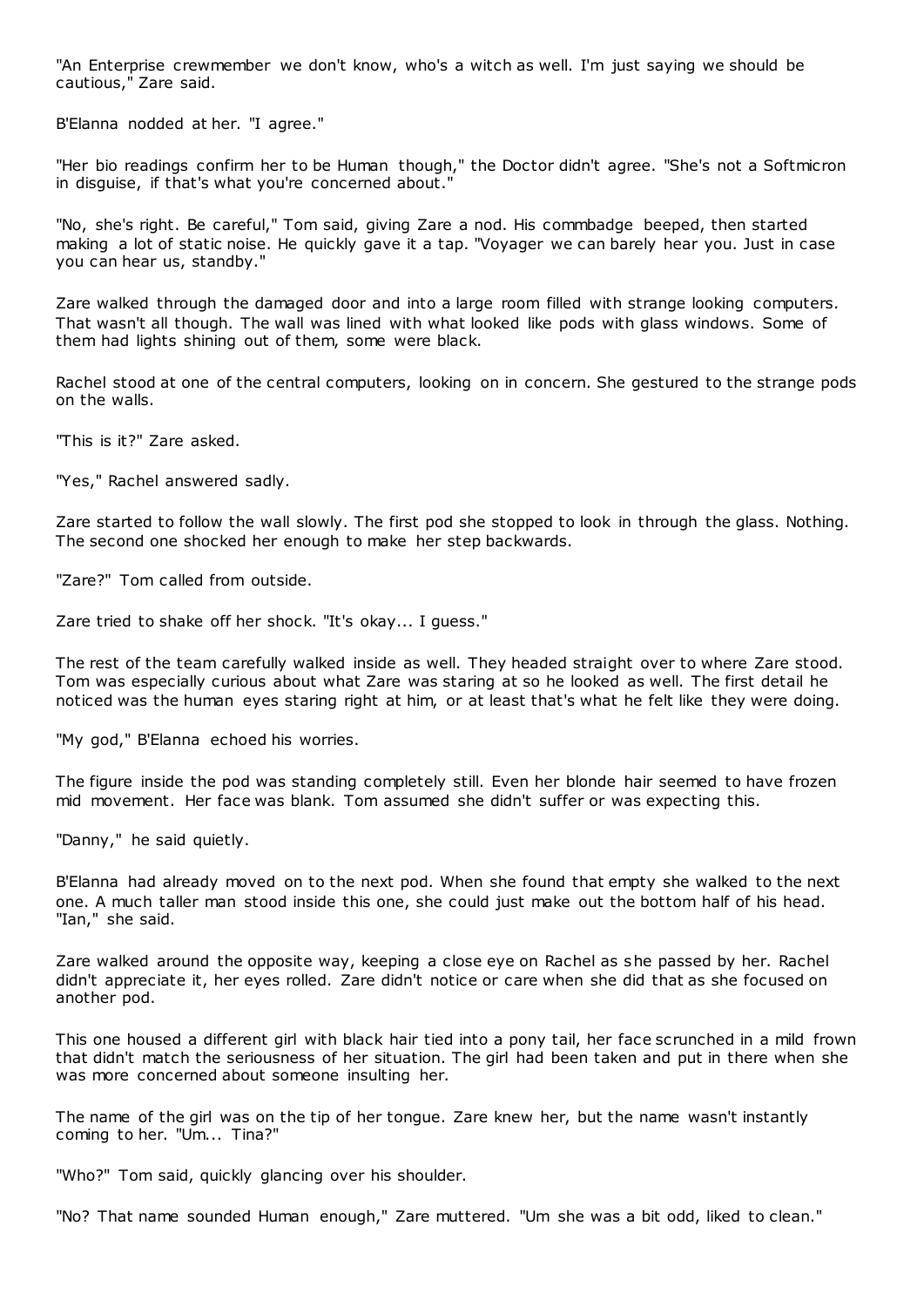"Triah," the rest of the awayteam corrected her.

"Oh well. Once we get everyone out of here, we can finally stop torturing Scott with the only babysitter who hasn't quit on him," B'Elanna said with a slight smile.

Tom tried to laugh but he was too worried for that. "I dunno, I think Scott is the one doing the torturing there."

# **Meanwhile:**

The humming was so out of tune the pans were starting to rattle. Neelix didn't really care, he was in a good mood despite everything. He had so many ideas for new recipes, he couldn't wait to pick one to try it out. Which one was the most difficult part.

As he walked into the Mess Hall he knew something was amiss before he had even turned the lights on. He almost didn't bother, the thought of it scared him.

A child's giggle made him rethink turning the lights on again. In the end he had to know. "Computer, lights."

The sight that Neelix was greeted with brought him to his knees in despair. "Nooooo!"

Scott spotted him, he looked up from his *art* with a big grin on his face. Not that anyone could see that as the boy was covered head to toe in a sickly brown and slimy residue. It wasn't just on him either, it was literally everywhere.

# **Meanwhile again:**

"Maybe we should let Craig have a go, he is the kid's uncle," Tom said mid wince.

B'Elanna shook her head. "Don't. Scott's a hero. Neelix hasn't been able to make a Leola root pie for weeks. Although Triah will have a fit if she ever found out."

"Um Commander Tom," Rachel tried to get everyone's attention. When she did she appeared to be a little annoyed. "Perhaps we shouldn't be wasting anymore time with random crap."

The Doctor laughed until he saw Zare's face get even more suspicious. "It has been two years since this crew were exposed to this series. Give her a break."

"Fine," Zare muttered.

The Doctor got back to scanning one of the occupied pods. "I'll have to do this one at a time. It is a primitive type of stasis, similar to twentieth century freezing. Thawing them may send their bodies into shock."

"That's okay, Doc. Do what you have to," Tom said.

"I'd feel better if I could transport them to Sickbay. Without a direct transport though, that may cause more harm than good," the Doctor complained. He sighed to himself. "Where shall I start?"

Tom's hand went up to tap his commbadge at the same time as B'Elanna spoke up. "How come you're not in one of these things?"

Rachel was taken aback, "oh, that's..." She noticed Zare staring at her blankly. "It's a long story. Suffice to say I was prepared and protected myself from it, so I was able to escape."

Tom and B'Elanna glanced at each other warily. Zare's grip on her rifle seemed to get a little too tight, she had to calm herself before she broke the handle.

"We may need the long story. Looks like we have time to kill," Tom said, briefly glancing towards the Doctor.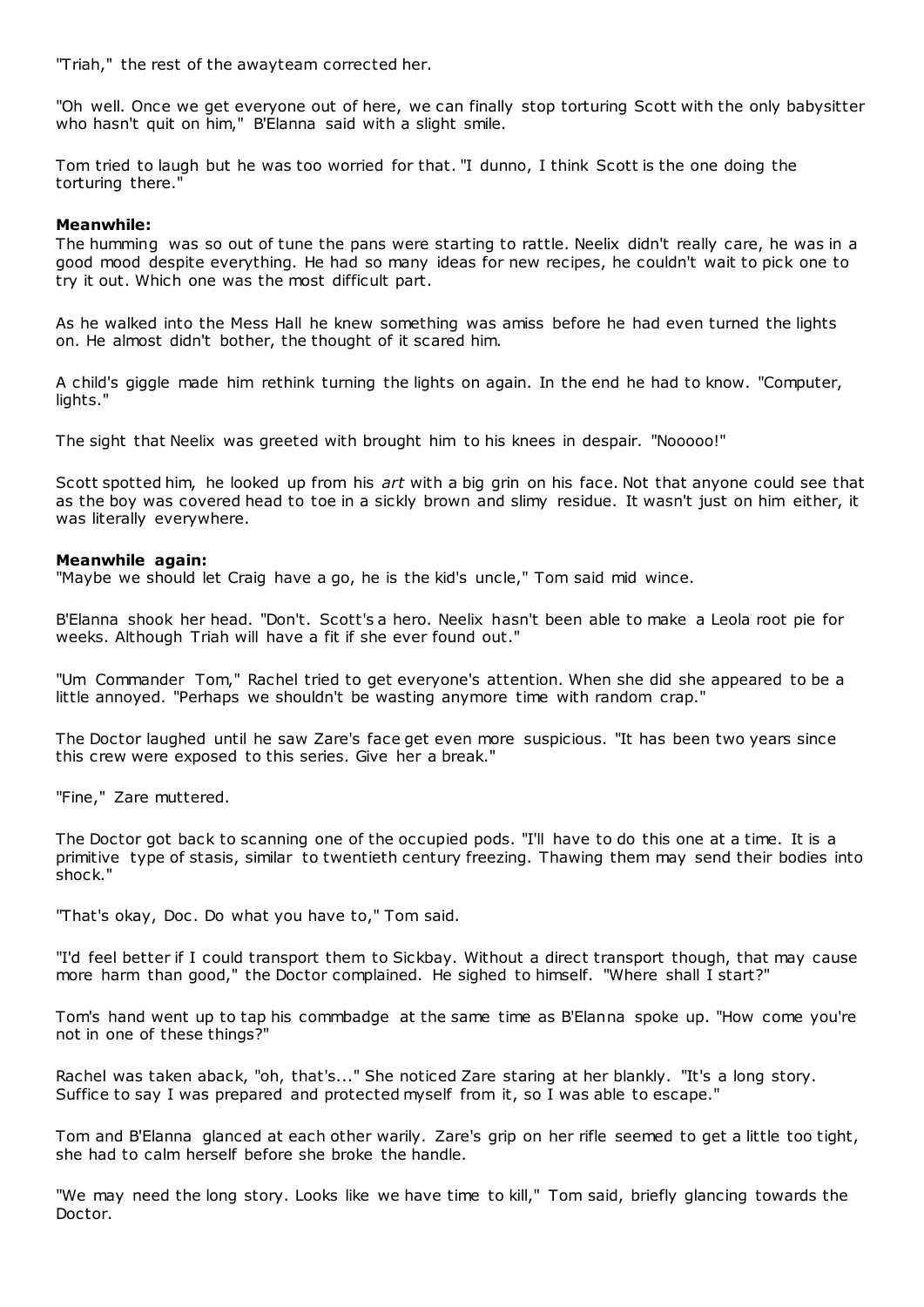"It's kind of like a cloaking field, except it protects against the effects and doesn't hide you," Rachel tried to explain but it only made them more confused and or suspicious. She sighed. "You're right. I need to tell the story."

Before she could continue Tom's commbadge bleeped at him.

*"Voyager to Paris, is that better?"*

"Thank god," Tom sighed in relief, he tapped it quickly. "Did you get anything I tried to tell you?"

*"Bits and pieces. I wish I had my own good news," Harry's voice said.*

"What do you mean?" Tom asked, his face turned pale.

*"A fleet of unknown ships have entered orbit. They've been scanning the surface for a while now."*

The Enterprise circled around the dark, baron looking planet before them. A small abandoned ship lay almost in its path. It attempted to veer off a little avoid it, but instead the smaller vessel bounced off its shields and drifted out of orbit. The Enterprise continued like nothing happened.

Backup Doctor winced as he watched one of the screens on the station he stood at. It appeared to show the Enterprise's orbit of the planet, a red dot flew outside the screen. "Oh dear. I need to make course corrections faster," he said quietly.

Something else to the left started to blink, he quickly checked that. "Um... shield st rength has fallen to ten percent."

*"What, already?" James' voice was surprised.*

"Yes, this anomaly does like to absorb energy and fast," Backup Doctor said nervously.

*"What was the course correction for?" James asked.*

"Oh, just a erm... minor thing," Backup Doctor lied. He turned his attention back to the centre where he was looking before the course correction. "The further you go the clearer it gets. I'm detecting twenty six lifesigns up ahead and some minute energy signatures. It should be in a large open cavern just ahead. Can you see anything yet?"

Lena walked by a lit torch sitting in a rock formation to her left. There were two more either side further down. She or James couldn't see anything else but that. They had both took off their masks and visors so they could see a little better.

"Not yet," she replied.

James' tricorder was making quite a bit of noise, he kept staring at it as they walked. Lena noticed he was growing more uncomfortable with every step.

"What?" she asked.

"Huh?" he said, glancing at her. "What, what?"

Lena nodded her head at the tricorder. "Something wrong?"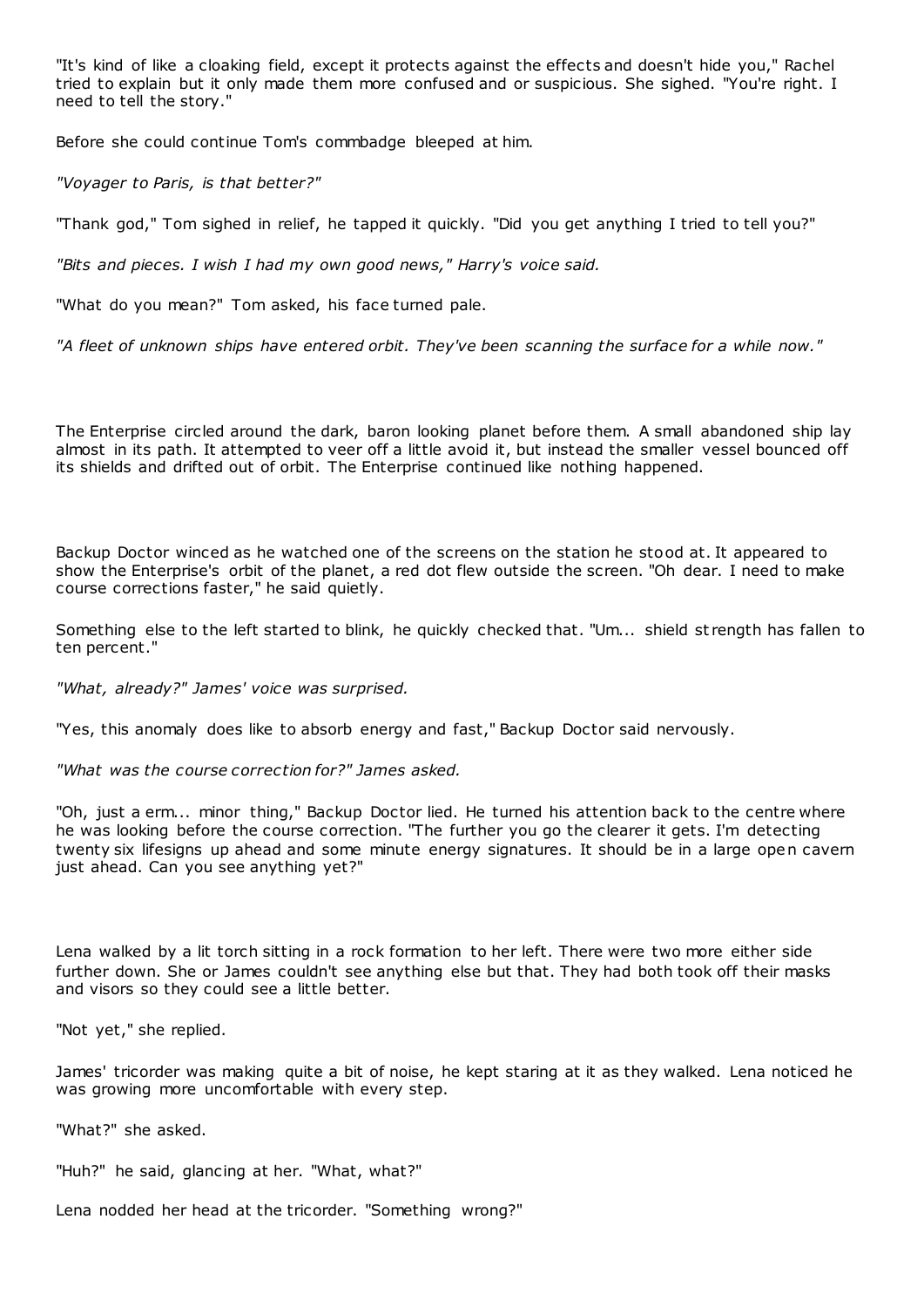"No, I'm getting the same readings as the Doc . We should be close," James said, quickly looking back down at the tricorder.

Lena held out her arm to stop him, he had to bump into it before he noticed it. "What if that was something else? Why aren't you watching where you're going?"

James frowned at her as she didn't look mad, just sounded it. "It's okay, I'll know when something's coming."

"Really?" Lena said, waving the arm he bumped into in his face.

"I knew it was you," James said with a shrug.

Lena rubbed the arm before putting back by her side. "Yeah, so you walked into it because?"

"Sorry, I was just thinking. These people aren't going to be..." James answered.

Lena sighed loudly, interrupting him. "You don't need that now, we can see in here." She snatched the tricorder from his hands, or at least tried to, he kept a firm grip on it. Only then she realised something. "You're claustrophobic. Sorry, I forgot."

"I wouldn't go that far. I don't..." James said, ending with a sigh of his own. "I don't like being being in small, cramped places yeah but I don't freak out or anything."

"Hmm," Lena didn't buy it.

"It's just the feeling of being trapped and helpless. Who does like that? I'm fine," James said. "The tricorder will tell us and it already is, more than our eyes can right now."

"I guess so," Lena mumbled. She continued walking, so did he.

"So what was so funny?" James asked. Lena made another hmm sound. "You said you'd tell me later."

"Oh, that. I just thought," Lena started to answer but she glanced back behind her at him, making her hesitant. "It's still not later enough."

"Really? It'll take us a few more minutes to reach this cavern," James said.

Lena's shoulders tensed slightly. "I dunno how to explain it. Ever since I got back everyone's been on egg shells, and serious all the time. Even you, although you at least tried to be normal around me. Which I appreciate by the way."

"Even me. What did I do?" James questioned.

"Well, like I said you were trying. Sometimes it felt genuine but the other times it felt like you were trying too hard," Lena replied quietly. "It was like you've gotten older, grown up a bit in the last two years and I've fallen behind, when I was already a lot younger than you to begin with." She groaned angrily. "See, I told you, I can't explain it."

Despite her annoyance James laughed as quietly as he could. Lena turned around to send him a disapproving scowl. "Me, grown up a bit? Good one."

"Well you know what I mean, or you should," Lena muttered. "You were playing it safe, worried about consequences. You seemed a bit more serious, less angry. I don't know. Something's changed, I know that much. It was nice to see the easily annoyed, sarcastic James again. I didn't think it was traits you would outgrow, they were just who you were. At least that's how I remem... well figure you'd be even when you were old. You know?"

The pair had stopped again. They stood there silently for a short time. James had long since stopped laughing, his face was serious.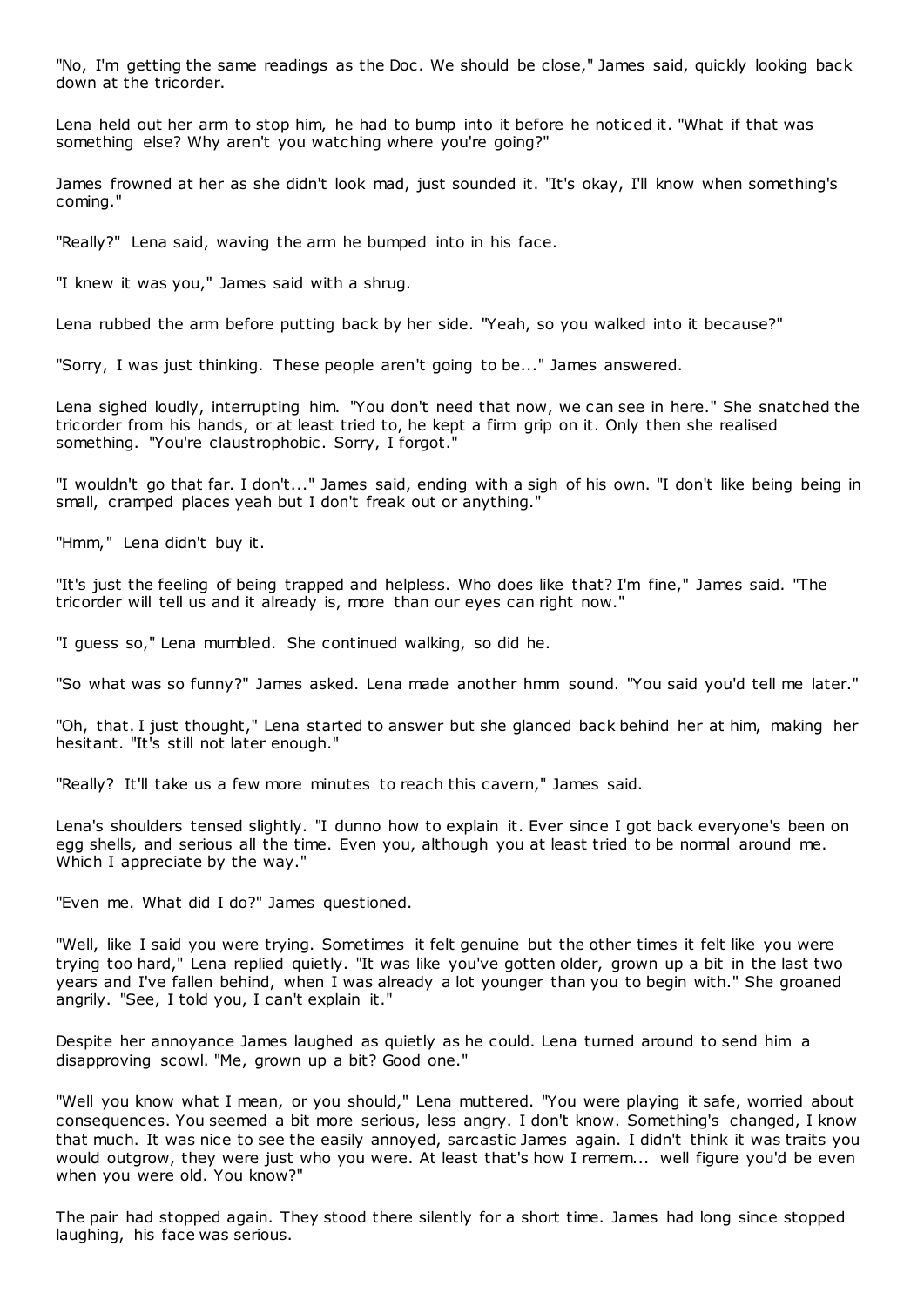"I haven't changed that much Lena. I thought I did, but... no. I did think you'd want someone acting normally around you, but I'd sometimes mince my words when it looked like you needed me to. I'm sorry about that," he said.

"I want to believe that but," Lena said, shaking her head. "This mission's a good example. You're sensible in some ways, it's creeping me out."

James had to smirk at that comment. It made her smile a bit. "You've got a lot of catching up to do if you think that." He gestured his head forward to hint they should keep walking. Lena gave him a nod and turned back to do just that.

The path sloped down gradually, turning subtly to the left. They had almost walked a full circle when the tricorder beeped at them to stop. It wasn't the only one.

*"Two lifesigns just around the corner. Looks like they're standing guard."*

Lena looked to James to find him strangely bemused and shaking his head. They were too close for her to really question why. She didn't have to though. "I was going to say before that we don't know how these people will react to us." Lena was about to shush him when she realised that his lips hadn't moved, her shoulders relaxed a little. "The last time they encountered Humans, we were attacking them and this anomaly appeared."

"So... if we go in and pretend to be unarmed they may try to shoot us on sight, but if we go in with phasers pointing they'll think we're here to finish the job," she sent her own thoughts his way.

James casually shrugged and turned his head in the direction they were walking before. Lena watched him apparently mulling it over, or so she thought, she couldn't hear him this time. He gave her a nod before starting to walk again.

"*Unarmed* it is," she whispered to herself.

The rest of the path took a sharp turn to the left. As soon as they turned it they were greeted by two humanoid male aliens. Each of them held what looked like phaser rifles. Both of them were dangerously thin and pale, every bone in their faces could be seen easily. They immediately pointed them at the pair and charged forward. The amount of fear on their faces chilled both of them.

"Stop! Now!" one of them shouted.

James had already stopped. Lena was right behind him, she stopped to stand beside him. "It's okay, we're not..."

"What is that?" the other demanded, pointing his rifle at the tricorder. "Drop it!"

Before either of them could respond the other alien's fear seemed to waver, he side stepped closer to his teammate and started whispering something to him.

"Yeah, good call," Lena said plainly.

"I was counting on them not knowing what Humans looked like but... yeah," James said back to her quietly.

The less nervous alien stepped forward towards them. "Who are you, how did you get here?"

"We're here to help you. Do you have a leader we can speak to?" James answered.

"That doesn't answer my question," the alien said in a threatening tone.

Lena briefly glanced between James and the aliens. "I'm Lena, this is James. We were retrieving one of our ships when we discovered this planet." The two aliens seemed even more suspicious than before. "We're willing to take you with us, but there's not much time left."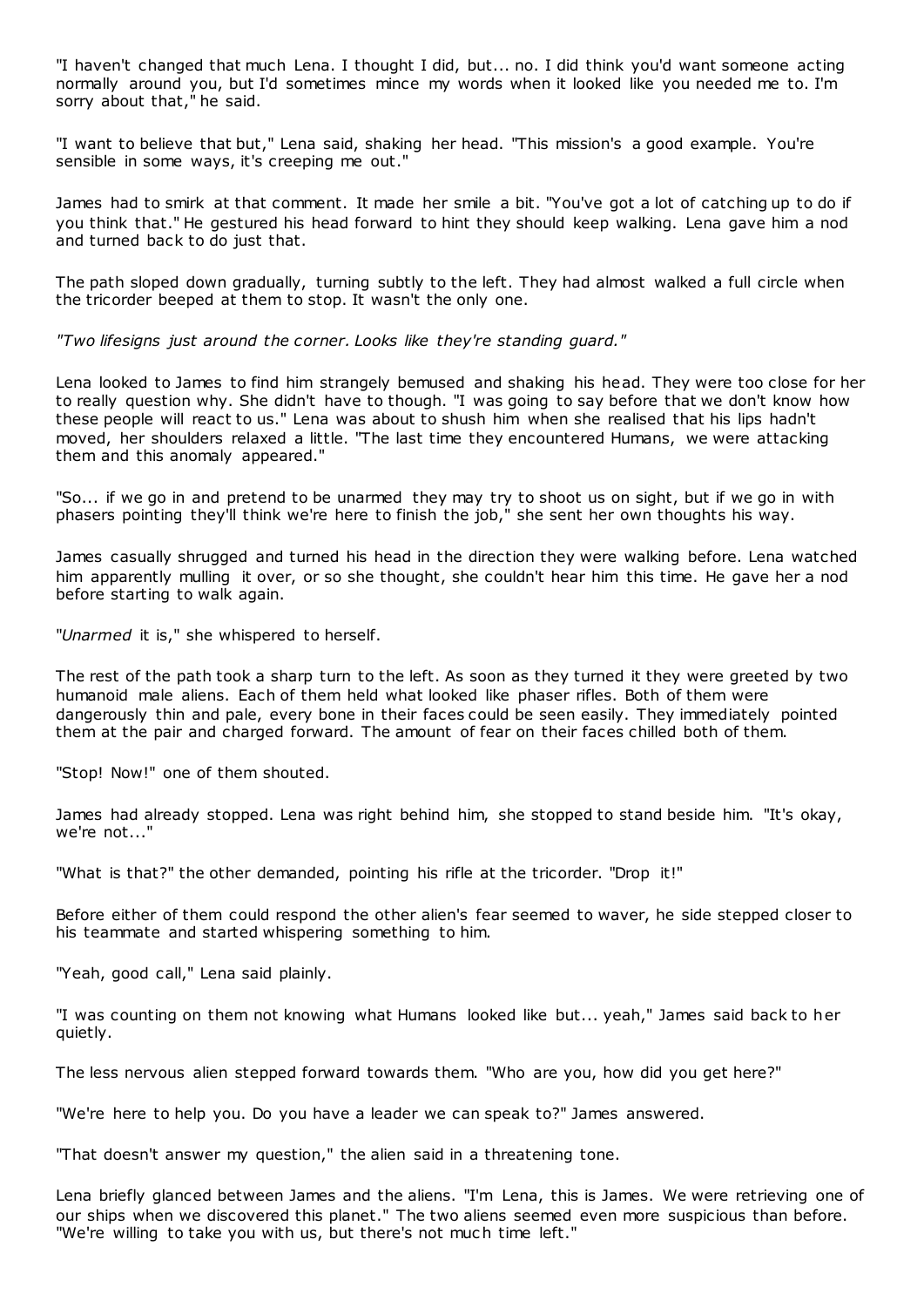"All ships in this place die, and quickly," the more nervous alien said.

"I know, that's what I meant by not much time," Lena said before she could bite her tongue.

"Hmm, I've never heard of a starship surviving the cloud," the nervous alien said warily. "Although if you were one of them we'd all be dead by now."

"One of what?" Lena asked.

"Unfortunately they do not waste any time introducing themselves, they kill everything that breathes," the braver alien replied.

Lena pulled a worried face, "how do you know that if they kill everything?"

"There have been some survivors in the early days when we still lived on the surface. Here, there's nowhere to really hide," the angry alien said. He stared intently at them, "obviously."

"Look I understand that you're suspicious of us, but..." James said.

The angry alien chuckled bitterly. "You understand nothing. You've been outside haven't you? You've seen our home."

Lena rolled her eyes. "For god's sake, he's not trying to belittle you. Believe me, he's a lot more obvious than that."

"Lena," James said mid cringe. Lena huffed in response. "I've seen this before, that's why we're here. I wouldn't have known otherwise."

"So you'll save us with this magical ship of yours?" the alien quite literally spat at him. "Stop wasting our time. You're here to lure us outside."

"If I'm really the enemy, I would probably remember this crap while killing you. Why risk annoying us?" James muttered. Lena smirked in response, until James sighed to calm himself down. At least the alien didn't seem as angry as he was before. "There's nothing magical about it. It just hasn't been completely drained yet... again."

"Again?" the nervous alien said.

"I told you already. We retrieved our ship and found you with it," Lena said.

The two aliens' grips on their rifles tightened, they raised them up slightly. Both James and Lena reached for their own weapons just in case.

"The death ship," the nervous alien stuttered.

James looked confused, "what are you talking about?"

"The only ship in the entire sector that wasn't ours," the angry alien said. "It came and then this happened to us. You claim it's yours. We're not fools." He approached slowly. "Leave."

*"So the Ship of Death title's been passed onto the Enterprise. Voyager will be relieved," Backup Doctor said.* Luckily his voice came from the ear protection the pair wore so only they could hear him.

"You're wrong. The Enterprise had nothing to do with this. They were trying to destroy those towers," Lena argued. "They were in the right place, wrong time. It's not..."

The angry alien fired his weapon at their feet to make them back off. Despite the look of the rifle, it wasn't energy based, it fired what looked and sounded like a bullet. "I won't miss next time," he hissed.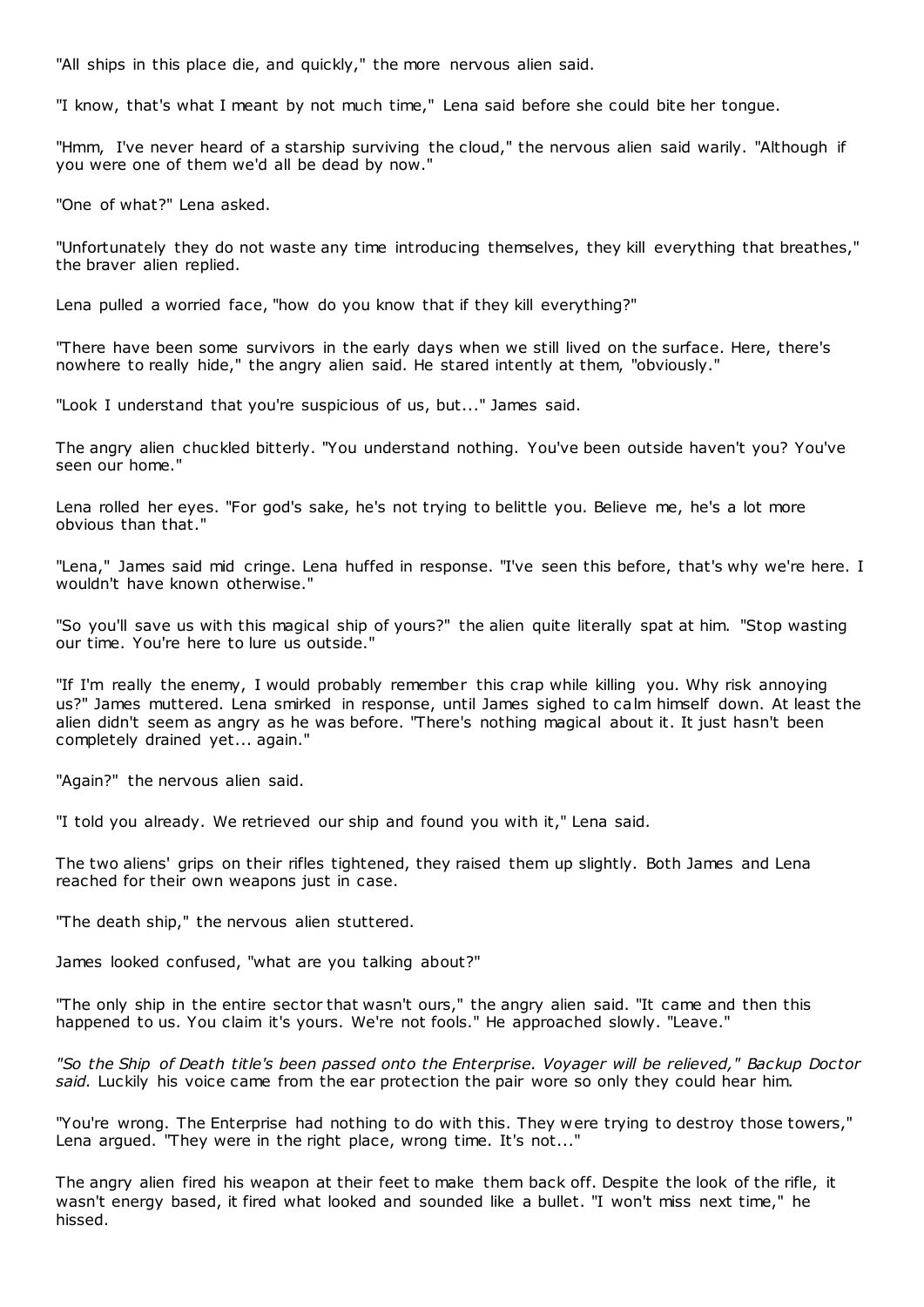"Don't do this, it's dangerous here. We can prove we're not your enemy," Lena stuttered. James put a hand on her shoulder, she looked at him with quiet dismay. For now anyway. She watched him walk back the way they came. For a moment she hesitated. The alien pressed a button to reload quickly. "Fine."

They kept walking until they assumed they were out of earshot of the aliens. As soon as they stopped Lena directed a harsh glare James' way.

"What the hell was that? There were only two of them," she snapped.

"Your way of proving it was attacking them?" James said a little too calmly for her liking. "It's not easy to dodge weapons like that. We'll think of another way."

"They're going to die if we don't do anything. It's a risk sure, but what's two of us against twenty of them?" Lena snapped.

James tried to hide the worry all over his face, he turned to one side. "If we die who warns the other survivors? Who will fly the Enterprise out of here when the Doc goes off-line? Better yet, if we're dead, how would that help these twenty odd people? They'll still stay in their hideout. It accomplishes nothing."

Lena growled and stomped off, fortunately away from where the aliens were. James was about to go after her to stop her but she already had. Her back was on him as she faced the cave walls.

"There's always another way. I'm not giving up on them," he said.

"Bull!" Lena spat. "You told me you single handedly took out a group of people attacking the Flyer. Were you just full of crap?"

"No, they didn't know where I was. They weren't expecting an attack like that. That's the point," James said. "If I had done the same thing but had been in the Flyer like they expected, it wouldn't have gone as well. The same's true here."

"Fine," Lena said.

*"Um I hate to interrupt, but sensors are picking up another cave a kilometre away, also hosting alien lifesigns. On another topic I'm struggling to re-route power to the impulse engines."*

"We already know the way out of the anomaly, take it from Stellar Cartography," James said.

*"All right. Now can I weigh in here?"*

"You're going to anyway," James said.

*"True. I don't know anything about this Flyer situation you mentioned, but I really doubt that you were restricted to a linear corridor there. There's only one way in, if you can't talk to the guards..."*

James' eyes widened in surprise, "you think we should attack the people already suspicious of us? That's not like you Doc ."

*"I don't like it either, but it doesn't seem like you have a choice. It won't be long until the transporters themselves are off-line. We don't have enough power to direct to any of the remaining shuttles either."*

"See, we haven't got time to think of some overly complicated plan," Lena teased, now a little calmer thanks to the Doctor agreeing with her.

"Nobody likes a *told you so*," James said. He shook his head, "I don't think it's a good idea. We shoot their guards or knock them out, whatever, but then what? Do you think the people will listen to us then?" Lena's shoulders sank a bit. "The only way to get them out then is to chase them out. We're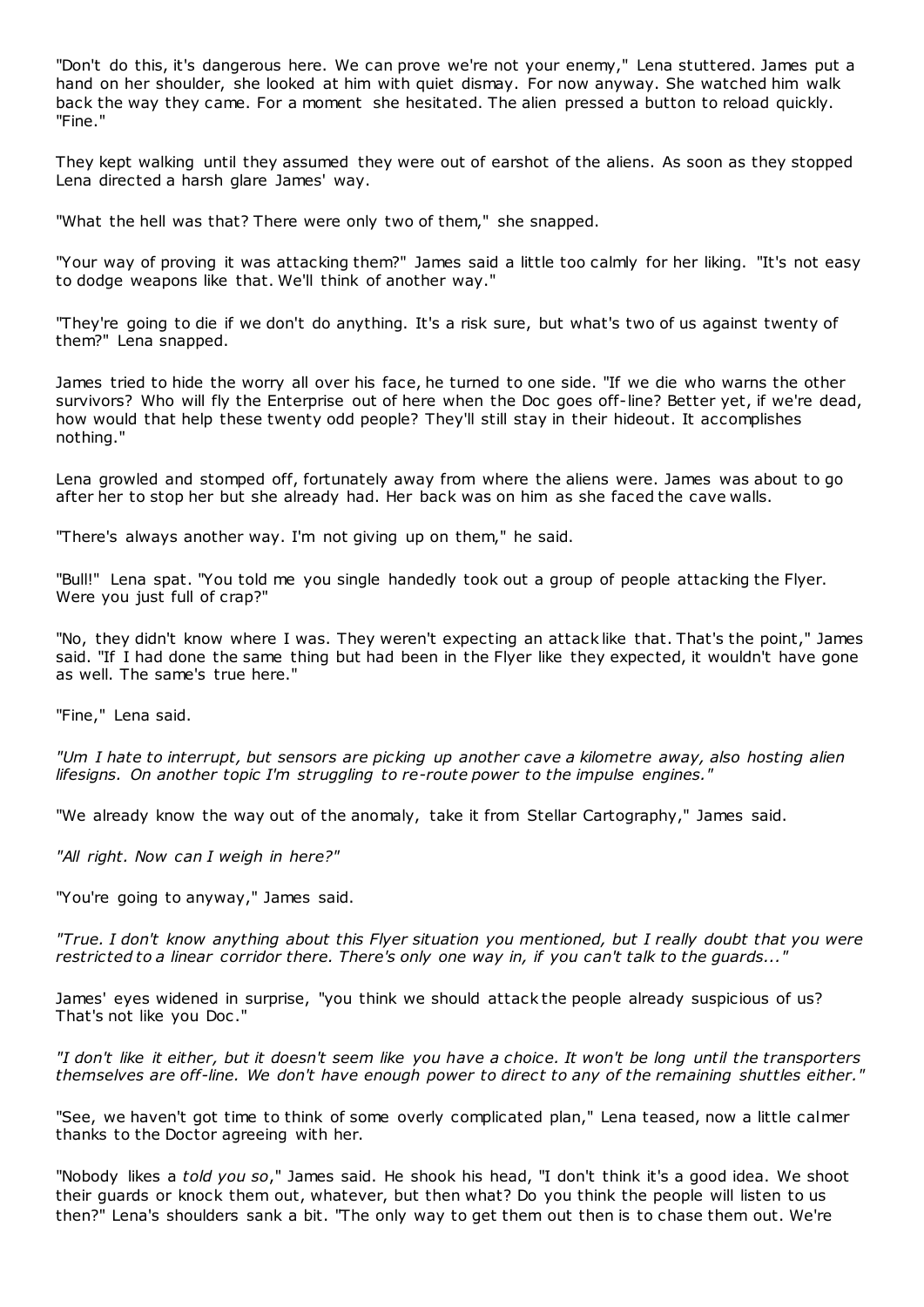just going to have a mass panic and that's before they're kidnapped onto some strange ship that they think is the bringer of death."

*"Hmm, it would make our situation a bit more troublesome. At least if they come willingly they'd stay in the designated areas. Panicked people who believe they've been kidnapped will try to escape, hallucinate and try to stop the Enterprise from leaving."*

Lena sighed impatiently. "Okay, fine you're right. It still doesn't change the fact that we have no other way to get them out. They die or they're scared of us. Which is better?"

James barely heard the last part, he was too deep in thought. He quickly looked down at the tricorder. Lena was a little impatient with him for it. "There's never just one way to do things." He smiled at her, throwing her right off. "Mum taught me that."

*"Oh no, the Jane-way. I don't like where this is going."*

The smile was a little infectious, especially with the mention of their mother. Lena couldn't help but smile back.

*"Um, maybe you can try your luck with the other cavern I mentioned. Perhaps rumours of rescuers will help convince this group. Or maybe..."*

"We don't have time for that, you were right there. We probably only have time to rescue two groups before we have to escape," James said.

"So what's the plan?" Lena asked.

James glanced down at the ground, then at the tricorder. He walked further up the path which was still spiralling. He stopped right when it straightened up again. "I'd explain but it would take too long, just follow my lead."

Lena frowned as James knelt down and clenched one of his fists. She was about to ask when he threw the clenched fist at the ground. It went right through it, sending very dry dust everywhere.

*"What's happening?"*

"I don't know, maybe..." Lena mumbled. James pulled his hand back, revealing a new hole where it was before. "Maybe send a shovel down."

"There's no need," James said before doing it again beside the other hole, making it bigger. Lena knelt down on the opposite side of it. She was shocked to not see more rocks or soil, just a dark hole. Then she heard a little wince from James that made her look up at him. Even in the poor light she could see his fists were red. "The ground's weak, the anomaly and towers have sucked out any energy it could find."

"Yeah but it's still rocks you're smashing," Lena protested.

James stood up, this time he enlarged the hole by stamping on it. He shook his head and rolled his eyes. "That would have been easier."

*"Rock smashing? Even you would break your hand on rocks!"*

"It's not that bad, these tunnels have been weakened, corroded by the lack of... whatever in the land," James said with a shrug. "It was a lot softer than rocks."

"Mmm hmm, I guess it's better than getting shot," Lena said. She was about to help him out by stamping the ground as well when a scream echoed up the corridor. More soon followed, each one more blood curling than the last. She didn't even think about it, Lena ran back down the corridor.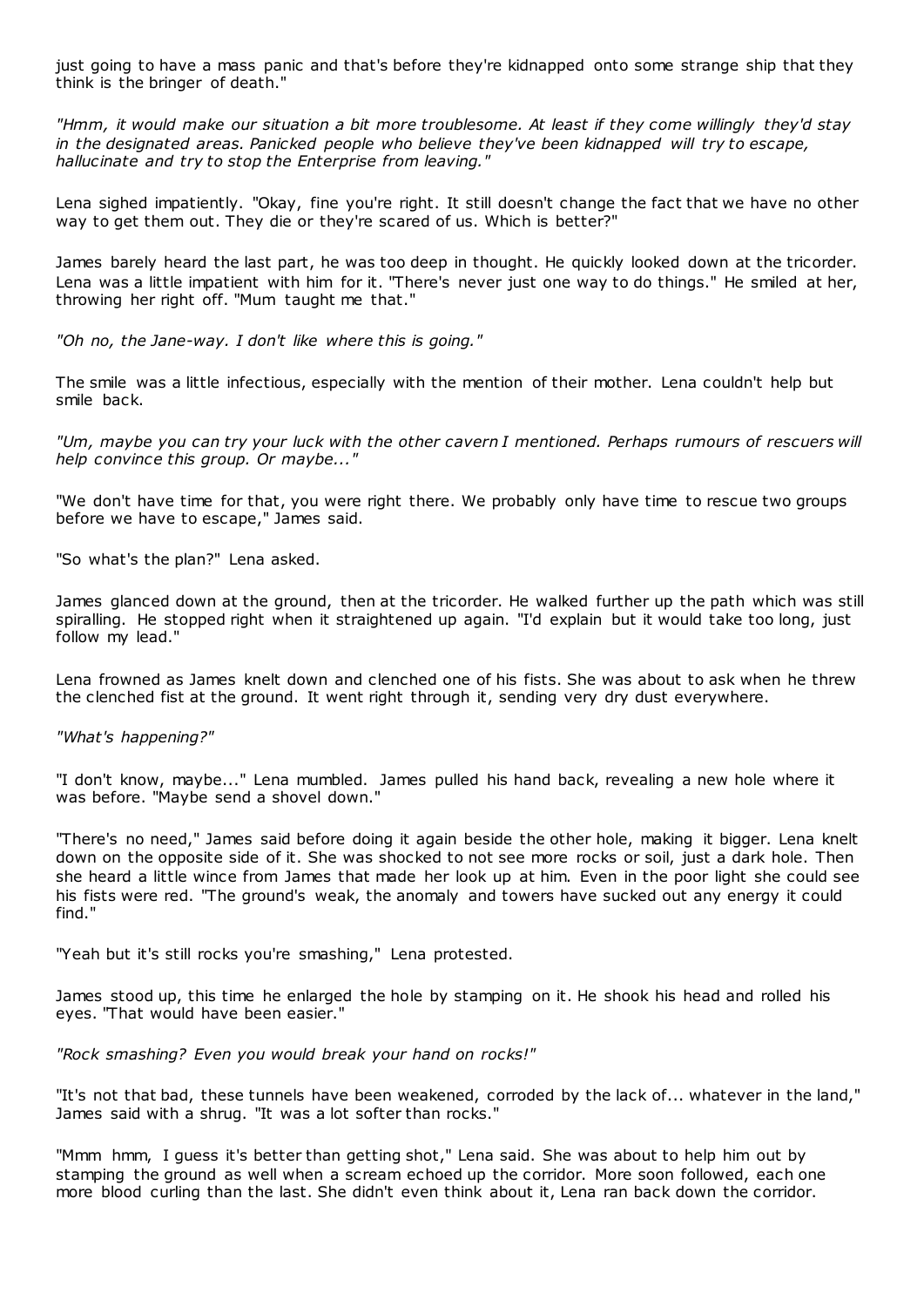"Lena, wait!" James yelled after her, after briefly glancing down at the hole. It was more than large enough for him to get through it. He sighed, the screams were getting more and more frequent. His hand reached into his thick coat to retrieve a phaser rifle, then he stepped right into the hole.

## *"What's going on? Hello?"*

James landed on top of some metal crates in a dank room. There were other crates and various equipment lying around. The screaming was a lot louder, it sounded like it was just outside. Now he could hear a lot more than that, including bangs and sickening cracks that reminded him of bones breaking. He hurried over to the door while positioning the rifle ready to fire in his right arm. Before he opened it his left arm rushed into his jacket again and to his back.

The two guards she had been willing to fight to save everyone were lying on the ground, in a pool of their own blood. Whatever happened to them happened fast, their eyes were wide open and their faces only appeared to be slightly startled. Lena had hurried back there as fast as she could but seeing this stopped her cold.

Screams just ahead brought her out of the daze. Armed with a phaser rifle as well as a large sword, she ran around the two men and through a narrow opening. What she saw when she did chilled her even further to the bone.

Bodies littered the ground; each one beaten, some broken or stabbed brutally. She was too late, the screaming had stopped.

A shriek got her full attention, it came from her far right. Her head turned to see two figures running to what looked to her like another passage opening. The one doing the chasing was gaining and fast. Lena ran forward, aiming her rifle at it. The blast struck it but all it did was stop them from running for a moment. She quickly looked down to check if the rifle was definitely on high stun. Lena continued to pursue it as it merely shook off her attack.

James had kicked the door in his way down to see a similar sight to her. The people he found had just sat down to a very modest dinner, some of them were children. He tried to avert his eyes but it was too late, the sight of them made him feel sick.

A battered door just opposite the one he left shook. It suddenly flew open. The only feature he could focus on were the pair of black and hollow eyes leering at him. Without looking his hand leapt to the rifle's settings. The figure before him pounced toward him like a wild animal hunting its prey. He fired the rifle straight at it. It screeched as it fell to the ground in front of him.

James carefully walked over to it, still on his guard as it twitched from the pain it was in. His eyes flickered to the settings on the rifle, the setting was high enough to kill. The figure before him was alive, but suffering enough to keep it down. Its arm shakily reached forward towards him. He wasn't sure if it was still trying to kill him or was begging for a mercy kill. Either way, he knew what he had to do.

With a grimace he pointed the rifle back at the thing, this time on a higher setting.

"No, no, please no," a girl stuttered. The figure approached, no empathy was in its cold black eyes. The girl had ran into a dead end, she couldn't get by whatever it was. All she could do was cower and hope it would be quick like everyone else.

Another unfamiliar figure ran in behind it. It swung around to confront the new arrival.

"Come on, surely I'd be more fun for you," Lena tried to taunt it.

The black unfeeling eyes made it hard for her to tell if it was working. It was as black as empty space. She got her answer as its arm swung out to knock the rifle from her arm. The force of it threw her arm back as well, the shock of both stalled her for a moment. With her left she blocked another incoming attack. Before it got a chance to counter she kicked it in the chest to push it back a bit. It gave her the few seconds she needed to raise her other weapon.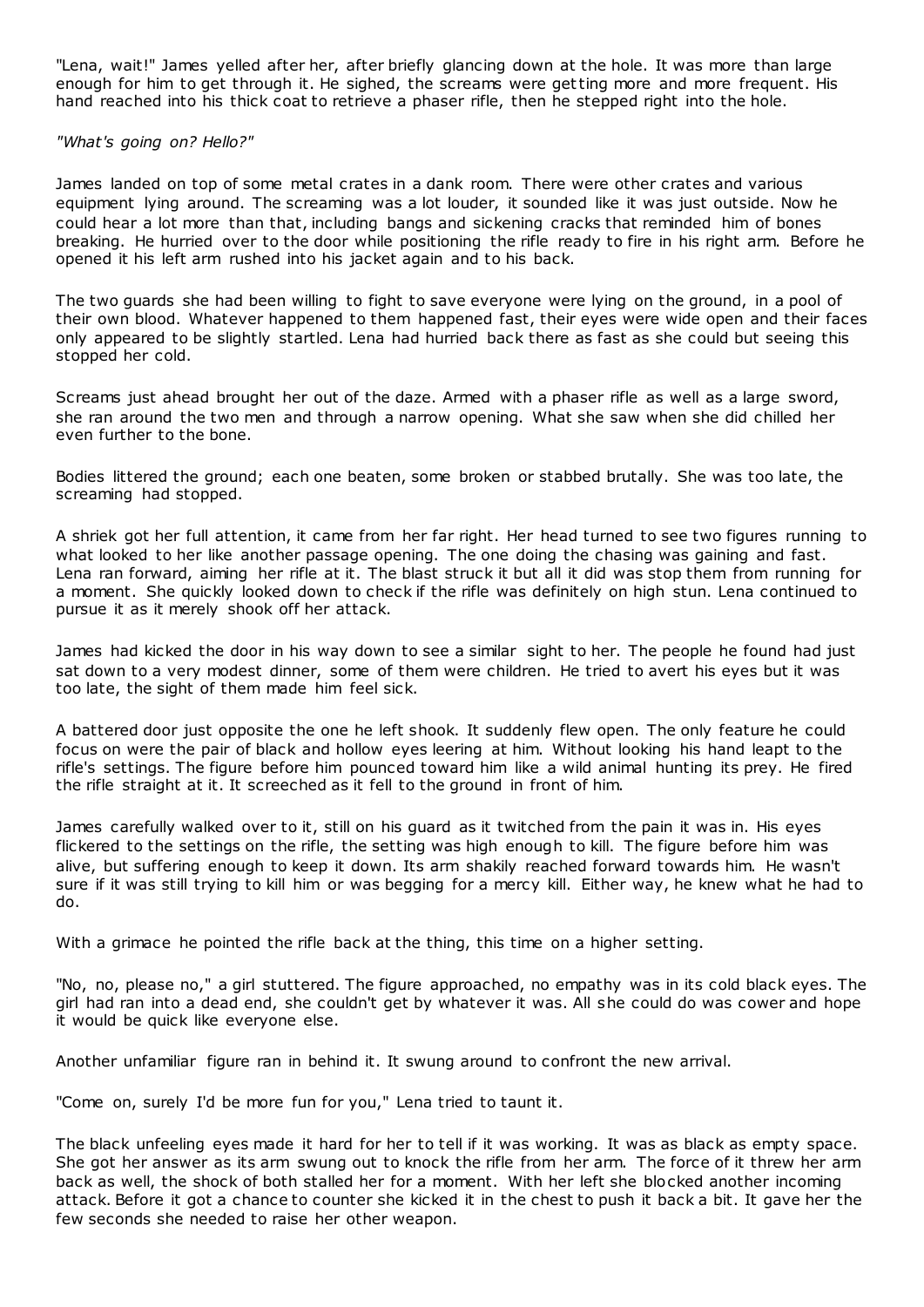Its face didn't change, it made no sound as it ran at her. It was so fast Lena didn't have time to dodge it, she was pushed hard into the rocky wall. Even that strained a bit at the strength of it. Small rocks fell from above.

The girl crawled over to collect the tossed aside phaser rifle. She stretched to grab it and pull it over. It barely made a scraping sound, but the alien's head swung around to stare at her anyway. The girl froze in fear, her hand still clutching the weapon.

Lena pulled the sword away from them both, the alien looked back at her as she moved it around to plunge it into its back. Its own hands grabbed her by the throat, barely daunted by the stab wound. Lena felt she didn't have a choice, her eyes tightly closed as her hand swiped the sword up as far as she could. The sound it made, the slight resistance she got when it hit bone, it churned her stomach.

Finally the attacker collapsed to the ground. The girl gasped in response and covered her mouth.

Lena still had her eyes closed, she didn't dare open them. For a minute she really thought she was going to be sick at what she had just done. It brought her to her knees.

James stepped out into the open area where most of the bodies were. He tried not to focus on them, he had his sister to find now. The sound of many footsteps dist racted him, they were getting louder. Reluctantly he aimed his phaser rifle in the direction they were coming from, just in time for a group of aliens to run in also brandishing weapons. All of them were dismayed at what they saw, their anger took over and was aimed at him.

"Drop the weapons, do it, do it now!" the leader of them screamed at him.

"We didn't expect that much. It was just another mission, like the others," Rachel said while leaning against the computer. "Only it wasn't. They were ready for us. Someone must have warned them. I guess the Enterprise had quite a reputation at this point."

"I'll bet," Tom commented.

Rachel folded her arms and looked to the floor. "I don't know the details, I'm not a bridge officer. I heard that we were forced to flee. I think they chased us, or at least somebody did. The ship trembled, and a lot as well. I was with my partner when something..." She cringed as she tried to figure out a way to describe it. "It was like the ship hit something while at warp. We were t hrown to the floor. How we survived it..."

B'Elanna slowly glanced at everyone in her team one at a time. Only Zare seemed to have a look on her face that matched what she was feeling. Something wasn't right about this.

"The intruder alert alarms were blaring. I tried to contact the bridge to find out what we had to expect. No answer," Rachel explained. "Call it a sixth sense, but I knew I had to do something and fast. I barely had time to utter the words to the spell before it happened."

"What?" Tom questioned.

Rachel glanced down to the floor, slowly shaking her head. "A blinding light. I tried to close my eyes but even that couldn't stop it. The next thing I remember was waking up in that pod."

"I still don't understand. How did your spell protect you?" Zare questioned.

"It's hard to explain. I've used this in one of the towers before. It basically hides your aura, your presence from otherworldly things. Only for a short time though. I'm not powerful enough to keep that going for more than an hour, luckily it was enough to shield me from this... stasis unit," Rachel answered.

"You've been in the Game Sphere towers?" Zare asked.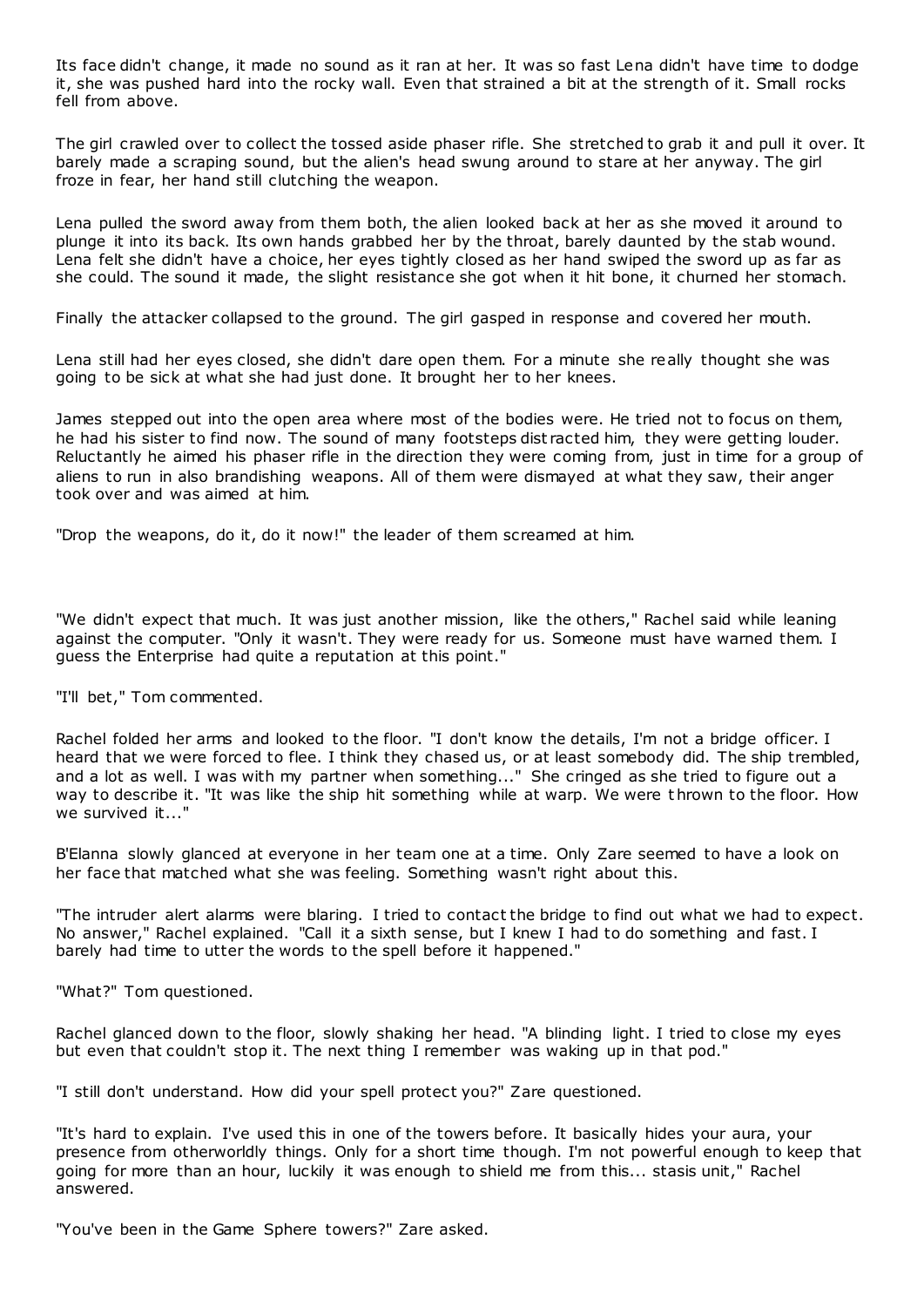Rachel sighed. "I feel like I'm being interrogated here."

"Miss Rachel, you have to understand. We haven't been in the sphere as long as you, the knowledge of that is still fresh to us," the Doctor said gently. "You'll have to forgive the many questions, it's natural."

"Then why is Voyager here if you don't know anything?" Rachel asked.

"We followed the Enterprise through what we thought was a wormhole. Obviously it wasn't," Tom replied meekly. He didn't like the look of confusion on Rachel's face when he said that. "The towers?"

"No, I didn't go in. I cast the spell on the team that did though," Rachel replied. "It didn't hold long enough, but that's another story."

"So the spell shielded you from the effects of the stasis unit. You walked out of it," B'Elanna said.

"That's the basics of the story yes, but it was a lot harder than simply walking out of it," Rachel said, glancing around at all of the pods. "This isn't the only room. I've found two others. Some units have failed, some are empty and one..." Her body shuddered.

Tom was feeling the same way. "One what?"

Rachel answered by just pointing at the shrivelled door they walked through, or rather around. "Looked like that."

"Oh," Tom said nervously. The goosebumps on his arms felt like they were developing again over the top of the ones already there.

"I think there's another room. There's a few people still missing," Rachel said.

The Doctor managed to get one of the pod doors open. A cloud of smoke briefly escaped from it. He quickly tended to the person inside it.

"How many of you were there?" B'Elanna asked.

"I don't know exactly, I'd say about eighteen," Rachel answered.

"Eighteen?" Tom said in a worried voice. He quickly counted around the room, "twelve pods, almost half of them are empty..."

"Some of them have failed. I wouldn't count them," Rachel said sadly. "I never knew the exact crew compliment, but there were so little of us, we all knew each other."

Zare walked around the room to have a look at all of the pods. She stopped at the ones without lights to get a closer look inside. Tom and B'Elanna watched her, both of them were uneasy as she lingered in front of one.

"So how many are missing then?" Tom had to ask.

"Two," Rachel replied.

"There's more than two failed machines with occupants in here," Zare said.

"Yes. They looked like they failed long before we got here," Rachel said.

Zare continued staring at the window of one of the darker pods. She could make out the outline of something but it was too dark to really see much else.

"So the previous guests, huh? I'm liking this less and less," Tom said quietly. A light metal creak made him jump a little. Everyone looked around to the source, which was Zare pulling the pod open.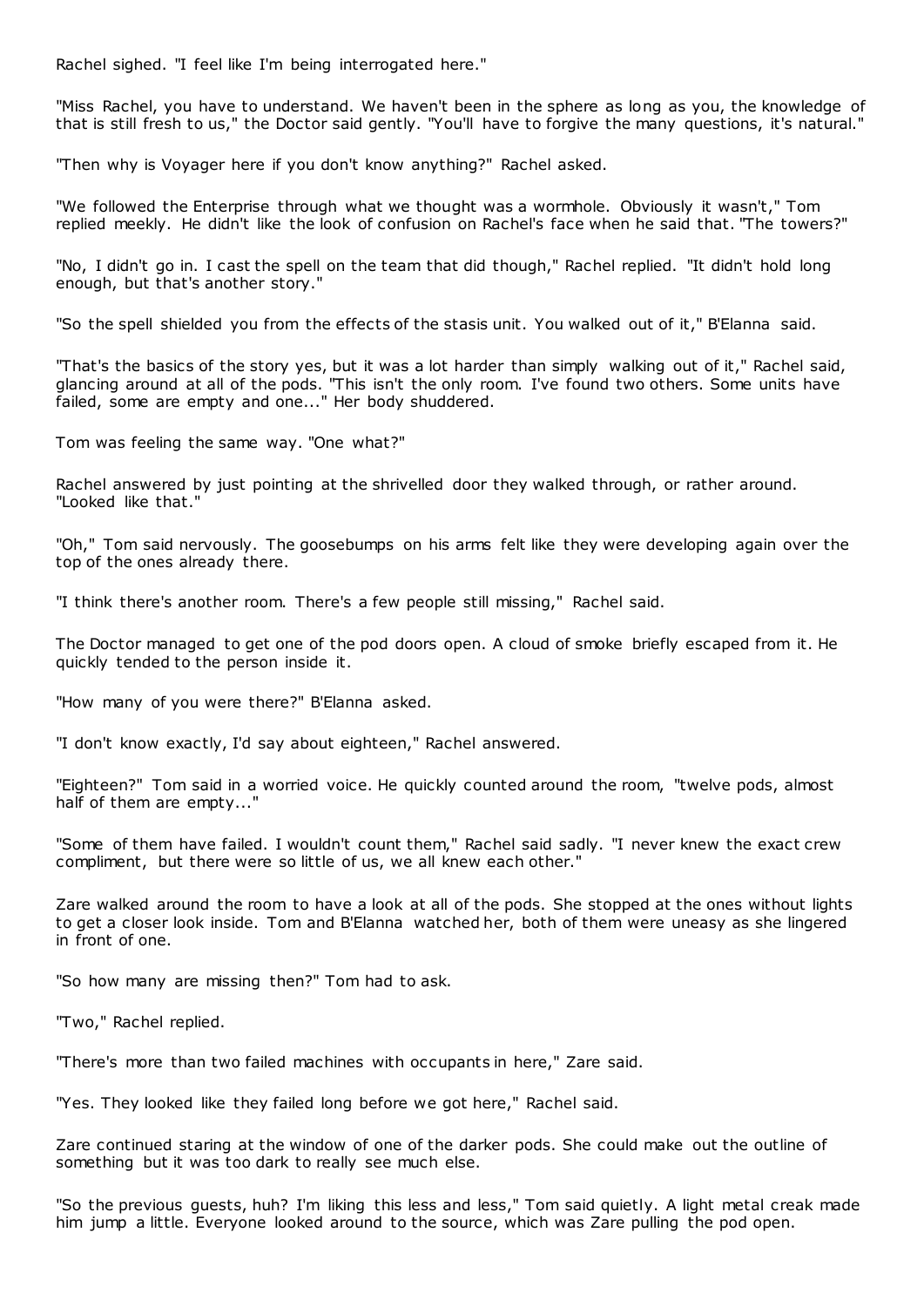"What are you doing?" B'Elanna demanded.

Zare chose not to answer until it was completely open at least. It was barely half way when something fell from it. Once it hit Zare it broke into many pieces and scattered all over the floor. Everyone else's jaws dropped.

Tom tried to avert his eyes from it but they were everywhere he looked. Brown and rotten, miss shapen, some even broken. The bones of the poor soul had finally escaped its captivity, but at a cost.

## **Voyager:**

The bridge's lights were dimmed, apart from the red alert one flashing every now and then. Harry stared at the viewscreen, directly at the three alien ships now flying their way, at least in the viewscreen's perspective.

"Well?" he questioned.

"They're definitely heading for the moon, but they're not in any hurry," Jodie answered.

"Shields, weapons?" Harry asked as he looked over his shoulder.

"Their shields have been up the whole time. I can't even detect their weapon systems so even if they have any, I wouldn't know if they're powering them," Craig replied.

Harry sighed, his clenched fists relaxed a little to give them a break. His whole body was still too tense. "Try again to contact our people. We may have to leave orbit in a hurry. How long?"

"They should reach the moon at their current speed in three minutes," Nathan said.

"We don't even know if we'll be able to beam them up through the interference from orbit," Craig pointed out.

"If anyone has any other options, I'd like to hear it," Harry said bitterly.

"We don't know if they're hostile. They're not rushing for us, not powering weapons," Jodie said.

Craig didn't look as sure as her. "There's nothing on or around the moon but us. I really doubt they're on their way here for a holiday. They may just think we haven't detected them."

"Sneak attack," Nathan muttered.

"Hmph, they could be wondering why we're here just as much as we are," Jodie huffed.

"Two minutes," Nathan reminded everyone.

Harry sat down in his own chair with a deadpan look on his face. It wasn't hiding his sense of impending doom very well. He groaned just as a tray of slop appeared in front of him. "No I don't want any dumplings, Neelix!"

"They're cookies!" Neelix snapped. He ran off crying into the turbolift.

"Well you did ask for any remaining senior staff to come to the bridge," Jodie said. "Be thankful it was just him."

Everyone groaned angrily almost in unison. Jodie knew exactly why, her face turned beetroot red.

"God, you know most of this series wouldn't have happened if it weren't for people jinxing everything," Harry muttered.

"I hate to sound like a warning message, but those ships have entered orbit of the moon. They'll see us very soon," Nathan said. "If you want to get out of here, I'd do it now."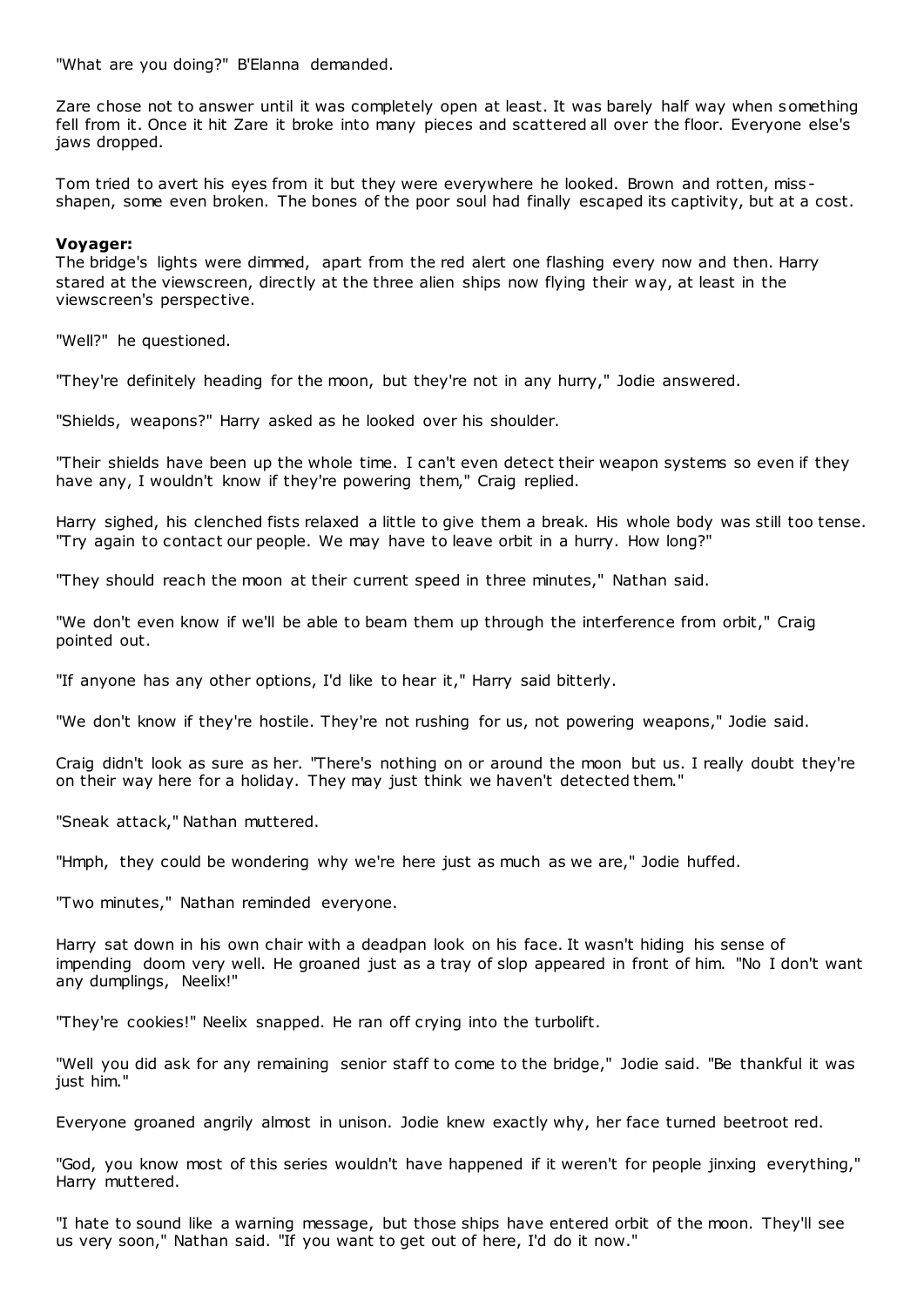The turbolift door opened. Everyone froze with fear, they knew who it would be.

Luckily they were wrong. Kiara stepped out of the lift, making everyone sigh in relief.

"Oh I wouldn't if I were you," she said.

"Wouldn't what?" Harry asked nervously.

Kiara wasn't alone, Annika skipped out after her. For once her catsuit wasn't a blinding colour and or pattern, it was one of her old black ones.

"Relax," Kiara replied.

"Hi guys, anyone order some fan service?" Annika giggled.

"What?" Craig said instinctively. He berated himself internally, he knew what she meant.

Harry shuddered quite violently. "Maybe we should let those aliens put us out of our misery." He considered it for a few seconds. "No, Nathan take us out of the moon's orbit and get us to the planet as fast as you can. Jodie..."

"Yeah, yeah. Try and get a lock from there," Jodie said.

"I was going to say stop tempting fate but that's good too," Harry muttered.

Annika stood next to a disgusted Kiara, slouching her hips to appear more alluring. Only it looked like her torso was about to slide off the hips instead. Her arms were behind her back like she was hiding something.

Voyager's impulse engines powered up, the starship picked up speed to glide around the large moon to the other side. It broke away once the planet nearby was in sight.

Three vessels behind them turned completely around to give chase.

"The aliens ships are on our tail," Nathan reported.

"No surprise. Craig keep our shields up until the very last moment. We'll have a very small transporter opening, so..." Harry said.

Jodie groaned, "oh crap."

"What?" Harry dared to ask.

Jodie shook her head, "I hate this kind of pressure."

"Craig," Harry complained into his hand.

Craig rolled his eyes, "I can't monitor shields and possible incoming attacks as well as transporters. You can forget it."

Harry quickly got up to run towards the Opps station. Voyager trembled when he was half way, then again when he arrived. The red alert klaxon decided to remind them red alert was still on.

"Ah well, good news is I can detect their weapons now," Craig said. He suddenly found a round flat object waving near his head. His head turned slightly to the left to see Annika was responsible.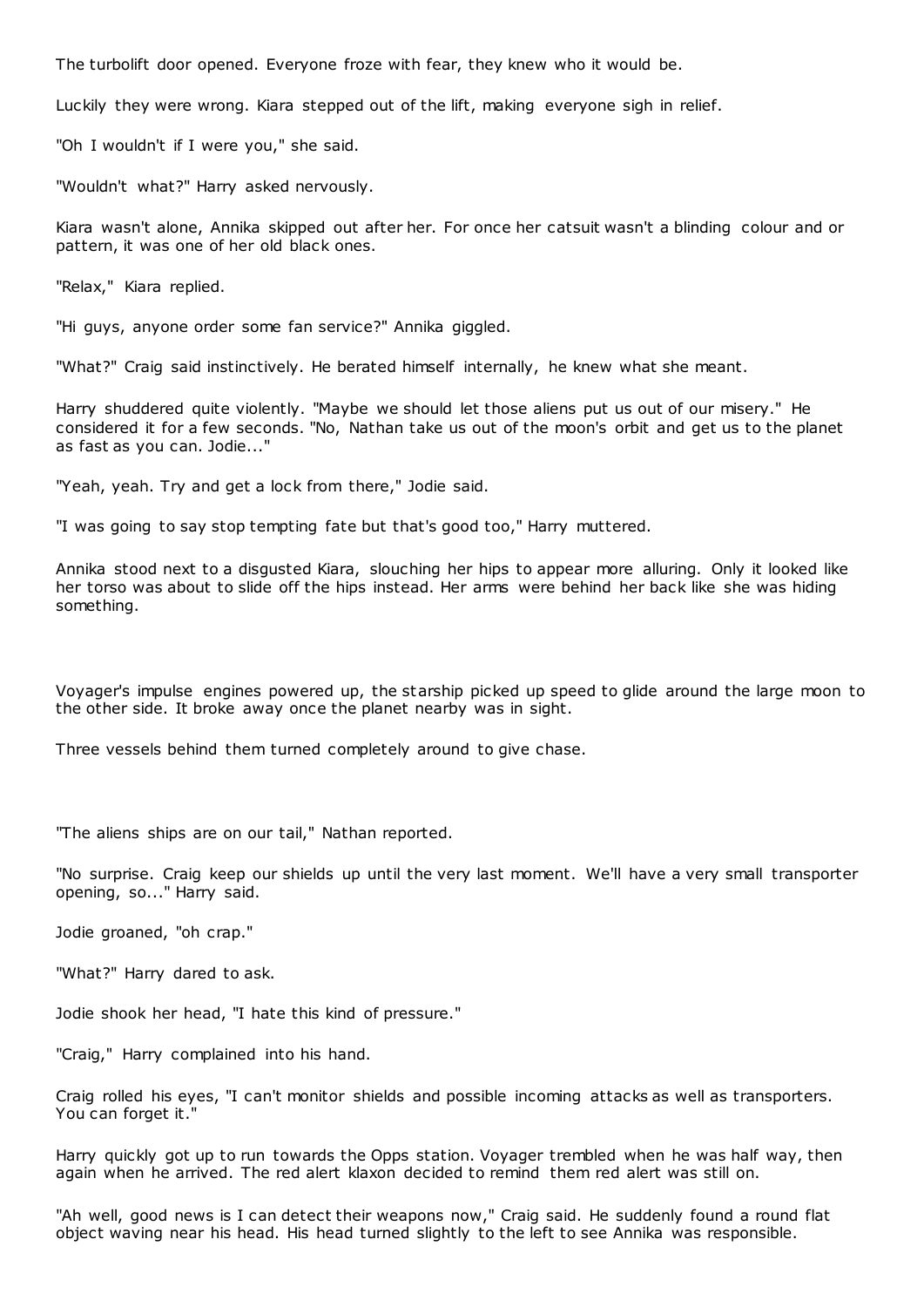"There, now you're not as tense. I'm helping," she giggled. Somehow despite her waving a fan near his head, she was still maintaining her bizarre posture.

"Yeah, that's exactly what I thought she meant by fan service," Craig said seriously. He tried to ignore her, despite the draft he kept getting.

"Yeah great," Harry said to both of Craig's comments.

The planet was now covering most of the viewscreen. Every few seconds their shields would flash up, the ship would shake at the same time.

Jodie continued working while Harry manned the back part of her station. She kept getting annoyed at her part.

"The team's not responding to communications, I don't think it's getting through," she said.

"The aliens weapons aren't helping, shields are holding for now though," Craig said. "Should we fire back?"

"Negative, I'm still hoping it's a misunderstanding and our non aggression will help them realise it," Harry said. "Long shot I know." He turned back to the front of the Opps station to assist Jodie. "Try that."

"Right," Jodie mumbled as the latest attack pushed her forward. "I think I got it. Voyager to awayteam."

*"Voy... team."*

Tom quickly tapped his commbadge. The static was all he got for the moment. It sounded different to him, every few seconds he'd hear something shudder. "We're here."

*"The alien ships..." Harry's voice barely was heard over the static . "Attacked us. If we... trans... be quick."*

Tom looked worried, he glanced around the entire room. Rachel's though was worse than everyone else, he focused on her. "Is there anything you can do? Teleportation?"

"If I could do that I wouldn't still be here," she said as politely as she could.

"Well we can't transport if Voyager's in a battle," Tom said. "Harry? How are you faring?"

"How am I airing?" Harry wondered aloud. Jodie shrugged.

"Sharing, caring, faring, daring..." Nathan said.

Harry groaned, "faring. Well..."

Voyager trembled several times in the space of a few seconds. The Tactical station sparked at the back, making Craig duck.

"Shields 56%," he replied, wincing slightly. The draft increased, the next thing he knew the fan flew into his face. Since it was Annika it was strong enough to push him over.

"Oopsie," she giggled.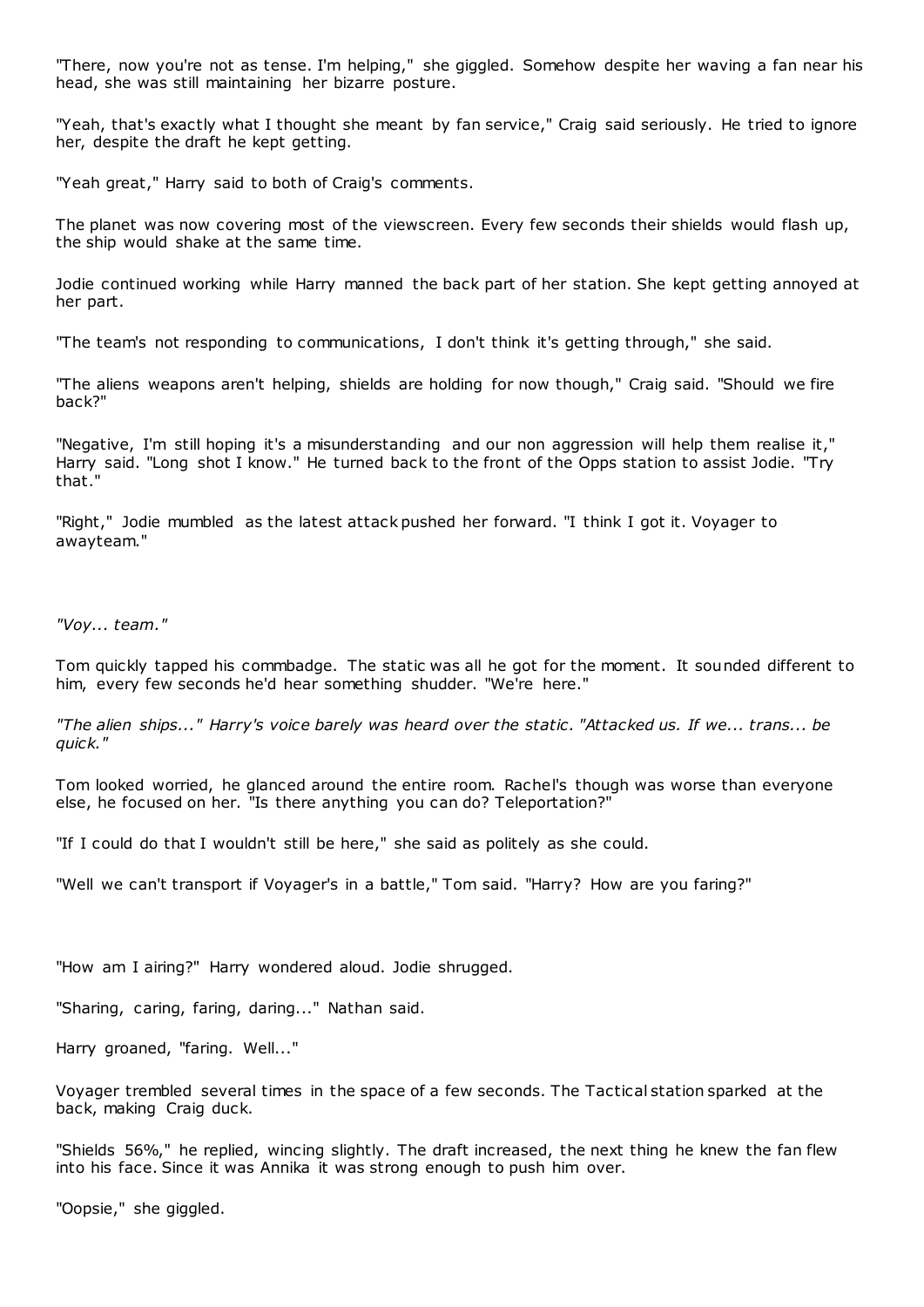Kiara glared in her direction. "I think the airing encouraged her."

"Oh god," Harry stammered. He was about to rush over to Tactical when the ship suddenly stopped, forcing everyone who wasn't holding onto anything to tumble over. Luckily Annika was one of them. "Uh erm... not good Tom."

"The aliens started to scan us with a beam of some sort," Nathan reported. "It's kinda acting like a tractor beam. I dunno..."

Kiara hurried over to Tactical to have a look. "Um, shields are about 50% ish. I think."

Jodie glanced towards Harry with a worried look on her face. "I've seen this before." Harry turned to her, he was about to ask her to go on. "When Voyager was attacked by those little ships. It's exactly the same, with one minor detail I guess."

Right on cue the intruder alert signal replaced the red alert klaxon. Jodie was a little mad at it. "Oh come on, that wasn't a jinx!"

Harry sighed and took a look at the readings she was getting. "Energy signatures on Deck Thirteen. The shield matrix there is responding."

*"Um did you... say... thirteen?" Tom's voice stuttered.*

A few more shots from the aliens shook the ship again, the last one made the back stations shut off without sparks for once.

"Uh, forty. No, thirty nine," Kiara winced. She heard Craig groan on the floor near her feet.

"The internal shield seems to be blocking the energy signature from growing, but our external shields can't keep up with this," Harry stated. "Um Kiara?"

"Yeah," Kiara said.

"Get Craig up so he can return fire," Harry said.

Kiara pulled a face, "no, no... I think I can do that." She looked at the weapons panel and immediately regretted saying that. Seconds later she was kneeling on the floor trying to help Craig to his feet.

Nathan grew annoyed with his own station. He quickly tapped something on it, one part of it opened up to reveal Tom's manual helm controls.

*"Harry, respond. I can't hear you."*

Craig was finally back on his feet, yet still a little dazed. "You do know there's only a few torpedoes left, right?"

"Yeah, we're still replicating them. Try phasers first," Harry ordered.

One of the alien ships hovered over the top of Voyager, with a blue beam in between the two directed towards the lower decks. The other two ships swung around along Voyager's port and starboard to fire a few more shots.

Voyager fired back from its saucer as they flew away to turn back around. The phasers didn't even slow them down, they returned the favour. A torpedo was quickly fired at one of them before it got too close again. It barely scraped by the aliens shields.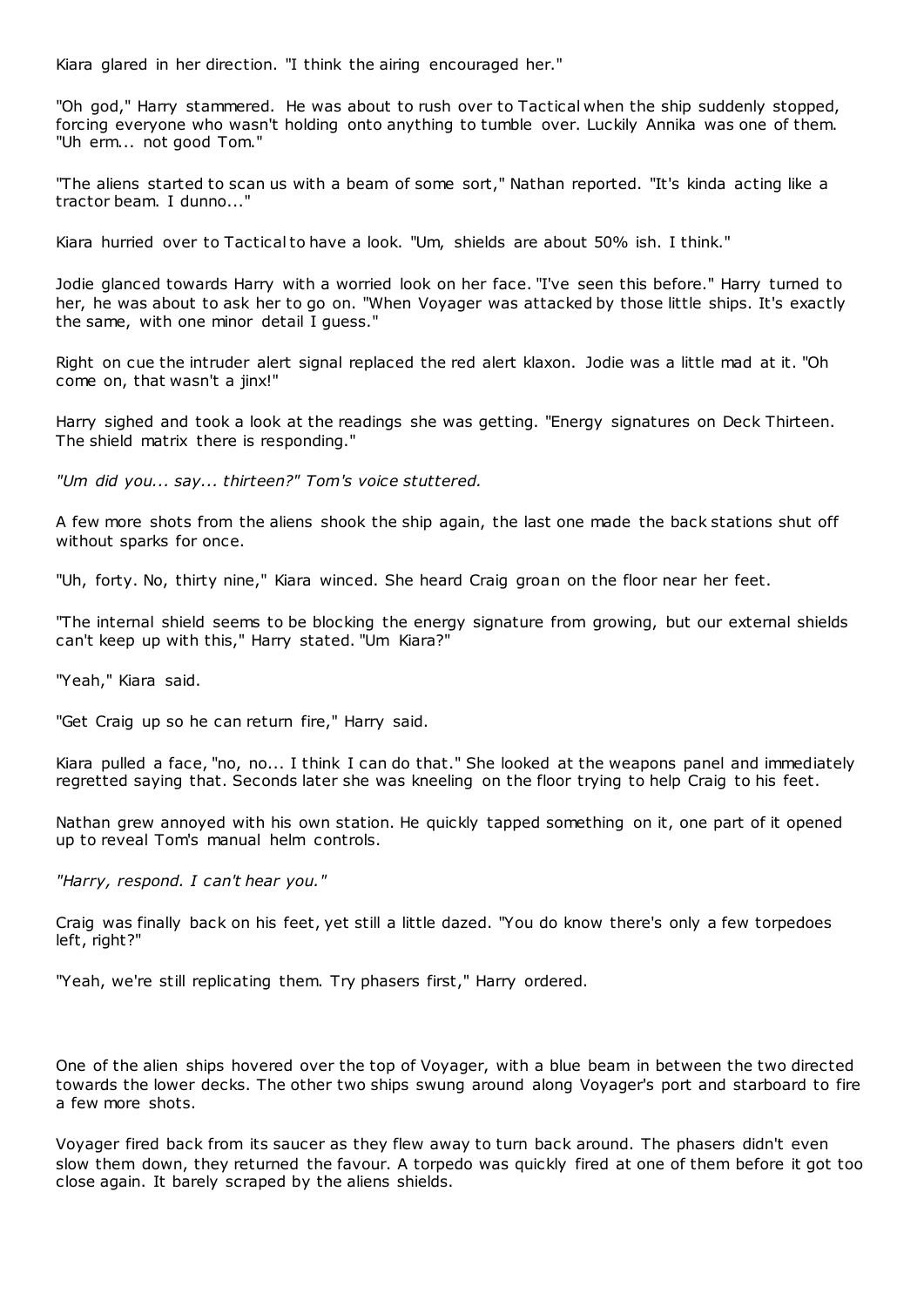"If we had more torpedoes we may be able to do something but..." Craig said, interrupted by another hit to the shields. "We don't have enough. Phasers are useless."

"We need to get out of this tractor beam," Nathan said.

"I dunno, I kinda like it," Craig retorted.

Nathan rolled his eyes but he was smirking too, "you really need to practice your sarcasm Craigy, it's a bit tired."

Craig shook his head and mouthed, "Craigy?"

Harry turned around to work at the back of the Opps station. A display that looked like an animated bar graph constantly changing got his attention. "The Deck Thirteen forcefield is online, looks like it's drawn enough power from the beam."

The shields around the lower decks fluctuated, the beam trying to break through seemed to struggle to keep its hold on them. Another shield fluctuation sent a spark through the beam and up into the alien ship. Once it struck it, it was violently pushed away, taking the beam with it.

Voyager took that opportunity to move away and quickly. The other two ships continued its assault.

Tom paced the same three metres over and over again, the worry he was feeling was making him sweat a little. Most of the time he and the others could only hear static .

*"23... cent, thirteen... disabled," Craig's voice said.*

*"Any torpedoes...?" Harry's said.*

Tom sighed, stopping his pacing. Instead he walked over to the Doctor and the person he rescued from the pod, who was now lying on the floor.

"How's Danny?" he asked.

The Doctor briefly glanced up from his tricorder. "Stable, but it'll take a while for her..."

"Sorry, do you think the others will be the same?" Tom quickly butted in.

The Doctor was taken aback, "yes, the rest of the pods were the same. There shouldn't be any complications."

"Good," Tom sighed. "Harry, respond."

*"Tom... hold on. We... hold them off... Torpedoes..."*

"Forget it," Tom said, interrupting him or so he thought. The rest of the room stared at him. "It's too risky, get Voyager out of here."

*"What? Did... just say?"*

"Retreat. Get help," Tom said. He only got some extra static as resistance, although he was sure it overlapped a voice. "You're no good to us dead, Harry. Go. We'll be fine."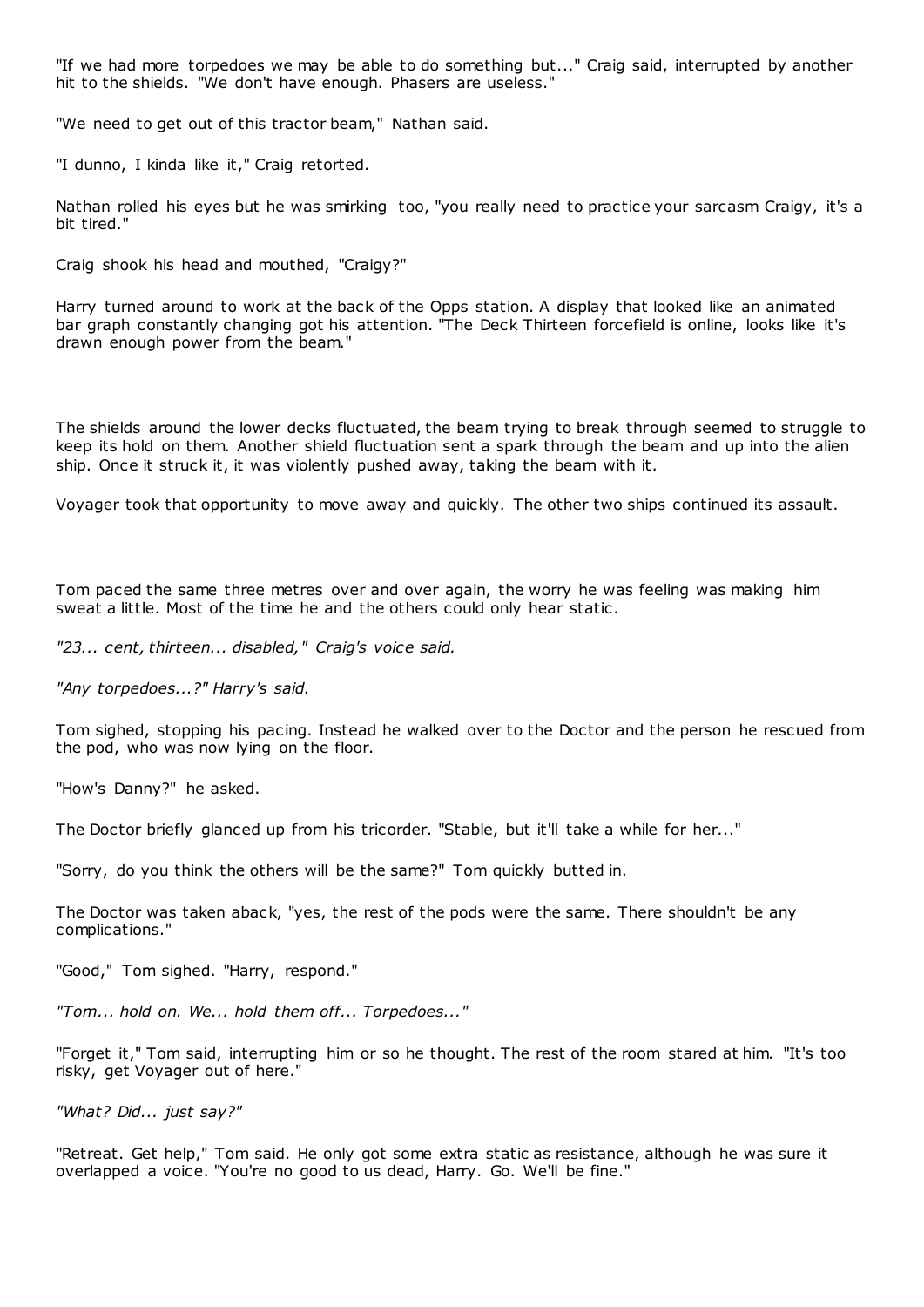# **Voyager:**

Apart from the occasional shudder from weapons fire, the bridge was silent. Everyone but Annika looked uneasy.

Harry steeled himself despite what he was feeling. "He's right. Nathan, get us back to the anomaly. Warp Nine." Nathan nodded and did what he was told. "Time to get re-enforcements."

Everyone felt the familiar jump to warp. The shuddering seemed to have stopped.

"They're not pursuing," Craig said.

Jodie frowned, "why? They had us."

"Doesn't matter for now. Can you get me that damage report, Craig?" Harry ordered.

## **The Delta Flyer:**

"I'm a little busy right now," Chakotay said from underneath and technically inside the helm. All Jessie could see was his lower half lying on the floor.

"Say what you want about Damien but he's still smarter than you, I doubt me bothering you makes any difference," she said.

Chakotay groaned but he didn't budge. "He probably rigged it so we'd stay trapped."

"Whatever, it's time for some answers," Jessie said.

"Annika suggested something about shuttles, she probably did this to stop him leaving," Chakotay muttered.

"No," Jessie sighed. Her hand rubbed her belly while she sat on the nearest thing. A few beeps simultaneously told her to budge to the side a bit. "Ooops. I mean about Janeway."

She heard a groan echo from inside the helm. Chakotay's hands went by his side and he dragged himself out from under the console. He gave her a *leave it alone* look.

"You talked about doing the inevitable, and you said it wasn't allowing Janeway to stay dead," Jessie said. "You planned the Tolg thing all along. Your attempt to turn me evil was to avoid it."

"I guess..." Chakotay mumbled. "I did imply that, yes."

Jessie shook her head. "Why? You knew it was an awful plan, even when you were broken. That should have been your first clue not to do it."

"Jessie, if I were to tell anyone my reasons it wouldn't be you," Chakotay said softly to avoid annoying her.

"Why not? I'm probably the only one you should tell," Jessie said, folding her arms. She ignored Chakotay's confused stare for now. "I guess I still think you're in there deep down. The Chakotay I knew cared about Janeway more than anything, he wouldn't do this for himself."

"Like James did when he brought you back," Chakotay bluntly said.

A growl escaped her lips as she pulled herself off her seat. "My god, what's your issue with him? Oh no the woman I love has an adult kid, that means she's been with another man. The horror!"

"Stop it!" Chakotay snapped. He hurried to his feet to not only confront her face to face but to avoid being kicked. "I never cared about that. In fact I did all I could to support her during the years he didn't know. I even joked with her that they were as stubborn as the other... similar."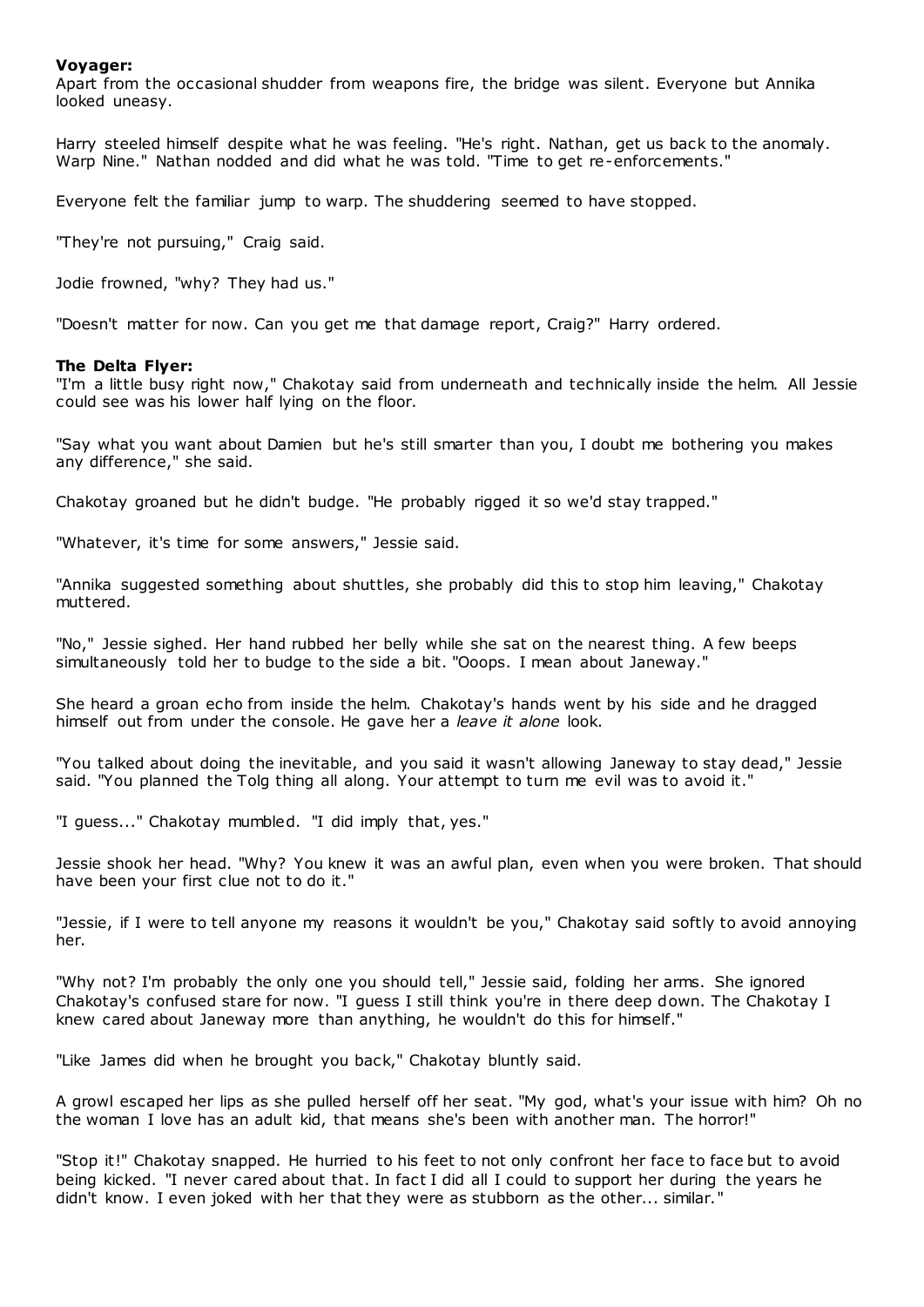Jessie raised her eyebrow while her shoulders did too. "Yeah, I always wondered why James drank coffee despite hating it."

"Hmm," Chakotay felt a little smirk brewing. He resisted it, he was still a little angry with her anyway. "My issue was he treat her like crap to the very end. That end was only brought on cos he couldn't finish off one vampire. A vampire that he has proven he's capable of fighting."

"That's not fair," Jessie shook her head. "Frenit is more powerful than some random vamp. Besides, you don't just suddenly get over abandonment issues overnight, it can take years, decades. James was ready to forgive her, it was just unfortunate that their last meeting was after an argument. You're telling me family never argues?"

"Forget it. You don't get it," Chakotay muttered.

Jessie took a few steps forward, mainly so he couldn't walk around her. "You're right, I don't. What I do understand is something that no one else does. I've been dead and brought back, I know what it's like. Let me tell you, it's terrifying, it's traumatising. When I woke up I was alone, trapped in the dark. You have no idea what that's like." Her shoulders slumped, her head dipped. "I got out, things did get better. Janeway though, she'll still be trapped. I can't believe you never considered that."

"So, you wish James never brought you back. It wasn't worth it?" Chakotay said quietly.

"It was much better than the alternative. I don't remember much, but I know that I was alone and lost wherever I was," Jessie said. Her head shook timidly. "I am grateful for it now..."

"You're making no sense. I thought what I did was awful," Chakotay said.

"It was. You wanted me to do the same to her, only she wouldn't be able to get out. This was your better option. You thought Janeway waking up in her own grave was better than waking up inside an undead collective. I doubt the plan was to leave her so... yeah I don't get it. Both were bad, don't get me wrong, but I know which one was better," Jessie said.

Chakotay's face stiffened, she noticed his right hand clench tightly. He stepped forward so he was a little too close for her. Instinctively she backed off a couple, he was able to walk around her. "Just like that James' original plan wasn't for you to wake up in your coffin, huh?" he muttered.

"Well... no," Jessie stuttered. "Demons attacked before it could be opened, that's not..."

"The point," Chakotay finished for her. "I thought it was." He kept his back on her.

"The point is I don't believe the real Chakotay would subject Janeway, the woman he loved, to something so awful. For his own selfish reasons," Jessie said. "For the Tolg plan to still be a lesser of two evils, you mustn't have realised that breaking her free from them would be impossible. Why do it if you didn't think you could?"

Chakotay laughed bitterly. "You believed James when he said he brought you back to save the ships from demon invasions? That just gave him an excuse. He was the selfish one."

Jessie turned around to face him, but all she faced was his back. "No, he admitted that he did it for himself and our children. He didn't hide from the truth, unlike you."

"You're wrong," Chakotay muttered.

Jessie stared at him intently, "why?"

Chakotay only shook his head in response. He walked towards the door at the back without another word.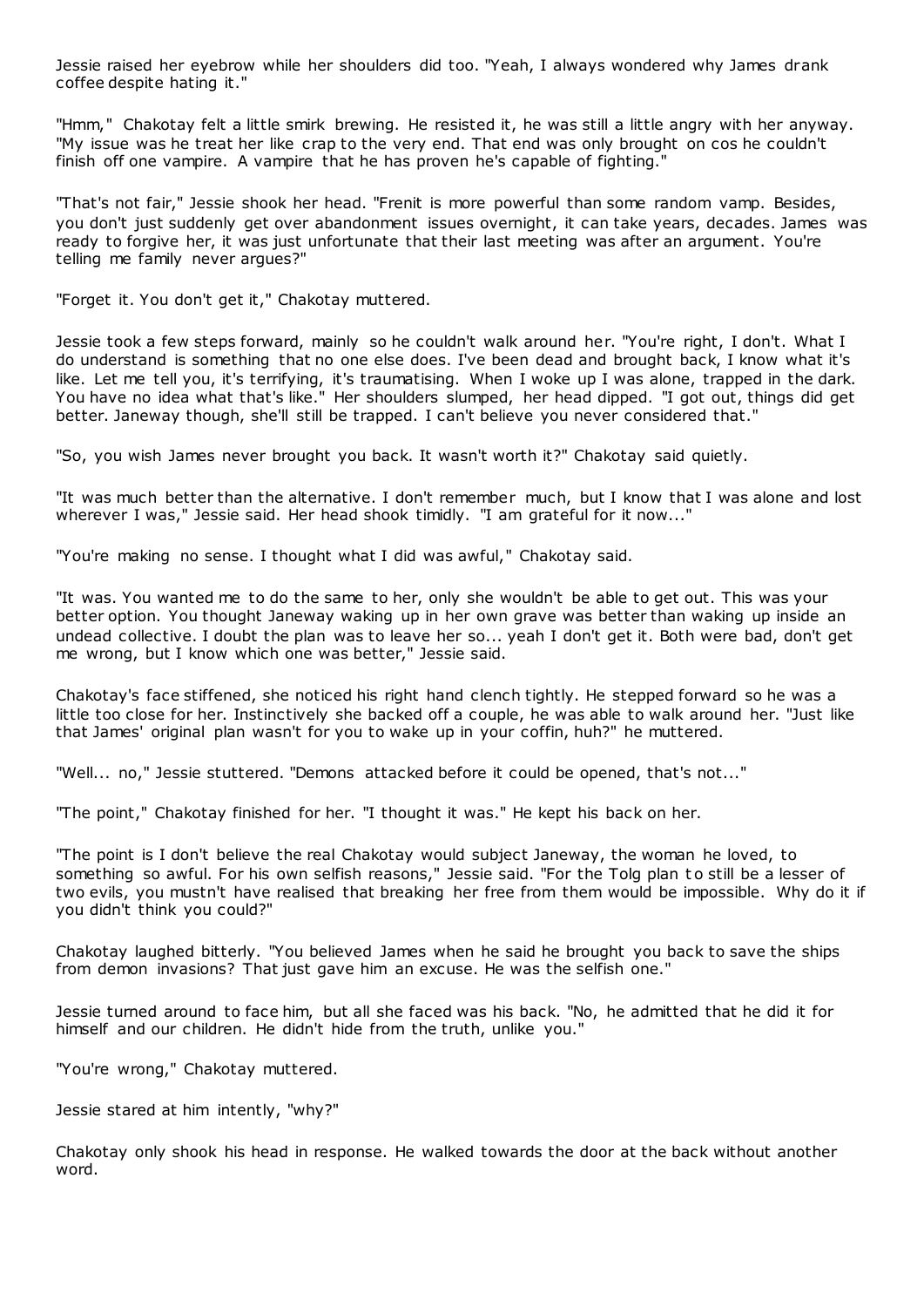Both weapons clattered to the ground. To show the aliens he wasn't a threat to them, James extended his arms out so they could see his hands. They slowly approached, yet were still high on their guard.

"Don't," one of the ones at the back warned. "Could be a trick."

"It's not attacking, it doesn't look like one of them," a man at the front said.

"I'm not," James said, shocking some of the doubters. "I came here to help you, but I was... too late."

"It, he talks," another stuttered.

"See," the man at the front said back to them. He took a few steps closer but didn't lower his weapon. "You didn't do this?"

"No. What did is back there," James answered, pointing behind him at the door he left. "I've seen this before. Regular people are experimented on, turned into them."

"You're not from this world are you? How did you get here?" the man at the front questioned.

"I have a ship in orbit," James replied. He expected the suspicious looks he received for it. He quickly continued before they could counter it, "the anomaly is draining its power as we speak, we'll have to leave soon. You can come with us."

"How do we know it's not a trap?" a woman in the group asked.

James sighed and looked down. Not for long though as wherever he looked he could see bodies. "I guess you don't," he answered honestly. "Clearly I'm not who you thought I was, so maybe we can start from there." The aliens looked at each other, then back at him with their eyes narrowing. "I'm not wrong am I?"

"That doesn't mean you're not a threat," another alien said.

"It doesn't mean I am either," James said. "Your planet's dying, what have you got to lose here?"

The alien at the front gestured his hand down. The rest reluctantly lowered their weapons slightly. He slowly stepped forward yet again, the two men barely had two metres between them now. "There is no way out. Other vessels have been lost trying. The idea that you've survived the anomaly at all is ludicrous, never mind finding us inside it."

"I assume you know of a ship called the Katane," James said. The aliens were shocked to say the least. "It escaped, and it's even been back inside the anomaly since. As long as the trips are short, any ship can survive in here."

"We have no reason to believe you. The enemy would know about one of our most famous ships as well," one alien said. Some of the group raised their weapons again despite their leader's wishes.

"Wait!" a voice yelled from afar. Everyone looked to their right, while James to his left to see the girl and Lena running over to them. "These people came here to save us. This woman saved my life, she even killed the thing that attacked us."

James walked over to Lena despite the aliens' weapons pointing at him. He noticed the blood all over her clothes and arms, then the distant look in her eyes. "Are you hurt?" She shook her head, doing so brought her attention back to the bodies on the floor. James realised this so he put an arm across her shoulders and stepped to one side to block the view of it. Again she shook her head.

"So there were two," the leader said quietly. He turned to his companions. Most of them still looked suspicious. "Stand down."

"Sir?" one of them stuttered in dismay.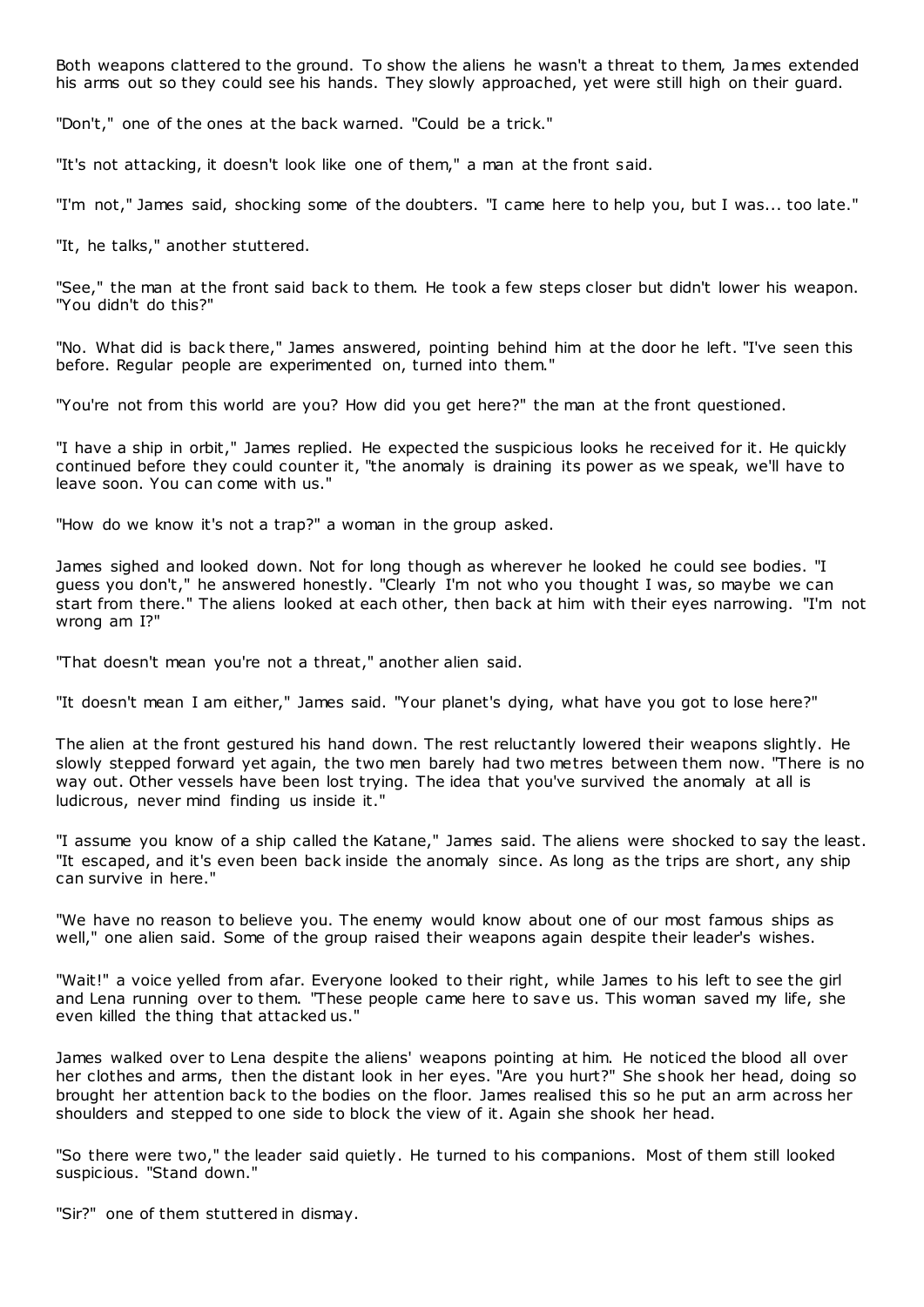"The alien is correct. What choice do we have?" the leader said. He bowed his head, "we have a week's worth of food left, and that's only if we ration it to a bite a day. The land is brittle, cave ins happen multiple times in one day. We can't stay here much longer. If they are leading us into a trap, it will only speed up the process."

"But Ersa sir, colony twelve said that..." a nervous alien tried to butt in.

"Now's not the time for fear mongering," the leader, Ersa said. The suspicious ones reluctantly lowered their weapons like the others. "So, do you have a transport waiting somewhere?" Ersa asked.

James turned his head to face him without moving. "We couldn't risk that. You'll need to get as many people as you can to the surface. We'll..."

"The surface? They'll find us," one alien stuttered.

"As soon as we can get a lock on you we'll transport you to our ship and then to the Katane when we escape the anomaly. *They* won't have time to find you," James said.

"You mean Captain Shoytin is helping you?" another alien stuttered.

"That's... a long story," was all James could answer with. He turned his head back towards Lena. "Have you heard the Doc since the attack?"

"Yeah, but I was too busy. I didn't hear anything he said," she answered.

*"Yes I'm still here," Backup Doctor said in unison with her last sentence.* None of the aliens could hear him as his voice was confined to James and Lena's ear protection.

"You start the evacuation, we'll get in touch with our ship," James directed to the aliens. He glanced back at Lena, "do you want to? It would be best to talk outside of here, they'll only hear one side and we don't want to put them off further."

"Sure," Lena nodded weakly. She tried to give him a smile to reassure him, but he saw right through it. "Thanks."

James waited for her to walk by the aliens, who were now discussing things between them, and then outside the camp. He then walked over to his weapons to collect them. Before the remaining aliens could really complain or get suspicious of him again, he hid them again in his jacket.

"Do you have any idea how many people are left, or..." he asked.

Ersa stared ahead for a while, his eyes cast down. "I'm afraid not. We kept the sensors online as long as possible, but there simply wasn't enough power to maintain them anymore. We haven't been able to use them for a few weeks. At least, that's how it feels like anyway." He nodded at some of the aliens, they started to leave the camp. Two of them walked over to collect the girl before doing that.

"How many there were before the sensors went down would still be a lot of help," James said.

"No, it would not," another alien commented.

Ersa glanced back at her, then at their alien visitor again. "The reason we escaped to the tunnels had nothing to do with the temperatures outside. Even without power, our buildings are capable of maintaining heat for many, many months."

"You were exposed to the things that keep attacking you," James said.

Ersa nodded. "Not long after our sensors failed, they attacked us. The few that witnessed the attack claim it was fast and without mercy. Well..." He reluctantly looking around at the camp. "You know that part at least."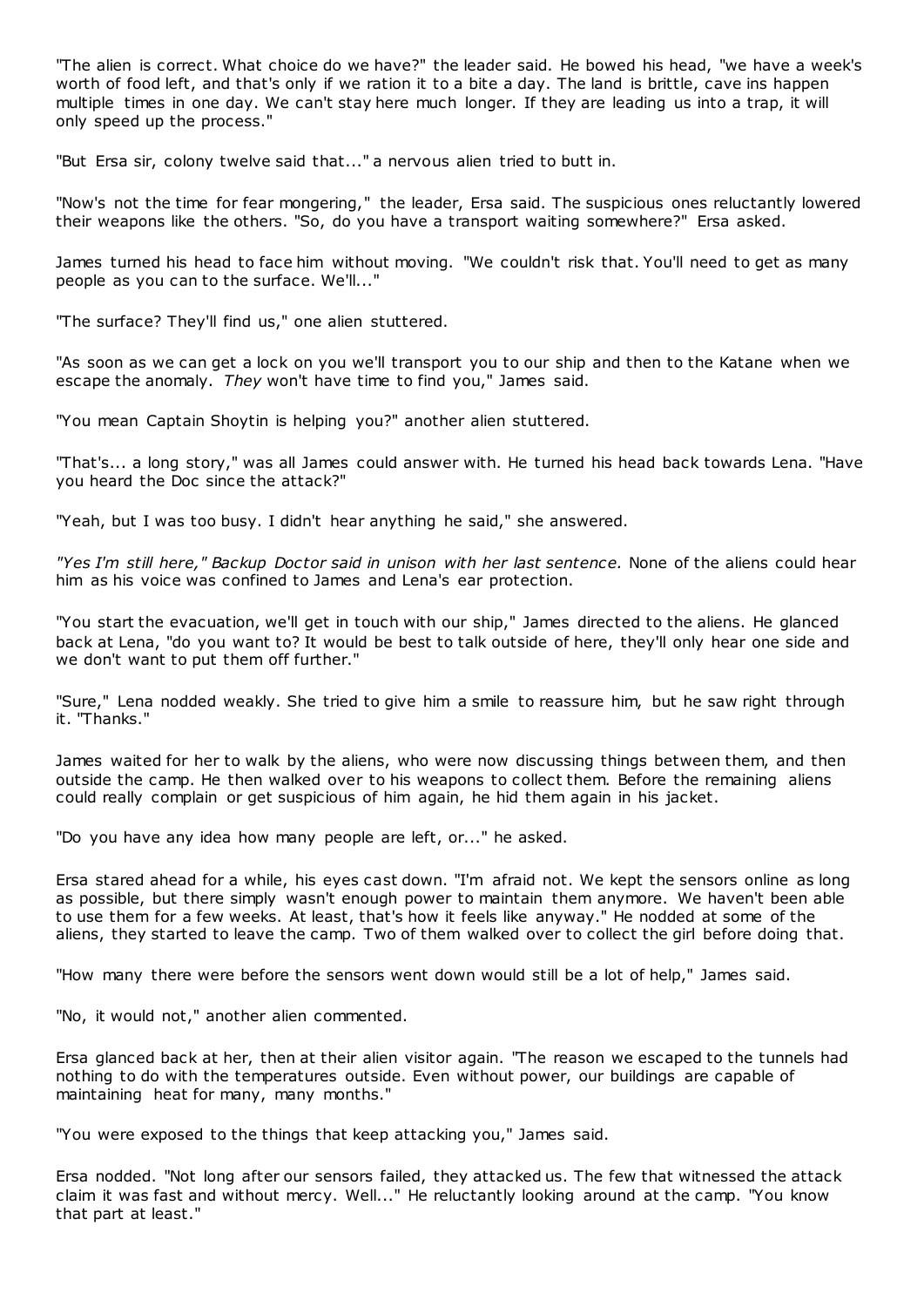"All right, we'll figure something out when we get your group out of here. We'll have to discuss the towers at some point, but not..." James said. The remaining aliens frowned at him, he wondered if they knew what he was talking about at all. "Um, recently built power distribution towers?" Their expressions didn't change. "Never mind, evacuation first."

The Delta Flyer continued to drift in empty space, it was starting to lag to one side. A piercing white flashed behind them, Voyager flew from it and directly towards them. They didn't slow any further down though as they past by it. It looked like they hadn't even noticed the Flyer at all until the shuttle disappeared in a transporter beam. Seconds later it had jumped into warp again.

The occupants barely had the time to blink during all of this. Chakotay stared at the window for a while before finally saying something. "That was... I want to say interesting."

"More like anti-climactic ," Jessie mumbled.

"Well you'd think we'd be used to it," Chakotay said.

Damien didn't know what they were talking about. He gave them an odd stare each. During the Chakotay one he then noticed the windows no longer showed space anymore, instead just the familiar walls of Voyager. Jessie and Chakotay heard him stumble out of his seat and run off.

"Do you want to?" Chakotay asked.

Jessie smiled, "as if you had a choice." She needed a few tries to get up but once she was on her feet, she was as quick as anyone else.

Meanwhile Damien had ran outside, only to be greeted by the open arms of Annika. He tried to stop himself but he had been running too fast. Before he could really stop on his own, he slammed right into Annika, knocking them both down. It got even worse for him, he landed right on top of her. She naturally started to squeeze him to death, and probably quite literally too.

"Aaaw, my Damy wamy wamy, I thought I lost you," she cooed.

"Oh god!" Damien screamed in horror and pain.

Jessie had heard all of this so she could stop in time. "Well that's worse than anything I can ever do to him." With a shrug she headed for the exit.

Chakotay stepped outside as well. His commbadge chirped. *"Bridge to Chakotay. I don't know what happened to you but we haven't got time to really discuss it."*

"You did seem like you were in a hurry. We didn't even detect you coming," Chakotay said. "What's happening?"

*"We need the Enterprise back up and running as soon as possible, I need every one I can get on it."*

"That doesn't really answer my question," Chakotay muttered.

"Oooh!" Annika squealed, luckily because of something else besides Damien. She leapt to her feet, taking Damien with her. "Me, me... pick me!"

*"Okay, maybe not that desperate. Desperate enough to ask Damien though."*

"Are you kidding? The Enterprise E has enough jokes made about it," Chakotay groaned.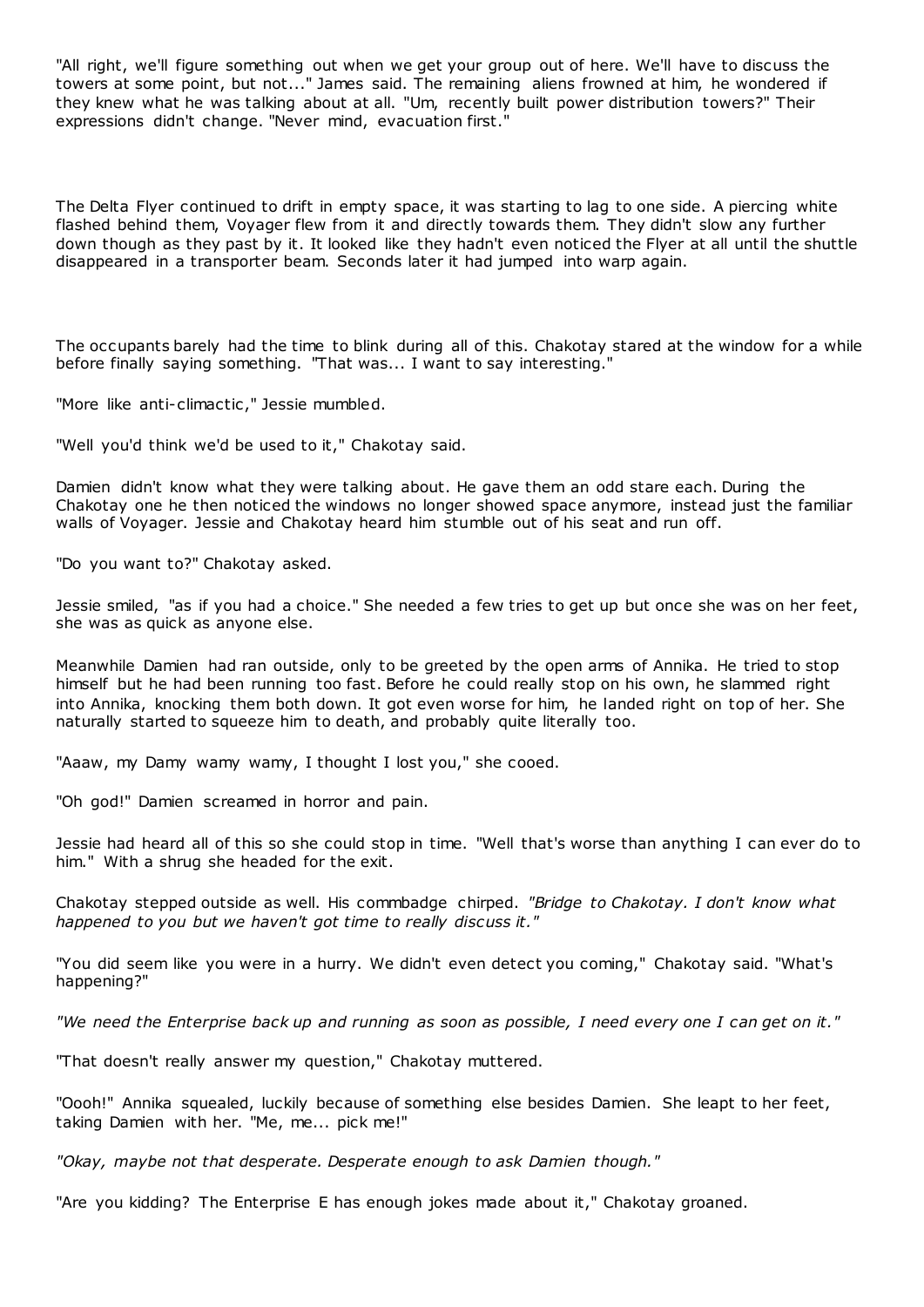Damien tried to pull himself away from Annika, her grip seemed to get even tighter. "Hey, that bottomless pit serves a purpose. It can be used as a joke but that's not its main function."

"What bottomless pit?" Chakotay asked.

Damien groaned in frustration for more than one reason. "Duh, where do you think Justin Timberlake really is? Dead... ha, you're naive."

"Again, that doesn't answer my bloody question," Chakotay said impatiently.

*"Just try to get rid of Annika and report to the bridge please. We should rendezvous with the Enterprise in less than an hour. Kim out."*

Chakotay stared ahead at the crazy ex drone and villain, he was tempted to leave them be. He groaned in disgust. "Why is it always me that has to do this?" It didn't take long to think of something. "I hear there's rabbits leaking out of a portal on Deck Thirteen."

"Oooh!" both Annika and Damien said at the same time. Annika let go of him and ran off. Damien was put off for a moment but he started to leave as well. Chakotay grabbed his arm.

"There's no rabbits," he groaned.

Damien huffed, "I knew that, I was escaping."

Thirty figures materialised around the Enterprise Cargo Bay. The transport wasn't even complete when a few of them started to panic at their new surroundings. The lights were flickering on and off, systems sounded like they were failing all over the place. It didn't help that containers weren't stacked up anymore, some were broken and most were lying scattered all over.

Ersa approached James as he looked around in anger. "I thought you said your ship was still okay."

"That's what I was told," James said impatiently. He tapped his commbadge. "Lena?"

### **The Bridge:**

Lena's form was still materialising when his voice spoke over the comm. Once it was over her head darted around at the many consoles that were failing. She hurried over to the helm.

*"Lena, did you make it to the Bridge okay?"*

"Yeah I'm here," Lena replied. "The Doc's done a crap job at maintaining everyt hing."

*"So I see. He said he was rerouting to more essential systems."*

Lena shook her head as she quickly worked. "Obviously not. A lot of the Bridge systems are going off line. Stellar Cartography is still okay despite being told to take power from it. Hang on."

*"I think we should get out of here before we lose engines and life support."*

"No, no, hang on!" Lena stuttered.

# **Cargo Bay One:**

The lights remained on finally, but the aliens were still a little nervous.

*"Power's been rerouted to the Bridge, Sickbay and the Cargo Bay. We should be okay for now."*

"Good job Lena. I'd better go check on the Doc, we'll need him," James said. He turned back to Ersa. "Sorry about that."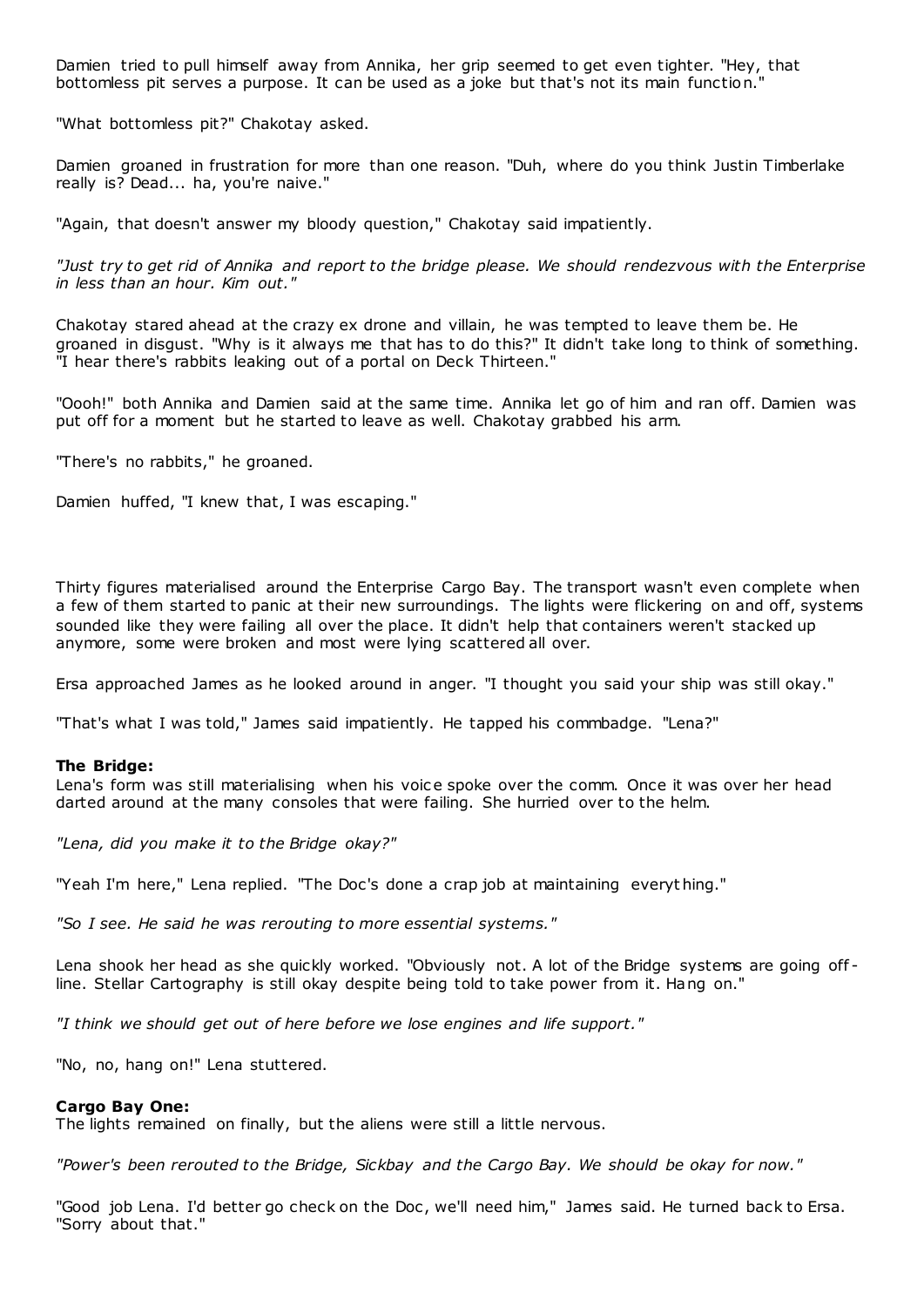Ersa sighed, "it's quite all right. It explains why our own ships never returned."

"About that; the anomaly will play tricks on you so..." James said.

"Yes hallucinations, you've already told us," Ersa said.

James took another look around. Apart from a few storage containers, the bay wasn't as badly damaged as the rest of the ship. His next glance was towards the only door he could see. "If I'm right, they shouldn't affect you too greatly if we shut down any access to our systems. There's no point trying to trick people when there's nothing to do."

*"Just life support and lights. Everything else will be powered down, just in case. Oh and I just checked, the Doc's still online so that's not the problem."*

"Your holographic doctor," Ersa mused. "It's too bad you don't have more copies of him to man your ship. It would help a lot in here. Have you considered finding out what makes you and your sister immune as well?"

"We already know, it's not something we can copy," James answered but the rest of the man's sentence was on his mind. "Why wasn't the Doc with us? Nobody even mentioned it."

Ersa was confused to say the least, "I thought he was here."

"He didn't even help when Voyager was here," James continued like he never said anything. His face turned a little pale, "ohno. Excuse me." He hurried to the exit before Ersa could say anything else.

# **Sickbay:**

Backup Doctor hummed one of his usual opera tunes as he hovered a regenerator side to side. James ran inside to see him trying to heal an empty biobed.

"Doc?" he said carefully.

"Just a moment," Backup Doctor tried to hush him. "Poor Lena twisted her ankle, I'll fix that first."

James walked over to the computer station nearby, while keeping a careful watch on the hologram. He had a much better view and he still couldn't see anyone on the biobed. "I just want to ask if you had any trouble with the power rerouting."

"Ohno, no problem. I'm a fast learner," Backup Doctor answered cheerfully.

"So how is everything?" James asked while he looked down at the station. Nothing looked out of the ordinary there. His fingers hovered over the EMH's systems.

Backup Doctor smiled proudly. "As I said, there's no problem. The power drainage is minimal at best."

James walked towards the office, still keeping his eye on him. Backup Doctor seemed more than happy to treat his imaginary patient. James tapped his commbadge, "Lena. We've got a big problem."

*"Oh?"*

James was about to reply when he saw Backup Doctor walk over to the station he had been at earlier. He started typing something while muttering to himself. James hurried back.

"It's not working. I'll have to eject it," he heard him stutter in a panic .

"Eject it?" James said, his eyes widened. He ran over to stop him. Backup Doctor glanced at him and his own panic grew. He pulled out something to point it at him, luckily it was just a hypospray. "Doc, what's the matter?"

"Get away from me! You things... they're everywhere," Backup Doctor continued to panic .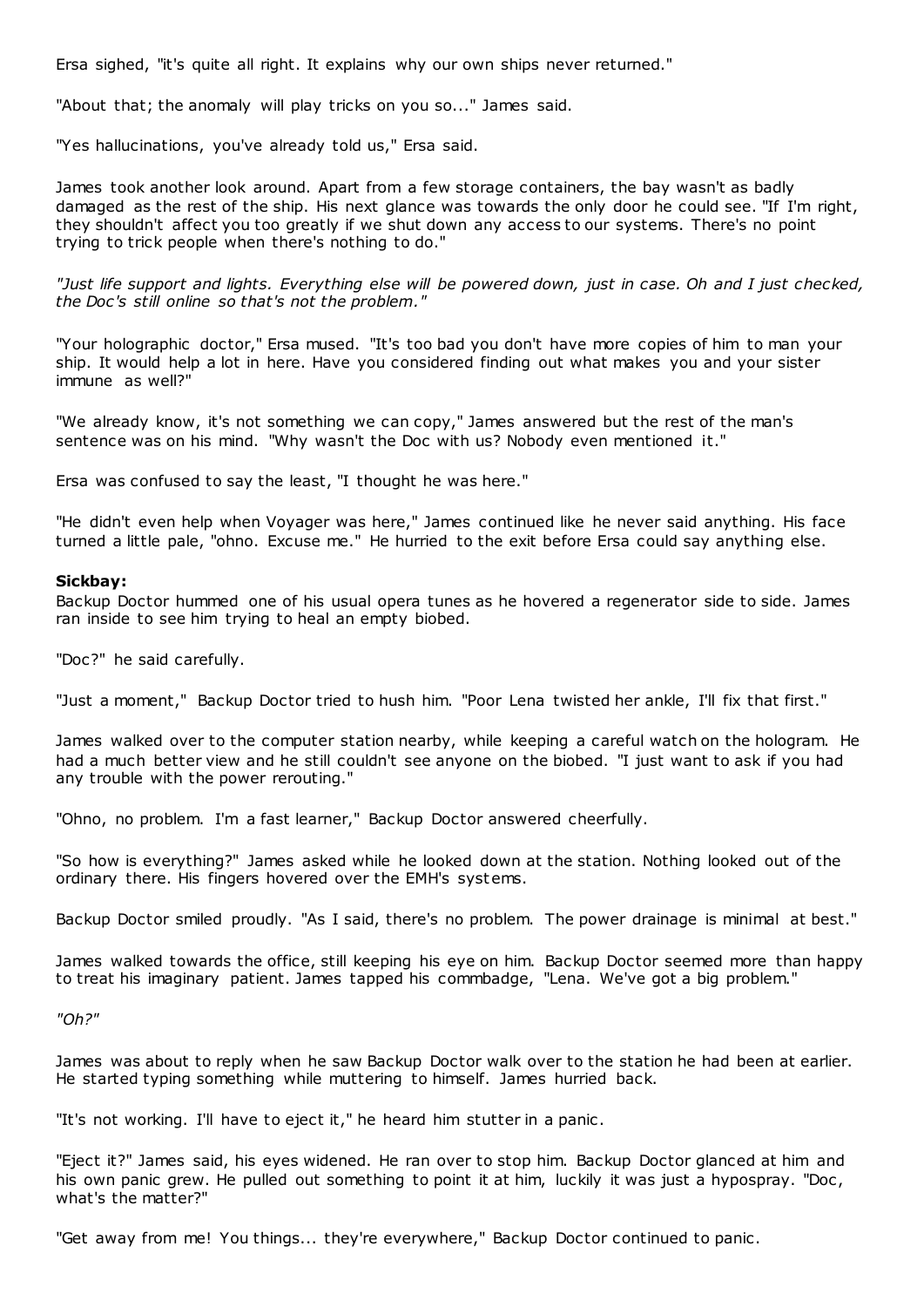"Doc ," James tried to calm him.

"It's the only way to stop them," Backup Doctor stuttered. His spare hand flew down to the station, James reached out to grab it in time. "No, I won't let you destroy the Enterprise. I..." He again tried to attack him with the hypospray, only to get pushed away completely.

Desperate, he grabbed the nearest thing he could pick up which was the medicine tray. Instead of throwing it towards James, the tray was thrown towards one of the wall consoles, destroying it on impact and sending sparks flying. The Sickbay lights started to flicker off one by one.

*"James, careful where you throw him. The main power connection I have to Sickbay has been severely damaged..."*

"I didn't..." James started to protest, but then sighed. "Computer deactivate EMH."

Backup Doctor's jaw dropped as he disappeared.

"I'll pick up some supplies, once I'm gone just reroute what you can from Sickbay," James muttered.

# **The Bridge:**

Lena was more than confused, she was worried as well. "What happened? The Doc shouldn't be hallucinating."

*"No, his program was glitching. I should have known the anomaly would still affect him."*

"Oh," the colour in Lena's face disappeared. "I... I did know. I remember the Doc singing for some invisible audience while we here the first time. I should have remembered that."

*"Don't worry about it, he's off-line now."*

Lena looked across the entire helm, she quickly tapped something in. "No I should worry about it. I can't risk doing anything to Sickbay, it could overload. The power there is wasted and it's my... my fault."

*"Lena I didn't think about it until now either. Don't be so hard on yourself."*

"It would be a different story if it was actually your mistake," Lena mumbled. She read the station again, her heart sank. "We just have enough power to get us out of the anomaly."

*"That's good. Take us out. I'll join you when I'm done."*

"No it's not," Lena said quietly. "By the time we get back here, beam down, convince the next group, it'll be time to leave again. There's no way we'll be able to come in here for a third trip, let alone save everyone on this planet."

*"We'll have a think about it on the way out and back, for now lets just focus on saving the ones we do have. Okay?"*

Lena closed her eyes tightly, her fists clenched as well. "There's only one other way. When you bring the Enterprise back, everyone will be ready to evacuate."

She didn't get a response right away. *"What do you mean when I bring it back? Lena?"*

"I might get one more transport out of this," Lena said but only to herself. Her hand hovered over her commbadge, "sorry." Then she tapped it and immediately started keying something else in.

"Lena, don't you..." James said until he noticed he was cut off. "Damn it!" He ran as fast as he could.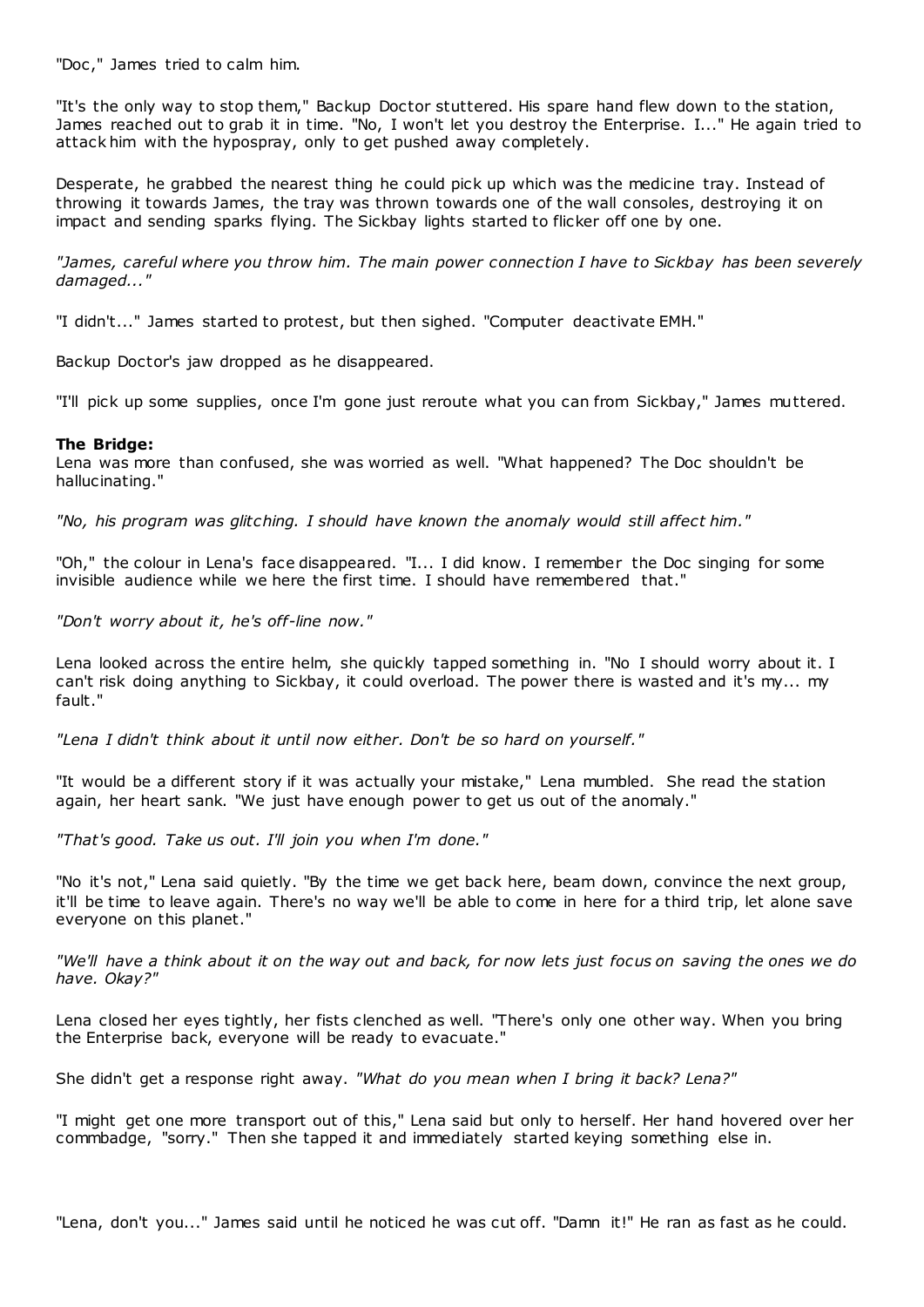The run back to the Jeffries tube was taking too long. A turbolift door was closer. He ran over to that instead. All it took was one push to open it up, the metal that broke off it clattered down the shaft. James quickly looked up to see if there was a turbolift in the way. For now he couldn't see one so he reached around to grab the emergency ladder and climb up as fast as he could.

The shaft seemed to never end, it felt to James like hours had passed since he had started climbing. Finally he reached the top. One arm swing did the same thing to this door that it did to the first one.

He already knew it was but he had to see it for himself. He was too late. The Bridge was empty. The viewscreen no longer showed the planet anymore, the blue mist of the anomaly had taken over it.

"No, no," James stuttered while he rushed over to the helm. What it said confirmed his fears. Lena was no longer on board the ship, and the Enterprise had been moving ever since their conversation. It took all the restraint he had to not slam his clenched fist into the nearest thing. "Lena."

## **Meanwhile:**

Voyager dropped out of warp yet again, it pulled alongside the Katane and slowed down to a stop.

"Where... what?" Harry stuttered. "The Enterprise isn't here, but the alien ship is? Lifesigns?"

"None," Jodie answered nervously.

Jessie glared at the viewscreen as if it was its fault. Craig was still at Tactical sharing it with her. He nervously stepped to one side. Then he noticed a part of the station flashing at him. "Hang on. The buoy you left behind is signalling us."

"It's probably just our message," Harry said.

Craig shook his head, "no, it's not. It's not even an audio file, it's a data file."

Jessie turned her head towards him. Harry did as well. "Data file? Download it," Harry said.

Craig only had to tap that part of the station once. "It's downloading."

"Why send a data file? Surely a *we are here* message would be better," Jodie asked.

"There must be more to it than that," Harry said. "I'd do the same thing."

"Well surely this means they have the Enterprise. It's probably something from that," Jessie said.

Harry nodded, "yeah. Something they couldn't risk waiting for us for."

The clouds had broken up a little more, allowing a little bit more sunlight through to the surface. It was still dark enough to obscure anything in the distance, or at least that's what Lena hoped as she walked towards apparently nothing. To confuse her further the path ahead was getting darker, but not dark enough to be a cave entrance. Then she noticed the ground had started to slope upwards. It made a little sense now, she raised her flashlight a bit which fixed that problem.

It was getting steeper the further she walked. Lena could just touch the ground ahead of her, she did so to avoid sliding back down. For a moment she stopped to check her tricorder to see if she missed a cave opening. The tricorder told her she still had a good three miles to walk before then. It was just a hill, she thought. The ground was lighter than the straight path, her fingers brushed blades of dead grass as she continued her climb.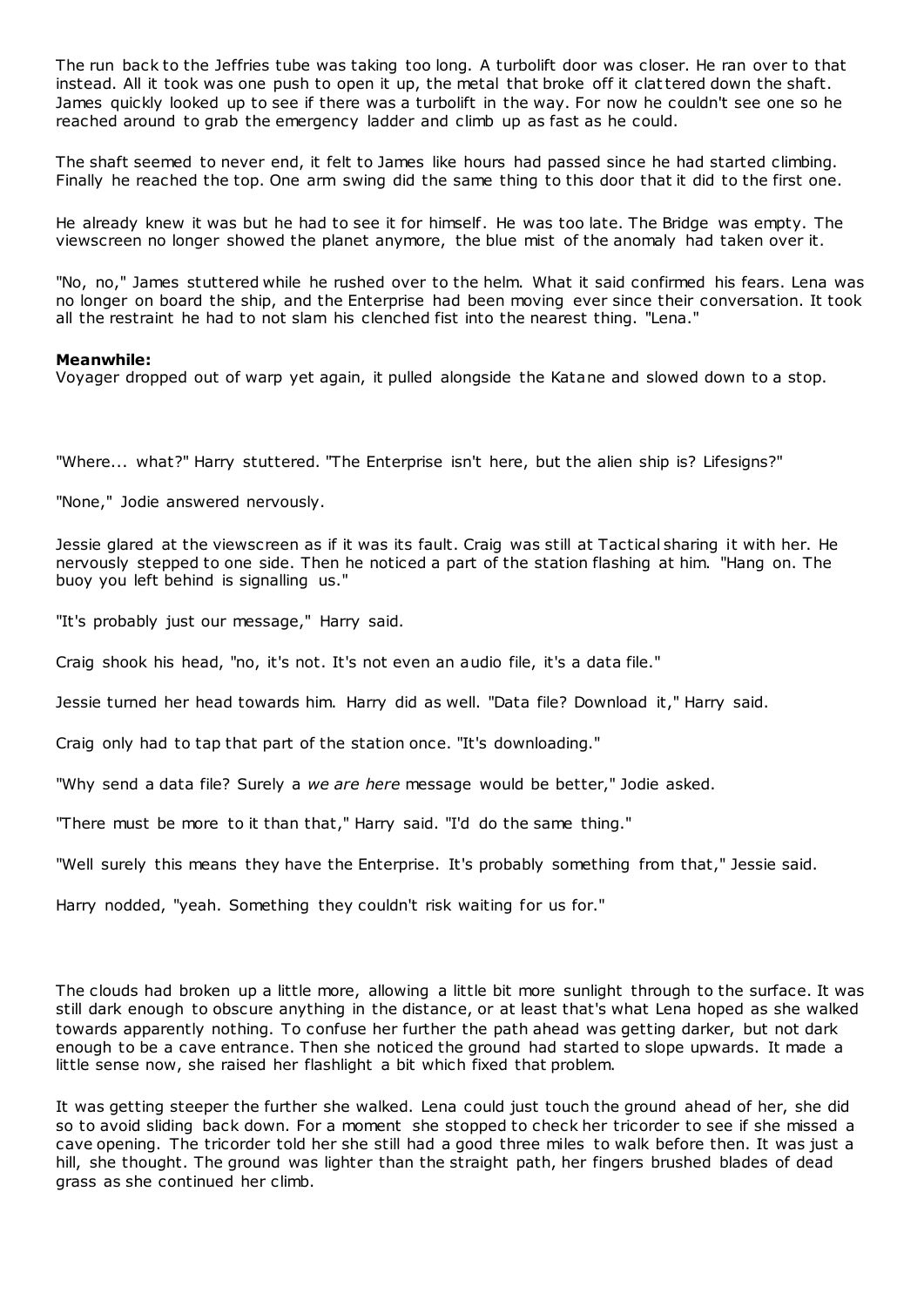An end in sight slowly came into view, the sky. She was nearing the top. Just to be safe she slowed her climbing pace to a stop right before the land straightened again. Her head slowly raised to peer over the top. What she saw made her gasp.

Whatever it was, was tall enough to reach into the clouds. It was little more than a black shadow growing out of the earth. It almost didn't look real to her. Lena tried to convince herself it was just her eyes badly trying to focus in the lack of light. The artificial lights flickering along its base gave it a very real presence, and some detail as well. This thing was definitely a building. She knew exactly what kind too.

It was in the way, and what was strange to her was her tricorder didn't warn her about it. She looked down to it to check again. Somehow during her hike up the hill she had veered a little to the west, now that she had the readings for this huge building were coming in bright and clearly.

Just as she lowered the tricorder again Lena heard a few voices coming from below her, just near the base of the hill. As she looked down the few voices became many voices. Then she saw where they were coming from. The land before her had been paved all the way up to the building. The lights at its base would spin around to shine on this land, only then highlighting them.

Hundreds of them, all shapes and sizes, male and female, even children. The next flash of light highlighted their commonality though, the hollow black eyes. They seemed to be standing there waiting for something.

Lena crouched further down the side of the hill she walked up. They hadn't seen her yet, she didn't want them to. Seeing them had chilled her to the core.

Footsteps approached behind her. Lena reached carefully for one of the weapons hiding in her jacket. Half way out, she swung around to swipe it at whoever was behind her. Something hard swung into her face before she could do that, the force of it pushed her backwards into the ground. Her face stung, it felt warm and wet. A hand reached up to check without even thinking about it, the visor and mask were in the way. Her head meanwhile slowly looked up to see what it was that hit her.

"Welcome home," a familiar voice sneered. He swung his only arm at her once again.

Tom could only look on and worry as the Doctor lay yet another pod victim onto the floor. The last one he had helped still lay nearby with the thick coat Tom had worn rolled under their head. Rachel knelt down next to her.

B'Elanna scanned one of the failed pods, her frown was getting more intense. Tom was even more worried.

"I think... this is one of the inhabitants," she said.

"What?" Tom could only say.

B'Elanna glanced down at her tricorder, then raised it up as if she was getting a closer look. "There's not much left of him or her, but what is there matches the data we got so we could disguise the Doc ."

"How long would it take for someone to end up like that?" Tom dared to ask while pointing at one of the many bones on the floor.

"Depends on the environment and when the pods failed," the Doctor replied.

"You know at least one. You just don't want to tell me, do you?" Tom said nervously.

"I don't think this is just a stasis pod," B'Elanna thought out loud.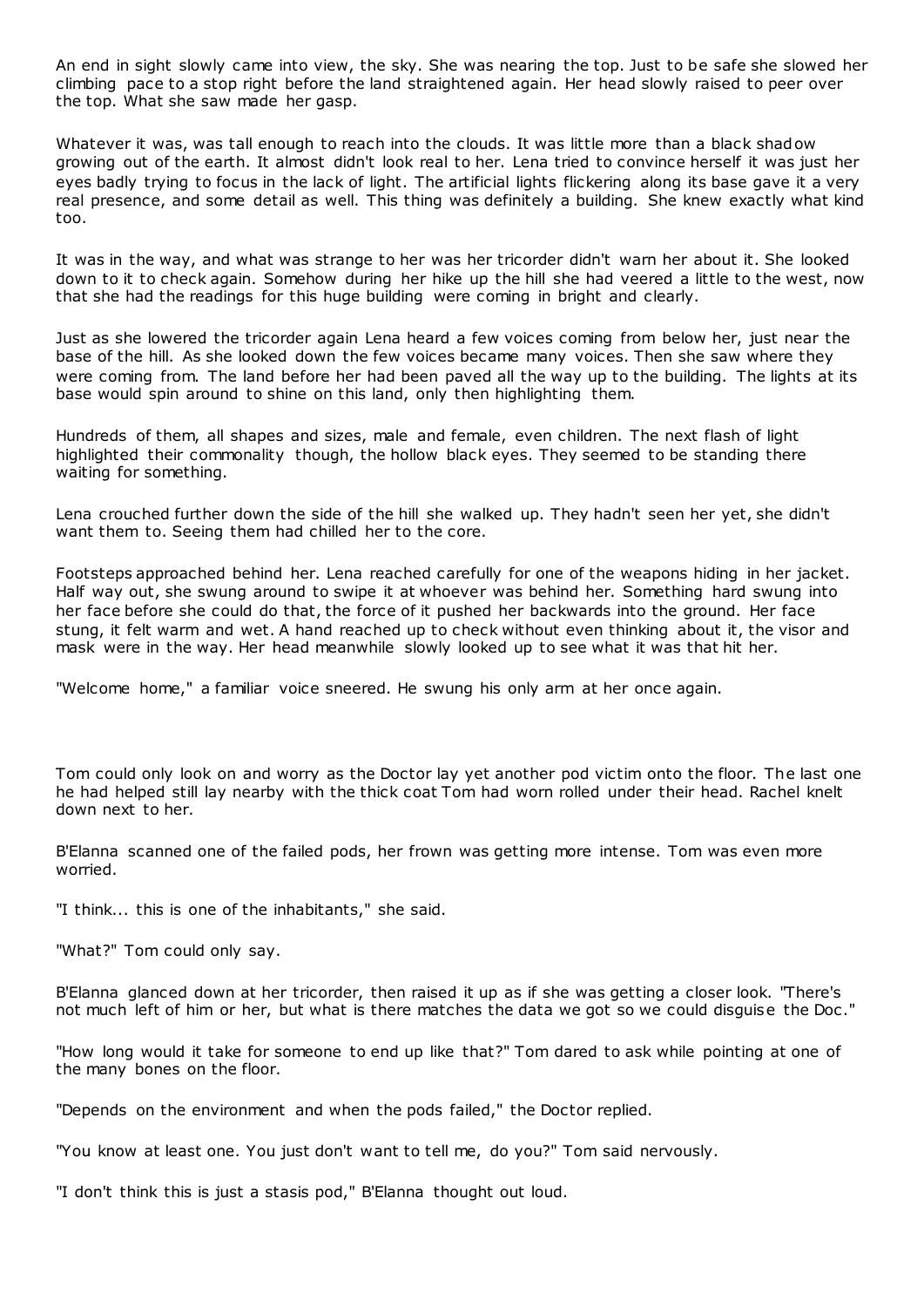Tom groaned, "no, of course it isn't. Why not? There's people in pods, dead and alive, some screechy thing..." His face turned very pale. "We er... forgot about that didn't we?" Everyone looked at him blankly.

"You mean the reason why I'm here?" Zare questioned. "Yes, apparently."

Rachel was a little worried. She climbed to her feet. "I've only ever heard it. It definitely sounds like a demon. I've just hoped that it's trapped on floors that are inaccessible."

"Maybe you and Zare could team up, investigate it," Tom suggested.

Rachel and Zare glanced at one another. Neither of them seemed to like the idea for one reason or another. "Normally I'd be up for that, but I don't know where it is. There's a good chance that it would attack you while I was looking for it," Zare said.

"Yes, that's what I was going to say," Rachel nodded. "Perhaps one of us should stay behind to guard."

"What kind of spells do you know?" Zare asked, still a little suspicious of the other woman.

Rachel smiled politely at her. "Many, you'd have to be more specific ."

"Hmm, defensive; shields like the one you used on yourself," Zare said.

"I have to admit, those aren't my forte. That's why they never last long. I'm more of an offensive spell caster," Rachel answered.

"Sounds like Zare's the guard then," Tom said.

Zare frowned back at him and then Rachel. "No offense, but..."

"Offense already taken sweetheart," Rachel muttered. "I'm not the enemy here. Nothing we've dealt with have magic powers, just brute strength. That describes you more than me."

B'Elanna sighed impatiently, loud enough to get everyone's attention. It worked on everyone but Zare who was more than annoyed now. "Things we have dealt with shapeshift as well. I have a good reason to be cautious," Zare argued.

"I didn't know Softmicron knew witchcraft. My mistake. Go ahead," Rachel said, gesturing to the door.

"Slayer and witch or not, I'm going to make them headbutt each other," B'Elanna growled.

Tom laughed nervously. "Girls, I'll decide if anyone goes and who. B'Elanna, you got something?"

"As I was saying, these don't look like stasis units. Or at least that's not t heir primary function," B'Elanna said. "It seems to draw energy from the ground, it's not hooked up to anything else in the structure. It's probably why it failed."

"The trees were dying, the structure was starting to sink," Tom said, showing he understood.

"Yeah," B'Elanna nodded.

"So it's definitely Softmicron then," the Doctor said sadly. "Our guest outside is probably one of those things the Softmicron were making on the other world. That'll be what the pods really do."

"I'm not so sure. The person in this pod has been dead for centuries. It doesn't take this long for the Soft to drain an entire planet, even with their old spheres," B'Elanna said.

Rachel was a little confused, everyone else however were very worried now. "What does that mean then?" she asked.